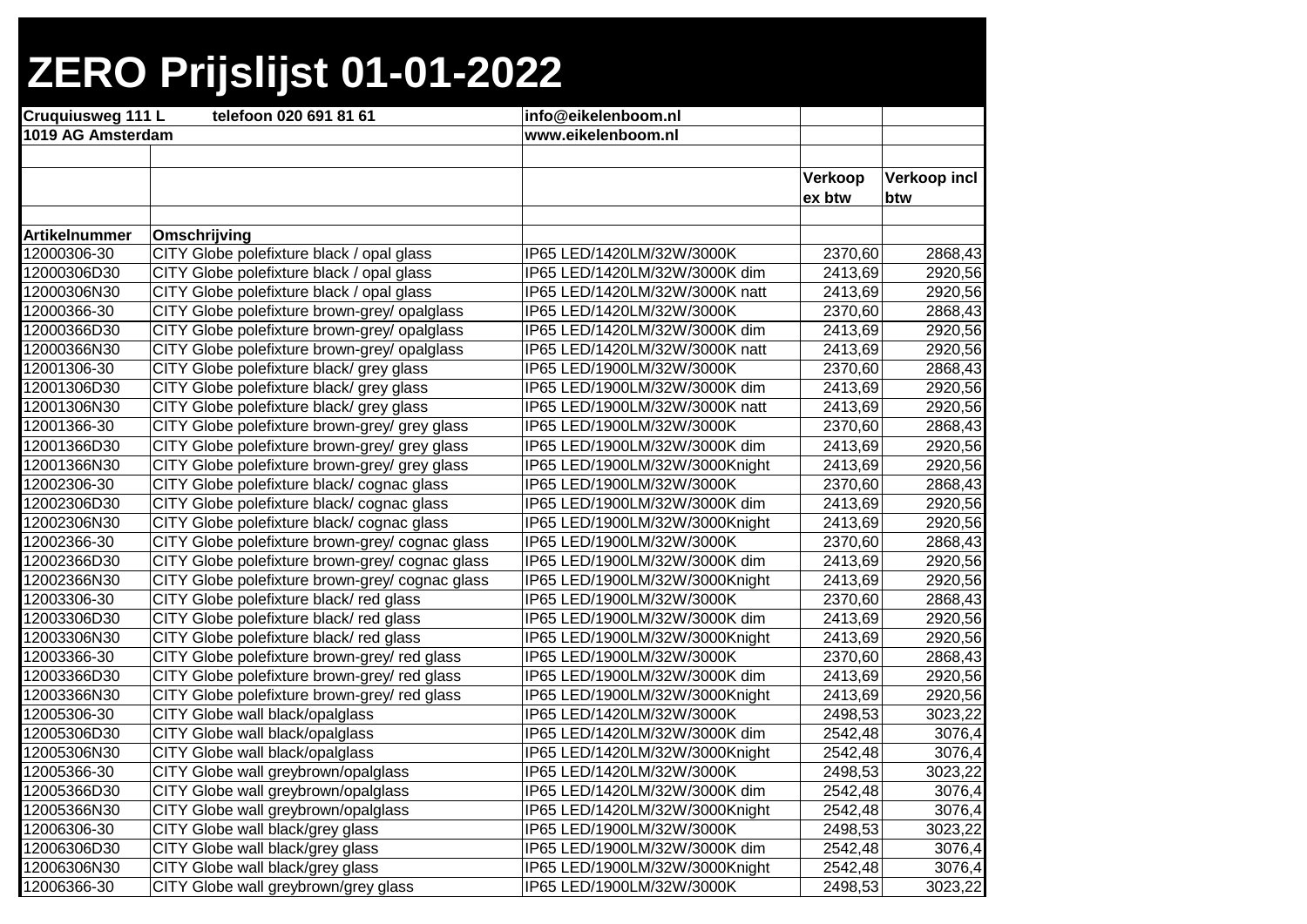| 12006366D30 | CITY Globe wall greybrown/grey glass   | IP65 LED/1900LM/32W/3000K dim  | 2542,48 | 3076,4  |
|-------------|----------------------------------------|--------------------------------|---------|---------|
| 12006366N30 | CITY Globe wall greybrown/grey glass   | IP65 LED/1900LM/32W/3000Knight | 2542,48 | 3076,4  |
| 12007306-30 | CITY Globe wall black/cognac glass     | IP65 LED/1900LM/32W/3000K      | 2498,53 | 3023,22 |
| 12007306D30 | CITY Globe wall black/cognac glass     | IP65 LED/1900LM/32W/3000K dim  | 2542,48 | 3076,4  |
| 12007306N30 | CITY Globe wall black/cognac glass     | IP65 LED/1900LM/32W/3000Knight | 2542,48 | 3076,4  |
| 12007366-30 | CITY Globe wall greybrown/cognac glass | IP65 LED/1900LM/32W/3000K      | 2498,53 | 3023,22 |
| 12007366D30 | CITY Globe wall greybrown/cognac glass | IP65 LED/1900LM/32W/3000K dim  | 2542,48 | 3076,4  |
| 12007366N30 | CITY Globe wall greybrown/cognac glass | IP65 LED/1900LM/32W/3000K natt | 2542,48 | 3076,4  |
| 12008306-30 | CITY Globe wall black/red glass        | IP65 LED/1900LM/32W/3000K      | 2498,53 | 3023,22 |
| 12008306D30 | CITY Globe wall black/red glass        | IP65 LED/1900LM/32W/3000K dim  | 2542,48 | 3076,4  |
| 12008306N30 | CITY Globe wall black/red glass        | IP65 LED/1900LM/32W/3000Knight | 2542,48 | 3076,4  |
| 12008366-30 | CITY Globe wall greybrown/red glass    | IP65 LED/1900LM/32W/3000K      | 2498,53 | 3023,22 |
| 12008366D30 | CITY Globe wall greybrown/red glass    | IP65 LED/1900LM/32W/3000K dim  | 2542,48 | 3076,4  |
| 12008366N30 | CITY Globe wall greybrown/red glass    | IP65 LED/1900LM/32W/3000K natt | 2542,48 | 3076,4  |
| 12020101-30 | FOTO spot wall/ceiling white           | IP20 LED/927LM/10W/3000K       | 782,04  | 946,27  |
| 12020101D30 | FOTO spot wall/ceiling white           | IP20 LED/927LM/10W/3000K dali  | 928,17  | 1123,09 |
| 12020106-30 | FOTO spot wall/ceiling black           | IP20 LED/927LM/10W/3000K       | 782,04  | 946,27  |
| 12020106D30 | FOTO spot wall/ceiling black           | IP20 LED/927LM/10W/3000K Dali  | 928,17  | 1123,09 |
| 12020112-30 | FOTO spot wall/ceiling green           | IP20 LED/927LM/10W/3000K       | 782,04  | 946,27  |
| 12020112D30 | FOTO spot wall/ceiling green           | IP20 LED/927LM/10W/3000K Dali  | 928,17  | 1123,09 |
| 12021101-30 | FOTO ceiling spot white                | IP20 LED/927LM/10W/3000K       | 776,60  | 939,69  |
| 12021101D30 | FOTO ceiling spot white                | IP20 LED/927LM/10W/3000K Dali  | 940,82  | 1138,39 |
| 12021106-30 | FOTO ceiling spot black                | IP20 LED/927LM/10W/3000K       | 776,60  | 939,69  |
| 12021106D30 | FOTO ceiling spot black                | IP20 LED/927LM/10W/3000K Dali  | 940,82  | 1138,39 |
| 12021112-30 | FOTO ceiling spot green                | IP20 LED/927LM/10W/3000K       | 776,60  | 939,69  |
| 12021112D30 | FOTO ceiling spot green                | IP20 LED/927LM/10W/3000K Dali  | 940,82  | 1138,39 |
| 12030101    | SILO wall white                        | IP20 E27 max 50W               | 366,11  | 442,99  |
| 12030106    | SILO wall black                        | IP20 E27 max 50W               | 366,11  | 442,99  |
| 12030111    | SILO wall grey                         | IP20 E27 max 50W               | 366,11  | 442,99  |
| 12030112    | SILO wall green                        | IP20 E27 max 50W               | 366, 11 | 442,99  |
| 12030114    | SILO wall yellow                       | IP20 E27 max 50W               | 366,11  | 442,99  |
| 12030117    | SILO wall apricot                      | IP20 E27 max 50W               | 366,11  | 442,99  |
| 12030146    | SILO wall ivory                        | IP20 E27 max 50W               | 366,11  | 442,99  |
| 12031106-30 | PLANT wall large cyl. black            | IP44 LED/822LM/10W/3000K       | 641,63  | 776,37  |
| 12031106D30 | PLANT wall large cyl. black            | IP44 LED/822LM/10W/3000K       | 686,13  | 830,22  |
| 12031147-30 | PLANT wall large cyl.Corten            | IP44 LED/822LM/10W/3000K       | 694,34  | 840,15  |
| 12031147D30 | PLANT wall large cyl. Corten           | IP44 LED/822LM/10W/3000K       | 738,83  | 893,98  |
| 12032106-30 | PLANT wall round cyl. Black            | IP44 LED/822LM/10W/3000K       | 641,63  | 776,37  |
| 12032106D30 | PLANT wall round cyl. Black            | IP?? LED ???LM/?W              | 686,13  | 830,22  |
| 12032147-30 | PLANT wall round cyl. Corten           | IP44 LED/822LM/10W/3000K       | 694,34  | 840,15  |
| 12032147D30 | PLANT wall round cyl. Corten           | IP?? LED ???LM/?W              | 738,83  | 893,98  |
| 12033106-30 | PLANT wall small cyl. Black            | IP44 LED/822LM/10W/3000K       | 641,63  | 776,37  |
| 12033106D30 | PLANT wall small cyl. Black            | IP44 LED/822LM/10W/3000K       | 686,13  | 830,22  |
| 12033147-30 | PLANT wall small cyl. Corten           | IP44 LED/822LM/10W/3000K       | 694,34  | 840,15  |
| 12033147D30 | PLANT wall small cyl. Corten           | IP44 LED/822LM/10W/3000K dim   | 738,83  | 893,98  |
| 12035106-30 | PLANT bollard large cyl black          | IP54/LED/12W/1080LM/3000K      | 1191,95 | 1442,26 |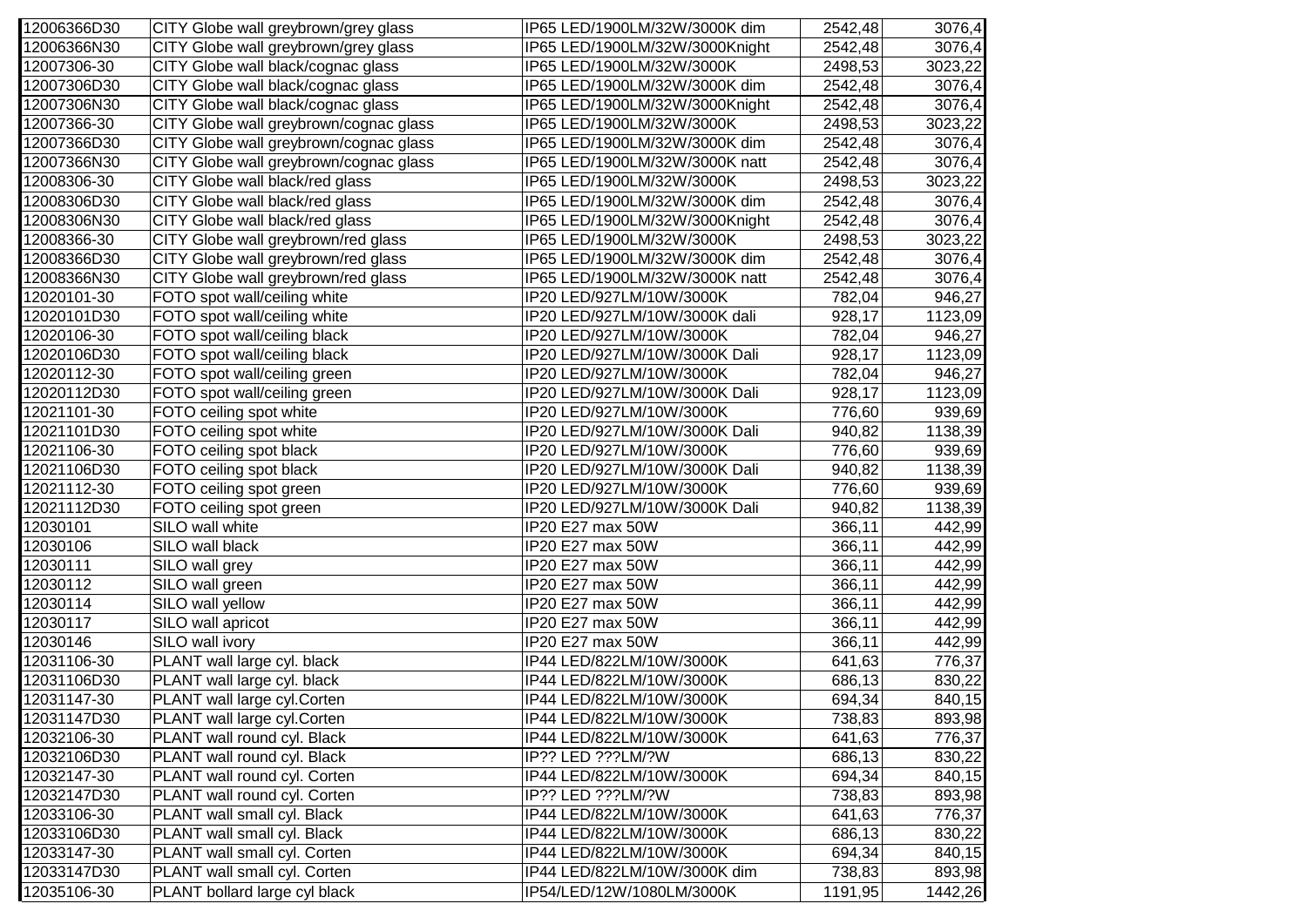| 12035106D30 | PLANT bollard large cyl. black                   | IP54/LED/12W/1080LM/3000K Dali | 1214,37 | 1469,39 |
|-------------|--------------------------------------------------|--------------------------------|---------|---------|
| 12035147-30 | PLANT bollard large cyl. Corten                  | IP54/LED/12W/1080LM/3000K      | 1277,54 | 1545,82 |
| 12035147D30 | PLANT bollard large cyl. Corten                  | IP54/LED/12W/1080LM/3000K dim  | 1300,45 | 1573,54 |
| 12036106-30 | PLANT bollard round cyl black                    | IP54/LED/12W/1080LM/3000K      | 1191,95 | 1442,26 |
| 12036106D30 | PLANT bollard round cyl. black                   | IP54/LED/12W/1080LM/3000K Dali | 1214,37 | 1469,39 |
| 12036147-30 | PLANT bollard round cyl. Corten                  | IP54/LED/12W/1080LM/3000K      | 1277,54 | 1545,82 |
| 12036147D30 | PLANT bollard round cyl. Corten                  | IP54/LED/12W/1080LM/3000K Dali | 1300,45 | 1573,54 |
| 12037106-30 | PLANT bollard samll cyl. black                   | IP54/LED/12W/1080LM/3000K      | 1191,95 | 1442,26 |
| 12037106D30 | PLANT bollard samll cyl. black                   | IP54/LED/12W/1080LM/3000K Dali | 1214,37 | 1469,39 |
| 12037147-30 | PLANT bollard samll cyl. Corten                  | IP54/LED/12W/1080LM/3000K      | 1277,54 | 1545,82 |
| 12037147D30 | PLANT bollard samll cyl. Corten                  | IP54/LED/12W/1080LM/3000K Dali | 1300,45 | 1573,54 |
| 12040110-30 | A.01 wall fixture outdoor grey                   | IP44 LED 457LM/10W/3000K       | 677,26  | 819,48  |
| 12040183-30 | A.01 wall fixture outdoor galv                   | IP44 LED 457LM/10W/3000K       | 700,98  | 848,19  |
| 12041110    | A.01 wall fixture outdoor grey                   | IP44 75W/E27                   | 473,09  | 572,44  |
| 12041183    | A.01 wall fixture outdoor galv                   | IP44 75W/E27                   | 447,54  | 541,52  |
| 12045106-30 | PLANT bollard large cyl black surface mounting   | IP54/LED/12W/1080LM/3000K      | 1246,60 | 1508,39 |
| 12045106D30 | PLANT bollard large cyl. black surface mounting  | IP54/LED/12W/1080LM/3000K Dali | 1269,52 | 1536,12 |
| 12045147-30 | PLANT bollard large cyl. Corten surface mounting | IP54/LED/12W/1080LM/3000K      | 1327,95 | 1606,82 |
| 12045147D30 | PLANT bollard large cyl. Corten surface mounting | IP54/LED/12W/1080LM/3000K Dali | 1350,87 | 1634,55 |
| 12046106-30 | PLANT bollard round cyl black surface mounting   | IP54/LED/12W/1080LM/3000K      | 1246,60 | 1508,39 |
| 12046106D30 | PLANT bollard round cyl. black surface mounting  | IP54/LED/12W/1080LM/3000K Dali | 1269,52 | 1536,12 |
| 12046147-30 | PLANT bollard round cyl. Corten surface mounting | IP54/LED/12W/1080LM/3000K      | 1327,95 | 1606,82 |
| 12046147D30 | PLANT bollard round cyl. Corten surface mounting | IP54/LED/12W/1080LM/3000K Dali | 1350,87 | 1634,55 |
| 12047106-30 | PLANT bollard samll cyl. black surface mounting  | IP54/LED/12W/1080LM/3000K      | 1246,60 | 1508,39 |
| 12047106D30 | PLANT bollard samll cyl. black surface mounting  | IP54/LED/12W/1080LM/3000K Dali | 1269,52 | 1536,12 |
| 12047147-30 | PLANT bollard samll cyl. Corten surface mounting | IP54/LED/12W/940LM/3000K       | 1327,95 | 1606,82 |
| 12047147D30 | PLANT bollard samll cyl. Corten surface mounting | IP54/LED/12W/1080LM/3000K Dali | 1350,87 | 1634,55 |
| 12050101-30 | DAIKANYAMA wire fitting white                    | IP20 LED/13W/979LM             | 712,90  | 862,61  |
| 12050101D30 | DAIKANYAMA wire fitting white                    | IP20 LED/13W/979LM dim         | 725,38  | 877,71  |
| 12050106-30 | DAIKANYAMA wire fitting black                    | IP20 LED/13W/979LM             | 846,61  | 1024,4  |
| 12050106D30 | DAIKANYAMA wire fitting black                    | IP20 LED/13W/979LM dim         | 860,82  | 1041,59 |
| 12050107-30 | DAIKANYAMA wire fitting red                      | IP20 LED/13W/979LM             | 846,61  | 1024,4  |
| 12050107D30 | DAIKANYAMA wire fitting red                      | IP20 LED/13W/979LM             | 860,82  | 1041,59 |
| 12050114-30 | DAIKANYAMA wire fitting yellow                   | IP20 LED/13W/979LM             | 846,61  | 1024,4  |
| 12050114D30 | DAIKANYAMA wire fitting yellow                   | IP20 LED/13W/979LM dim         | 860,82  | 1041,59 |
| 12050141-30 | DAIKANYAMA wire fitting orange                   | IP20 LED/13W/979LM             | 846,61  | 1024,4  |
| 12050141D30 | DAIKANYAMA wire fitting orange                   | IP20 LED/13W/979LM dim         | 860,82  | 1041,59 |
| 12052101-30 | DAIKANYAMA pendant white                         | IP20 LED/13W/979LM             | 770,87  | 932,75  |
| 12052101D30 | DAIKANYAMA pendant white                         | IP20 LED/13W/979LM dim         | 783,36  | 947,87  |
| 12052106-30 | DAIKANYAMA pendant black                         | IP20 LED/13W/979LM             | 904,47  | 1094,41 |
| 12052106D30 | DAIKANYAMA pendant black                         | IP20 LED/13W/979LM dim         | 916,96  | 1109,52 |
| 12052107-30 | DAIKANYAMA pendant red                           | IP20 LED-modul ?W IP20 LED/13W | 904,47  | 1094,41 |
| 12052107D30 | DAIKANYAMA pendant red                           | IP20 LED/13W/979LM di m        | 916,96  | 1109,52 |
| 12052114-30 | DAIKANYAMA pendant yellow                        | IP20 LED/13W/979LM             | 904,47  | 1094,41 |
| 12052114D30 | DAIKANYAMA pendant yellow                        | IP20 LED/13W/979LM dim         | 916,96  | 1109,52 |
| 12052141-30 | DAIKANYAMA pendant orange                        | IP20 LED/13W/979LM             | 904,47  | 1094,41 |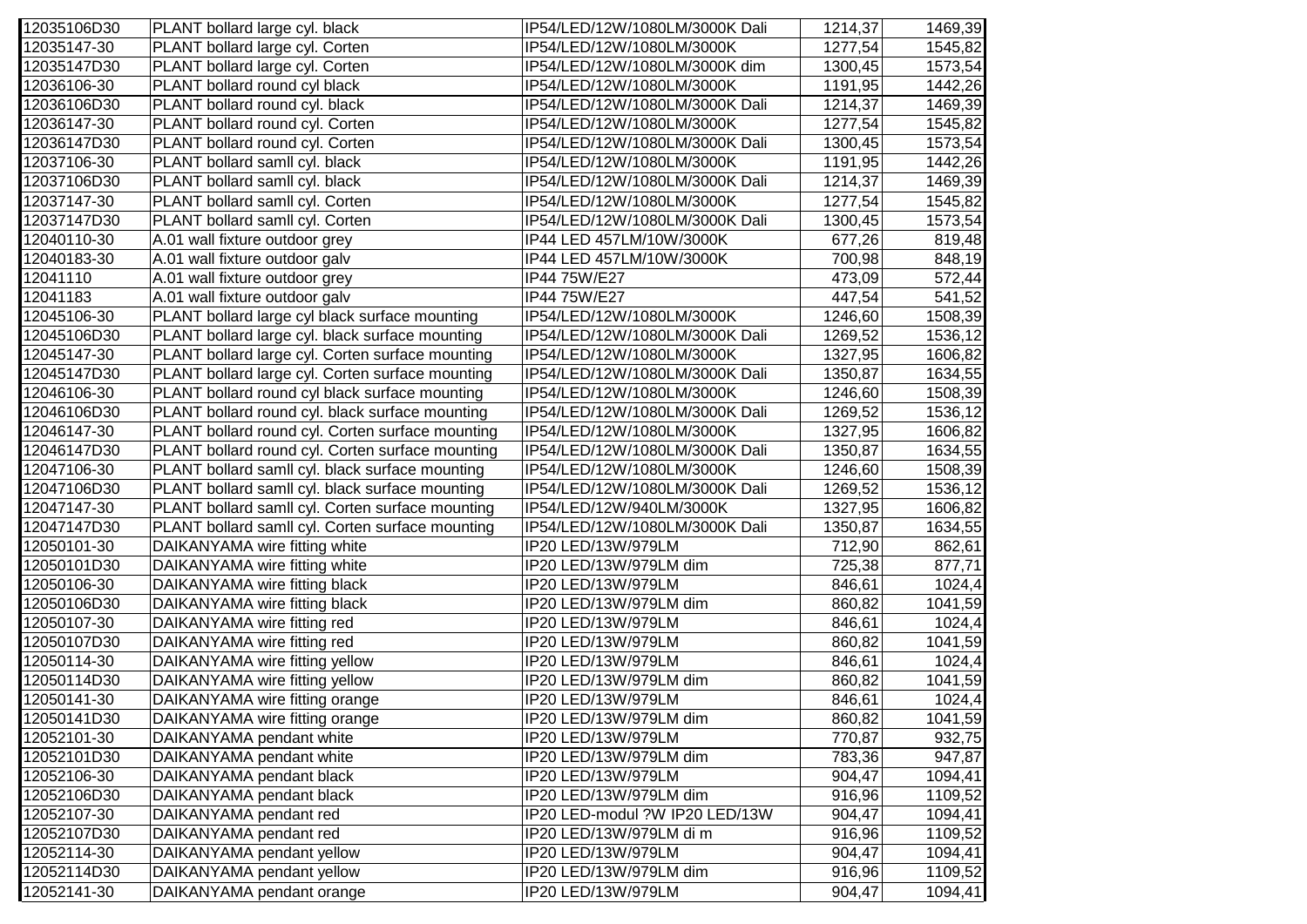| 12052141D30 | DAIKANYAMA pendant orange          | IP20 LED/13W/979LM dim         | 916,96  | 1109,52 |
|-------------|------------------------------------|--------------------------------|---------|---------|
| 12060306-30 | CITY globe wire black opal glass   | IP65 LED/1420LM/32W/3000K      | 2071,29 | 2506,26 |
| 12060306D30 | CITY globe wire black opal glass   | IP65 LED/1420LM/32W/3000K dim  | 2115,24 | 2559,44 |
| 12060306N30 | CITY globe wire black opal glass   | IP65 LED/1420LM/32W/3000K nigh | 2115,24 | 2559,44 |
| 12061306-30 | CITY globe wire black grey glass   | IP65 LED/1900LM/32W/3000K      | 2071,29 | 2506,26 |
| 12061306D30 | CITY globe wire black grey glass   | IP65 LED/1900LM/32W/3000K dim  | 2115,24 | 2559,44 |
| 12061306N30 | CITY globe wire black grey glass   | IP65 LED/1900LM/32W/3000K nigh | 2115,24 | 2559,44 |
| 12062306-30 | CITY globe wire black cognac glass | IP65 LED/1900LM/32W/3000K      | 2071,29 | 2506,26 |
| 12062306D30 | CITY globe wire black cognac glass | IP65 LED/1900LM/32W/3000K dim  | 2115,24 | 2559,44 |
| 12062306N30 | CITY globe wire black cognac glass | IP65 LED/1900LM/32W/3000K nigh | 2115,24 | 2559,44 |
| 12063306-30 | CITY globe wire black red glass    | IP65 LED/1900LM/32W/3000K      | 2071,29 | 2506,26 |
| 12063306D30 | CITY globe wire black red glass    | IP65 LED/1900LM/32W/3000K dim  | 2115,24 | 2559,44 |
| 12063306N30 | CITY globe wire black red glass    | IP65 LED/1900LM/32W/3000K nigh | 2115,24 | 2559,44 |
| 12065306-30 | CITY globe wire black opal glass   | IP20 LED/1420LM/32W/3000K      | 2036,68 | 2464,38 |
| 12065306D30 | CITY globe wire black opal glass   | IP20 LED/1420LM/32W/3000K dim  | 2080,63 | 2517,56 |
| 12066306-30 | CITY globe wire black grey glass   | IP20 LED/1900LM/32W/3000K      | 2036,68 | 2464,38 |
| 12066306D30 | CITY globe wire black grey glass   | IP20 LED/1900LM/32W/3000K      | 2080,63 | 2517,56 |
| 12067306-30 | CITY globe wire black cognac glass | IP20 LED/1900LM/32W/3000K      | 2036,68 | 2464,38 |
| 12067306D30 | CITY globe wire black cognac glass | IP20 LED/1900LM/32W/3000K dim  | 2080,63 | 2517,56 |
| 12068306-30 | CITY globe wire black red glass    | IP20 LED/1900LM/32W/3000K      | 2036,68 | 2464,38 |
| 12068306D30 | CITY globe wire black red glass    | IP20 LED/1900LM/32W/3000K dim  | 2080,63 | 2517,56 |
| 12075306    | CITY GLOBE pendant black/grey      | IP20 E27/max 20W               | 1788,88 | 2164,54 |
| 12076306    | CITY GLOBE pendant black/cognac    | IP20 E27/max 20W               | 1788,88 | 2164,54 |
| 12077306    | CITY GLOBE pendant black/röd       | IP20 E27/max 20W               | 1788,88 | 2164,54 |
| 12080306-30 | CITY catenary D555 black           | IP65 LED/1166LM/18W/3000K      | 1661,88 | 2010,87 |
| 12080306D30 | CITY catenary D555 black           | IP65 LED/1166LM/18W/3000K      | 1705,83 | 2064,05 |
| 12080306N30 | CITY catenary D555 black           | IP65 LED/1166LM/18W/3000K nigh | 1705,83 | 2064,05 |
| 12080366-30 | CITY catenary D555 grey-brown      | IP65 LED/1166LM/18W/3000K      | 1661,88 | 2010,87 |
| 12080366D30 | CITY catenary D555 grey-brown      | IP65 LED/1166LM/18W/3000K dim  | 1705,83 | 2064,05 |
| 12080366N30 | CITY catenary D555 grey-brown      | IP65 LED/1166LM/18W/3000Knight | 1705,83 | 2064,05 |
| 12081306-30 | CITY catenary D555 black           | IP65 LED 2120LM/32W 3000K      | 1661,88 | 2010,87 |
| 12081306D30 | CITY catenary D555 black           | IP65 LED 2120LM/32W 3000K dim  | 1705,83 | 2064,05 |
| 12081306N30 | CITY catenary D555 black           | IP65 LED 2120LM/32W 3000Knight | 1705,83 | 2064,05 |
| 12081366-30 | CITY catenary D555 grey-brown      | IP65 LED 2120LM/32W 3000K      | 1661,88 | 2010,87 |
| 12081366D30 | CITY catenary D555 grey-brown      | IP65 LED 2120LM/32W 3000K dim  | 1705,83 | 2064,05 |
| 12081366N30 | CITY catenary D555 grey-brown      | IP65 LED 2120LM/32W 3000Knight | 1705,83 | 2064,05 |
| 12085306-30 | CITY catenary D555 black           | IP20 LED/1166LM/18W/3000K      | 1627,26 | 1968,98 |
| 12085306D30 | CITY catenary D555 black           | IP20 LED/1166LM/18W/3000K dim  | 1671,23 | 2022,19 |
| 12085366-30 | CITY catenary D555 greybrown       | IP20 LED/1166LM/18W/3000K      | 1627,26 | 1968,98 |
| 12085366D30 | CITY catenary D555 greybrown       | IP20 LED/1166LM/18W/3000K dim  | 1671,23 | 2022,19 |
| 12086306-30 | CITY catenary D555 Black           | IP20 LED/2120LM/32W/3000K      | 1627,26 | 1968,98 |
| 12086306D30 | CITY catenary D555 Black           | IP20 LED/2120LM/32W/3000K dim  | 1671,23 | 2022,19 |
| 12086366-30 | CITY catenary D555 greybrown       | IP20 LED/2120LM/32W/3000K      | 1627,26 | 1968,98 |
| 12086366D30 | CITY catenary D555 greybrown       | IP20 LED/2120LM/32W/3000K dim  | 1671,23 | 2022,19 |
| 12090306    | CITY catenary D555 black           | IP20 E27/max 20W               | 1474,48 | 1784,12 |
| 12090366    | CITY catenary D555 black           | IP20 E27/max 20W               | 1474,48 | 1784,12 |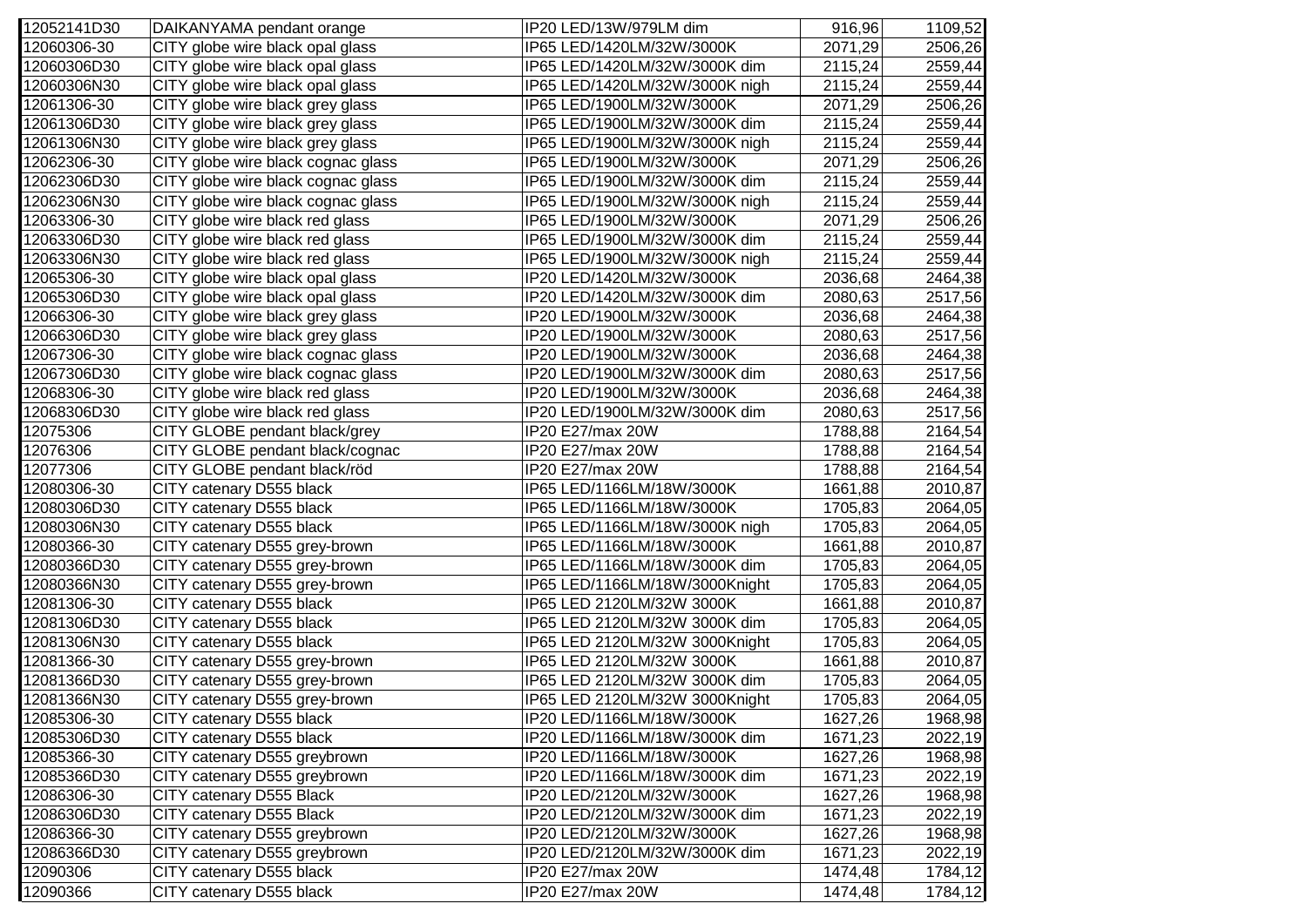| 13000106-30 | Pathfinder ceiling black                   | IP65 LED/14W/865LM/3000K       | 575,76  | 696,67  |
|-------------|--------------------------------------------|--------------------------------|---------|---------|
| 13000106D30 | Pathfinder ceiling black                   | IP65 LED/14W/865LM/3000K dim   | 604,86  | 731,88  |
| 13000110-30 | Pathfinder ceiling grey                    | IP65 LED/14W/865LM/3000K       | 575,76  | 696,67  |
| 13000110D30 | Pathfinder ceiling grey                    | IP65 LED/14W/865LM/3000K dim   | 604,86  | 731,88  |
| 13000147D30 | Pathfinder ceiling Corten                  | IP65 LED/14W/865LM/3000K dim   | 634,03  | 767,18  |
| 13002106-30 | Pathfinder wall black                      | IP65 LED/14W/865LM/3000K       | 733,98  | 888,12  |
| 13002106D30 | Pathfinder wall black                      | IP65 LED/14W/865LM/3000K dim   | 763,08  | 923,33  |
| 13002110-30 | Pathfinder wall grey                       | IP65 LED/14W/865LM/3000K       | 733,98  | 888,12  |
| 13002110D30 | Pathfinder wall grey                       | IP65 LED/14W/865LM/3000K dim   | 763,08  | 923,33  |
| 13005106-30 | Pathfinder bollard singel black            | IP65/LED/10W/430LM/3000K sym   | 1185,64 | 1434,62 |
| 13005110-30 | Pathfinder bollard singel grey             | IP65/LED/10W/430LM/3000K sym   | 1185,64 | 1434,62 |
| 13005147-30 | Pathfinder bollard singel corten           | IP65/LED/10W/430LM/3000K sym   | 1220,25 | 1476,5  |
| 13006106-30 | Pathfinder bollard singel black            | IP65/LED/10W/480LM/3000K asym  | 1185,64 | 1434,62 |
| 13006110-30 | Pathfinder bollard singel grey             | IP65/LED/10W/480LM/3000K asym  | 1185,64 | 1434,62 |
| 13006147-30 | Pathfinder bollard singel corten           | IP65/LED/10W/480LM/3000K asym  | 1220,25 | 1476,5  |
| 13007106-30 | Pathfinder bollard singel black            | IP65/LED/10W/430LM/3000K sym   | 1227,17 | 1484,88 |
| 13007110-30 | Pathfinder bollard singel grey             | IP65/LED/10W/430LM/3000K sym   | 1227,17 | 1484,88 |
| 13007147-30 | Pathfinder bollard singel corten           | IP65/LED/10W/430LM/3000K sym   | 1261,78 | 1526,75 |
| 13008106-30 | Pathfinder bollard singel black            | IP65/LED/10W/480LM/3000K asym  | 1227,17 | 1484,88 |
| 13008110-30 | Pathfinder bollard singel grey             | IP65/LED/10W/480LM/3000K asym  | 1227,17 | 1484,88 |
| 13008147-30 | Pathfinder bollard singel corten           | IP65/LED/10W/480LM/3000K asym  | 1261,78 | 1526,75 |
| 13009106-30 | Pathfinder extra lighthead black           | IP65/LED/10W/430LM/3000K sym   | 720,93  | 872,33  |
| 13009110-30 | Pathfinder extra lighthead grey            | IP65/LED/10W/430LM/3000K sym   | 720,93  | 872,33  |
| 13009147-30 | Pathfinder extra lighthead cortem          | IP65/LED/10W/430LM/3000K sym   | 755,54  | 914,2   |
| 13010106-30 | Pathfinder extra lighthead black           | IP65/LED/10W/480LM/3000K asym  | 720,93  | 872,33  |
| 13010110-30 | Pathfinder extra lighthead grey            | IP65/LED/10W/480LM/3000K asym  | 720,93  | 872,33  |
| 13010147-30 | Pathfinder extra lighthead corten          | IP65/LED/10W/480LM/3000K asym  | 755,54  | 914,2   |
| 13011106    | Pathfinder extra lighthead black           | With socket type F. Excl light | 686,55  | 830,73  |
| 13011110    | Pathfinder extra lighthead grey            | With socket type F. Excl light | 686,55  | 830,73  |
| 13011147    | Pathfinder extra lighthead corten          | With socket type F. Excl light | 686,55  | 830,73  |
| 16000112-30 | Curve floor-S H1046 D150 green/green glass | IP20 LED/8W/3000K              | 837,28  | 1013,11 |
| 16000121-30 | Curve floor-S H1046 D150 white/matt glass  | IP20 LED/8W/3000K              | 824,90  | 998,13  |
| 16000312-30 | Curve floor-S H1070 D200 green/green glass | IP20 LED/8W/3000K              | 860,43  | 1041,12 |
| 16000321-30 | Curve floor-S H1070 D200 white/matt glass  | IP20 LED/8W/3000K              | 848,40  | 1026,56 |
| 16000512-30 | Curve floor-S H1118 D300 green/green glass | IP20 LED/8W/3000K              | 920,00  | 1113,2  |
| 16000521-30 | Curve floor-S H1118 D300 white/matt glass  | IP20 LED/8W/3000K              | 908,34  | 1099,09 |
| 16001101-30 | Curve floor-S H1046 D150 white             | IP20 LED/8W/3000K              | 837,28  | 1013,11 |
| 16001108-30 | Curve floor-S H1046 D150 pigeonblue        | IP20 LED/8W/3000K              | 764,00  | 924,44  |
| 16001112-30 | Curve floor-S H1046 D150 green             | IP20 LED/8W/3000K              | 764,00  | 924,44  |
| 16001146-30 | Curve floor-S H1046 D150 ivory             | IP20 LED/8W/3000K              | 764,00  | 924,44  |
| 16001301-30 | Curve floor-S H1070 D200 white             | IP20 LED/8W/3000K              | 775,23  | 938,03  |
| 16001308-30 | Curve floor-S H1070 D200 pigeonblue        | IP20 LED/8W/3000K              | 775,23  | 938,03  |
| 16001312-30 | Curve floor-S H1070 D200 green             | IP20 LED/8W/3000K              | 775,23  | 938,03  |
| 16001346-30 | Curve floor-S H1070 D200 ivory             | IP20 LED/8W/3000K              | 775,23  | 938,03  |
| 16001501-30 | Curve floor-S H1118 D300 white             | IP20 LED/8W/3000K              | 823,92  | 996,94  |
| 16001508-30 | Curve floor-S H1118 D300 piegonblue        | IP20 LED/8W/3000K              | 823,92  | 996,94  |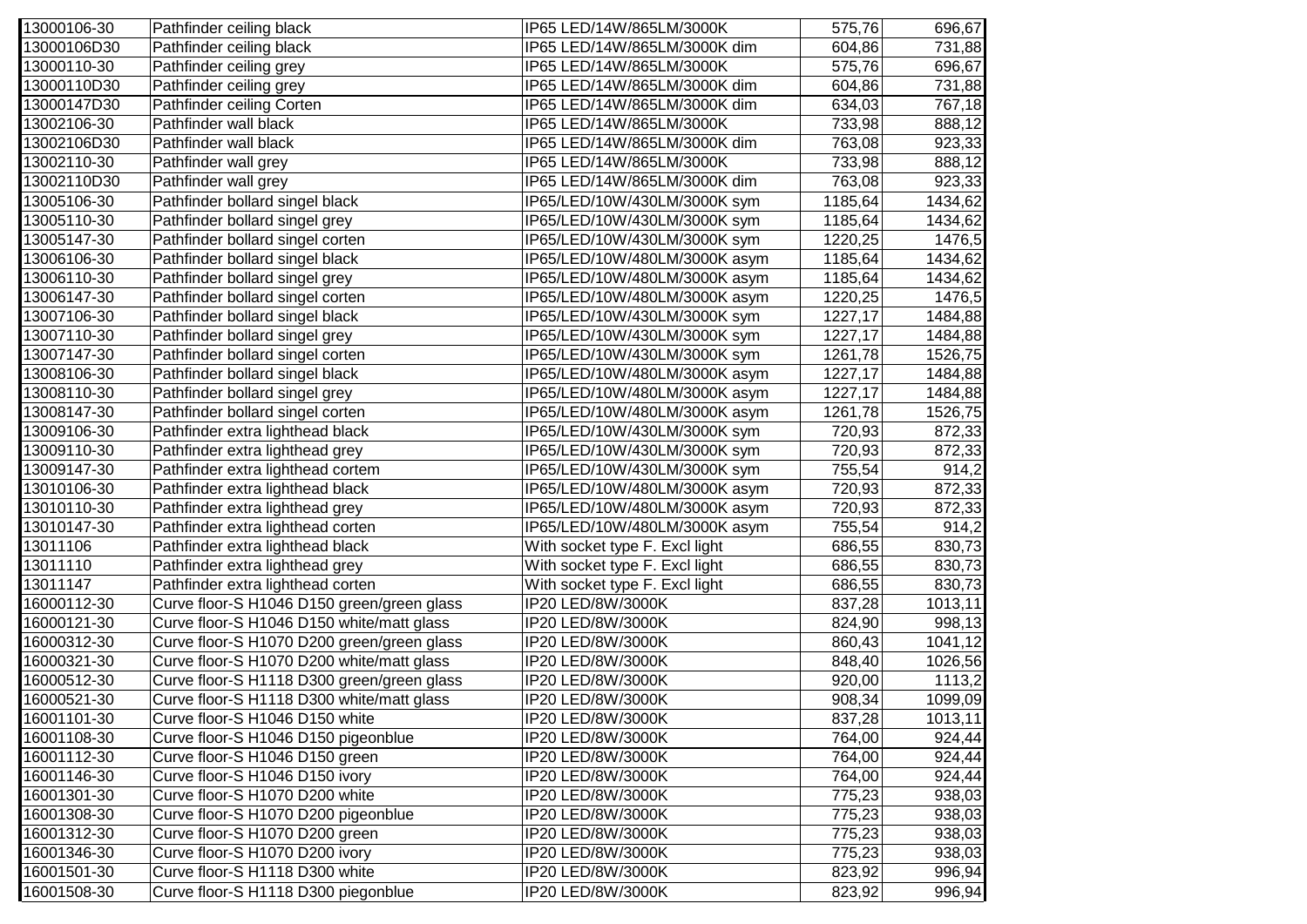| 16001512-30 | Curve floor-S H1118 D300 green             | IP20 LED/8W/3000K | 823,92 | 996,94  |
|-------------|--------------------------------------------|-------------------|--------|---------|
| 16001546-30 | Curve floor-S H1118 D300 ivory             | IP20 LED/8W/3000K | 823,92 | 996,94  |
| 16002112-30 | Curve floor-L H1560 D150 green/green glass | IP20 LED/8W/3000K | 837,28 | 1013,11 |
| 16002121-30 | Curve floor-L H1560 D1500 white/matt glass | IP20 LED/8W/3000K | 824,90 | 998,13  |
| 16002312-30 | Curve floor-L H1582 D200 green/green glass | IP20 LED/8W/3000K | 860,43 | 1041,12 |
| 16002321-30 | Curve floor-L H1582 D200 white/matt glass  | IP20 LED/8W/3000K | 848,40 | 1026,56 |
| 16003101-30 | Curve floor-L H1560 D150 white             | IP20 LED/8W/3000K | 764,00 | 924,44  |
| 16003108-30 | Curve floor-L H1560 D150 pigeonblue        | IP20 LED/8W/3000K | 764,00 | 924,44  |
| 16003112-30 | Curve floor-L H1560 D150 green             | IP20 LED/8W/3000K | 764,00 | 924,44  |
| 16003146-30 | Curve floor-L H1560 D150 ivory             | IP20 LED/8W/3000K | 764,00 | 924,44  |
| 16003301-30 | Curve floor-L H1582 D200 white             | IP20 LED/8W/3000K | 775,23 | 938,03  |
| 16003308-30 | Curve floor-L H1582 D200 pigeonblue        | IP20 LED/8W/3000K | 775,23 | 938,03  |
| 16003312-30 | Curve floor-L H1582 D200 green             | IP20 LED/8W/3000K | 775,23 | 938,03  |
| 16003346-30 | Curve floor-L H1582 D200 ivory             | IP20 LED/8W/3000K | 775,23 | 938,03  |
| 16004112-30 | Curve table-S H462 D150 green/green glass  | IP20 LED/8W/3000K | 775,55 | 938,42  |
| 16004121-30 | Curve table-S H462 D150 white/matt glass   | IP20 LED/8W/3000K | 763,35 | 923,65  |
| 16004312-30 | Curve table-S H485 D200 green/green glass  | IP20 LED/8W/3000K | 798,88 | 966,64  |
| 16004321-30 | Curve table-S H485 D200 white/matt glass   | IP20 LED/8W/3000K | 786,68 | 951,88  |
| 16004512-30 | Curve table-S H534 D300 green/green glass  | IP20 LED/8W/3000K | 862,04 | 1043,07 |
| 16004521-30 | Curve table-S H534 D300 white/matt glass   | IP20 LED/8W/3000K | 846,79 | 1024,62 |
| 16005101-30 | Curve table-S H462 D150 white              | IP20 LED/8W/3000K | 706,83 | 855,26  |
| 16005108-30 | Curve table-S H462 D150 pigeonblue         | IP20 LED/8W/3000K | 706,83 | 855,26  |
| 16005112-30 | Curve table-S H462 D150 green              | IP20 LED/8W/3000K | 706,83 | 855,26  |
| 16005146-30 | Curve table-S H462 D150 elfenben           | IP20 LED/8W/3000K | 706,83 | 855,26  |
| 16005301-30 | Curve table-S H485 D200 white              | IP20 LED/8W/3000K | 718,05 | 868,84  |
| 16005308-30 | Curve table-S H485 D200 pigeonblue         | IP20 LED/8W/3000K | 718,05 | 868,84  |
| 16005312-30 | Curve table-S H485 D200 green              | IP20 LED/8W/3000K | 718,05 | 868,84  |
| 16005346-30 | Curve table-S H485 D200 ivory              | IP20 LED/8W/3000K | 718,05 | 868,84  |
| 16005501-30 | Curve table-S H534 D300 white              | IP20 LED/8W/3000K | 757,47 | 916,54  |
| 16005508-30 | Curve table-S H534 D300 pigeonblue         | IP20 LED/8W/3000K | 757,47 | 916,54  |
| 16005512-30 | Curve table-S H534 D300 green              | IP20 LED/8W/3000K | 757,47 | 916,54  |
| 16005546-30 | Curve table-S H534 D300 ivory              | IP20 LED/8W/3000K | 757,47 | 916,54  |
| 16006112-30 | Curve table-L H598 D150 green/green glass  | IP20 LED/8W/3000K | 775,55 | 938,42  |
| 16006121-30 | Curve table-L H598 D150 white/matt glass   | IP20 LED/8W/3000K | 763,35 | 923,65  |
| 16006312-30 | Curve table-L H620 D200 green/green glass  | IP20 LED/8W/3000K | 798,88 | 966,64  |
| 16006321-30 | Curve table-L H620 D200 white/matt glass   | IP20 LED/8W/3000K | 786,68 | 951,88  |
| 16006512-30 | Curve table-L H670 D300 green/green glass  | IP20 LED/8W/3000K | 858,27 | 1038,51 |
| 16006521-30 | Curve table-L H670 D300 white/matt glass   | IP20 LED/8W/3000K | 846,79 | 1024,62 |
| 16007101-30 | Curve table-L H598 D150 white              | IP20 LED/8W/3000K | 706,83 | 855,26  |
| 16007108-30 | Curve table-L H598 D150 pigeonblue         | IP20 LED/8W/3000K | 706,83 | 855,26  |
| 16007112-30 | Curve table-L H598 D150 green              | IP20 LED/8W/3000K | 706,83 | 855,26  |
| 16007146-30 | Curve table-L H598 D150 ivory              | IP20 LED/8W/3000K | 706,83 | 855,26  |
| 16007301-30 | Curve table-L H620 D200 white              | IP20 LED/8W/3000K | 718,05 | 868,84  |
| 16007308-30 | Curve table-L H620 D200 pigeonblue         | IP20 LED/8W/3000K | 718,05 | 868,84  |
| 16007312-30 | Curve table-L H620 D200 green              | IP20 LED/8W/3000K | 718,05 | 868,84  |
| 16007346-30 | Curve table-L H620 D200 ivory              | IP20 LED/8W/3000K | 718,05 | 868,84  |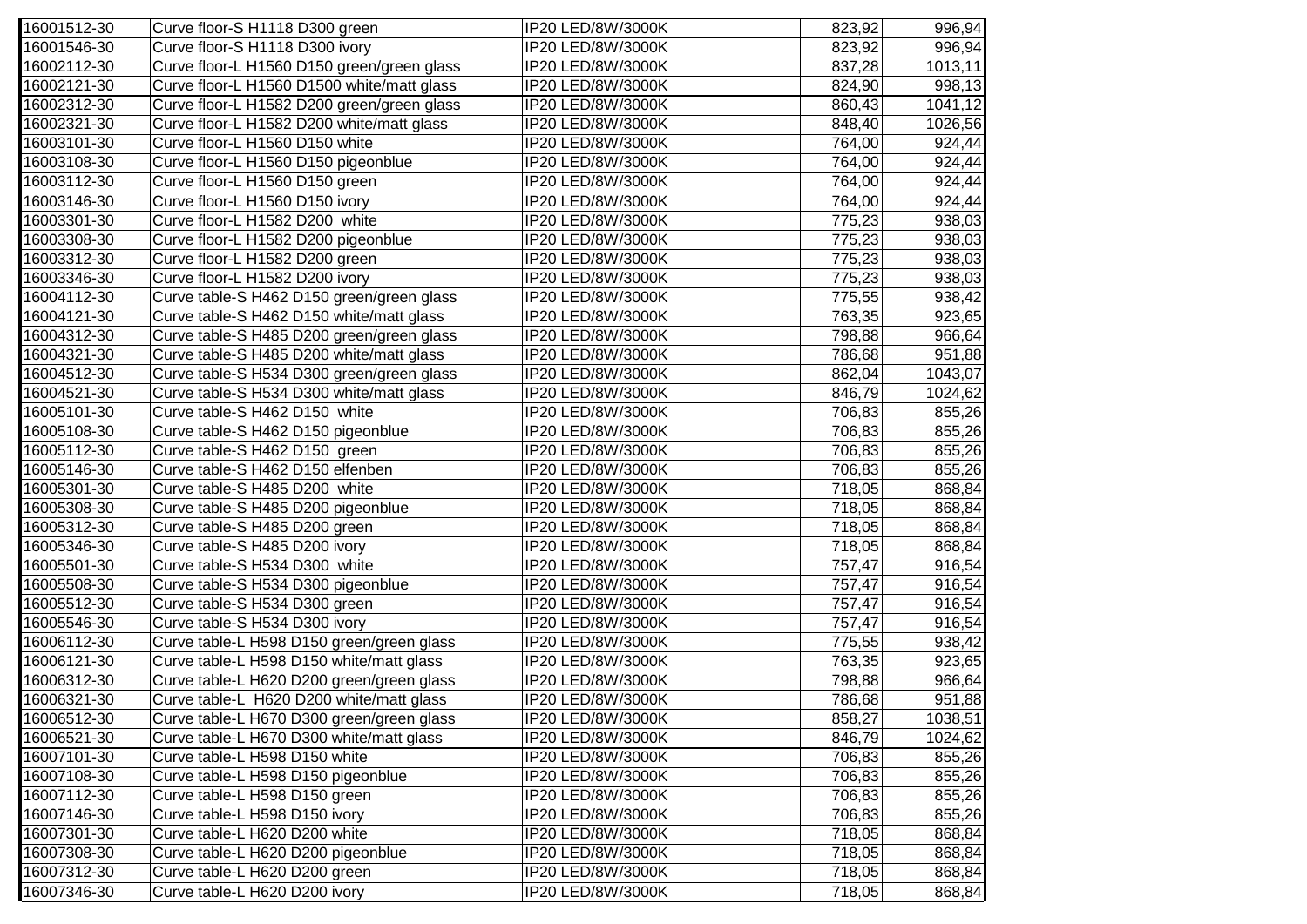| 16007501-30 | Curve table-L H670 D300 white             | IP20 LED/8W/3000K       | 757,47  | 916,54  |
|-------------|-------------------------------------------|-------------------------|---------|---------|
| 16007508-30 | Curve table-L H670 D300 pigeonblue        | IP20 LED/8W/3000K       | 757,47  | 916,54  |
| 16007512-30 | Curve table-L H670 D300 green             | IP20 LED/8W/3000K       | 757,47  | 916,54  |
| 16007546-30 | Curve table-L H670 D300 ivory             | IP20 LED/8W/3000K       | 757,47  | 916,54  |
| 16008112-30 | Curve table-S H432 D150 green/green glass | IP20 LED/8W/3000K       | 775,55  | 938,42  |
| 16008121-30 | Curve table-S H432 D150 white/matt glass  | IP20 LED/8W/3000K       | 763,35  | 923,65  |
| 16008312-30 | Curve table-S H455 D200 green/green glass | IP20 LED/8W/3000K       | 798,88  | 966,64  |
| 16008321-30 | Curve table-S H455 D200 white/matt glass  | IP20 LED/8W/3000K       | 786,68  | 951,88  |
| 16008512-30 | Curve table-S H504 D300 green/green glass | IP20 LED/8W/3000K       | 862,04  | 1043,07 |
| 16008521-30 | Curve table-S H504 D300 white/matt glass  | IP20 LED/8W/3000K       | 846,79  | 1024,62 |
| 16009101-30 | Curve table-S H432 D150 white             | IP20 LED/8W/3000K       | 706,83  | 855,26  |
| 16009108-30 | Curve table-S H432 D150 pigeonblue        | IP20 LED/8W/3000K       | 706,83  | 855,26  |
| 16009112-30 | Curve table-S H432 D150 green             | IP20 LED/8W/3000K       | 706,83  | 855,26  |
| 16009146-30 | Curve table-S H432 D150 ivory             | IP20 LED/8W/3000K       | 706,83  | 855,26  |
| 16009301-30 | Curve table-S H455 D200 white             | IP20 LED/8W/3000K       | 718,05  | 868,84  |
| 16009308-30 | Curve table-S H455 D200 pigeonblue        | IP20 LED/8W/3000K       | 718,05  | 868,84  |
| 16009312-30 | Curve table-S H455 D200 green             | IP20 LED/8W/3000K       | 718,05  | 868,84  |
| 16009346-30 | Curve table-S H455 D200 ivory             | IP20 LED/8W/3000K       | 718,05  | 868,84  |
| 16009501-30 | Curve table-S H504 D300 white             | IP20 LED/8W/3000K       | 757,47  | 916,54  |
| 16009508-30 | Curve table-S H504 D300 pigeonblue        | IP20 LED/8W/3000K       | 757,47  | 916,54  |
| 16009512-30 | Curve table-S H504 D300 green             | IP20 LED/8W/3000K       | 757,47  | 916,54  |
| 16009546-30 | Curve table-S H504 D300 ivory             | IP20 LED/8W/3000K       | 757,47  | 916,54  |
| 16010112-30 | Curve table-L H568 D150 green/green glass | IP20 LED/8W/3000K       | 775,55  | 938,42  |
| 16010121-30 | Curve table-L H568 D150 white/ matt glass | IP20 LED/8W/3000K       | 763,35  | 923,65  |
| 16010312-30 | Curve table-L H590 D200 green/green glass | IP20 LED/8W/3000K       | 798,88  | 966,64  |
| 16010321-30 | Curve table-L H590 D200 white/ matt glass | IP20 LED/8W/3000K       | 786,68  | 951,88  |
| 16010512-30 | Curve table-L H640 D300 green/green glass | IP20 LED/8W/3000K       | 858,27  | 1038,51 |
| 16010521-30 | Curve table-L H640 D300 white/ matt glass | IP20 LED/8W/3000K       | 846,79  | 1024,62 |
| 16011101-30 | Curve table-L H568 D150 white             | IP20 LED/8W/3000K       | 706,83  | 855,26  |
| 16011108-30 | Curve table-L H568 D150 pigeonblue        | IP20 LED/8W/3000K       | 706,83  | 855,26  |
| 16011112-30 | Curve table-L H568 D150 green             | IP20 LED/8W/3000K       | 706,83  | 855,26  |
| 16011146-30 | Curve table-L H568 D150 ivory             | IP20 LED/8W/3000K       | 706,83  | 855,26  |
| 16011301-30 | Curve table-L H590 D200 white             | IP20 LED/8W/3000K       | 718,05  | 868,84  |
| 16011308-30 | Curve table-L H590 D200 pigeonblue        | IP20 LED/8W/3000K       | 718,05  | 868,84  |
| 16011312-30 | Curve table-L H590 D200 green             | IP20 LED/8W/3000K       | 718,05  | 868,84  |
| 16011346-30 | Curve table-L H590 D200 elfenben          | IP20 LED/8W/3000K       | 718,05  | 868,84  |
| 16011501-30 | Curve table-LH640 D300 white              | IP20 LED/8W/3000K       | 757,47  | 916,54  |
| 16011508-30 | Curve table-LH640 D300 pigeonblue         | IP20 LED/8W/3000K       | 757,47  | 916,54  |
| 16011512-30 | Curve table-LH640 D300 green              | IP20 LED/8W/3000K       | 757,47  | 916,54  |
| 16011546-30 | Curve table-LH640 D300 ivory              | IP20 LED/8W/3000K       | 757,47  | 916,54  |
| 16012112-30 | Curve pendant D150 green/green glass      | IP20 LED/8W/3000K       | 637,20  | 771,01  |
| 16012112D30 | Curve pendant D150 green/green glass      | IP20 LED/10W/3000K DALI | 926,82  | 1121,45 |
| 16012312-30 | Curve pendant D200 green/green glass      | IP20 LED/8W/3000K       | 660,35  | 799,02  |
| 16012312D30 | Curve pendant D200 green/green glass      | IP20 LED/10W/3000K DALI | 950,33  | 1149,9  |
| 16012512-30 | Curve pendant D300 green/green glass      | IP20 LED/8W/3000K       | 720,10  | 871,32  |
| 16012512D30 | Curve pendant D300 green/green glass      | IP20 LED/10W/3000K DALI | 1009,90 | 1221,98 |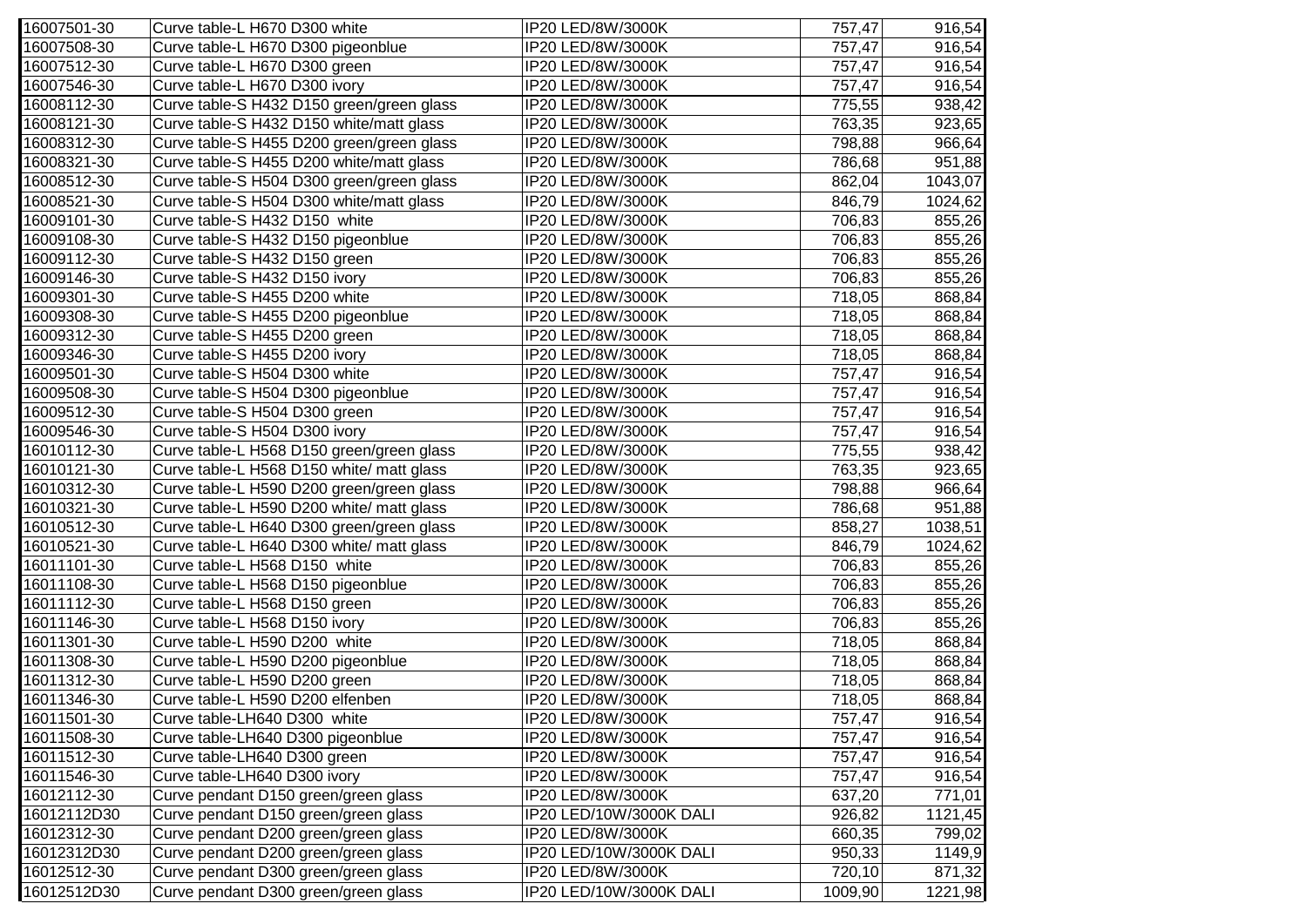| 16013101-30 | Curve pendant D150 white                 | IP20 LED/8W/3000K            | 578,61  | 700,12  |
|-------------|------------------------------------------|------------------------------|---------|---------|
| 16013101D30 | Curve pendant D150 white                 | IP20 LED/10W/3000K DALI      | 847,29  | 1025,22 |
| 16013108-30 | Curve pendant D150 pigeonblue            | IP20 LED/8W/3000K            | 578,61  | 700,12  |
| 16013108D30 | Curve pendant D150 pigeonblue            | IP20 LED/10W/3000K DALI      | 847,29  | 1025,22 |
| 16013112-30 | Curve pendant D150 green                 | IP20 LED/8W/3000K            | 578,61  | 700,12  |
| 16013112D30 | Curve pendant D150 green                 | IP20 LED/10W/3000K DALI      | 847,29  | 1025,22 |
| 16013146-30 | Curve pendant D150 ivory                 | IP20 LED/8W/3000K            | 578,61  | 700,12  |
| 16013146D30 | Curve pendant D150 ivory                 | IP20 LED/10W/3000K DALI      | 847,29  | 1025,22 |
| 16013301-30 | Curve pendant D200 white                 | IP20 LED/8W/3000K            | 589,84  | 713,71  |
| 16013301D30 | Curve pendant D200 white                 | IP20 LED/10W/3000K DALI      | 858,53  | 1038,82 |
| 16013308-30 | Curve pendant D200 pigeonblue            | IP20 LED/8W/3000K            | 589,84  | 713,71  |
| 16013308D30 | Curve pendant D200 pigeonblue            | IP20 LED/10W/3000K DALI      | 858,53  | 1038,82 |
| 16013312-30 | Curve pendant D200 green                 | IP20 LED/8W/3000K            | 589,84  | 713,71  |
| 16013312D30 | Curve pendant D200 green                 | IP20 LED/10W/3000K DALI      | 858,53  | 1038,82 |
| 16013346-30 | Curve pendant D200 ivory                 | IP20 LED/8W/3000K            | 589,84  | 713,71  |
| 16013346D30 | Curve pendant D200 ivory                 | IP20 LED/10W/3000K DALI      | 858,53  | 1038,82 |
| 16013501-30 | Curve pendant D300 white                 | IP20 LED/8W/3000K            | 638,54  | 772,63  |
| 16013501D30 | Curve pendant D300 white                 | IP20 LED/10W/3000K DALI      | 907,22  | 1097,74 |
| 16013508-30 | Curve pendant D300 pigeonblue            | IP20 LED/8W/3000K            | 638,54  | 772,63  |
| 16013508D30 | Curve pendant D300 pigeonblue            | IP20 LED/10W/3000K DALI      | 907,22  | 1097,74 |
| 16013512-30 | Curve pendant D300 green                 | IP20 LED/8W/3000K            | 638,54  | 772,63  |
| 16013512D30 | Curve pendant D300 green                 | IP20 LED/10W/3000K DALI      | 907,22  | 1097,74 |
| 16013546-30 | Curve pendant D300 ivory                 | IP20 LED/8W/3000K            | 638,54  | 772,63  |
| 16013546D30 | Curve pendant D300 ivory                 | IP20 LED/10W/3000K DALI      | 907,22  | 1097,74 |
| 16200101-27 | COMPOSE pendant metal/white/comfort      | IP20 LED/4,9W/GU10/225LM     | 203,60  | 246,36  |
| 16200106-27 | COMPOSE pendant metal/black/comfort      | IP20 LED/4,9W/GU10/225LM     | 203,60  | 246,36  |
| 16200111-27 | COMPOSE pendant metal/grey/comfort       | IP20 LED/4,9W/GU10/225LM     | 203,60  | 246,36  |
| 16200112-27 | COMPOSE pendant metal/green/comfort      | IP20 LED/4,9W/GU10/225LM     | 203,60  | 246,36  |
| 16202101-27 | COMPOSE pendant metal/white/high output  | IP20 LED/4,9W/GU10/367LM     | 203,60  | 246,36  |
| 16202106-27 | COMPOSE pendant metal/black/high output  | IP20 LED/4,9W/GU10/367LM     | 203,60  | 246,36  |
| 16202111-27 | COMPOSE pendant metal/grey/high output   | IP20 LED/4,9W/GU10/367LM     | 203,60  | 246,36  |
| 16202112-27 | COMPOSE pendant metal/green/high output  | IP20 LED/4,9W/GU10/367LM     | 203,60  | 246,36  |
| 16204101D30 | COMPOSE pendant metal/white/comfort      | IP20 LED/249LM/5W/3000K/Dali | 536,74  | 649,46  |
| 16204106D30 | COMPOSE pendant metal/black/comfort      | IP20 LED/249LM/5W/3000K/Dali | 536,74  | 649,46  |
| 16204111D30 | COMPOSE pendant metal/grey/comfort       | IP20 LED/249LM/5W/3000K/Dali | 536,74  | 649,46  |
| 16204112D30 | COMPOSE pendant metal/green/comfort      | IP20 LED/249LM/5W/3000K/Dali | 536,74  | 649,46  |
| 16206101D30 | COMPOSE pendant metal/white/high outout  | IP20 LED/554LM/5W/3000K/Dali | 536,74  | 649,46  |
| 16206106D30 | COMPOSE pendant metal/black/high outout  | IP20 LED/554LM/5W/3000K/Dali | 536,74  | 649,46  |
| 16206111D30 | COMPOSE pendant metal/grey/high outout   | IP20 LED/554LM/5W/3000K/Dali | 536,74  | 649,46  |
| 16206112D30 | COMPOSE pendant metal/green/high outout  | IP20 LED/554LM/5W/3000K/Dali | 536,74  | 649,46  |
| 16210101-27 | COMPOSE rail metal/white/comfort L975mm  | IP20 LED/3x4,9W/GU10/225LM   | 692,80  | 838,29  |
| 16210106-27 | COMPOSE rail metal/black/comfort L975mm  | IP20 LED/3x4,9W/GU10/225LM   | 692,80  | 838,29  |
| 16210111-27 | COMPOSE rail metal/grey/comfort L975mm   | IP20 LED/3x4,9W/GU10/225LM   | 692,80  | 838,29  |
| 16210112-27 | COMPOSE rail metal/green/comfort L975mm  | IP20 LED/3x4,9W/GU10/225LM   | 692,80  | 838,29  |
| 16210301-27 | COMPOSE rail metal/white/comfort L1855mm | IP20 LED/5x4,9W/GU10/225LM   | 1009,40 | 1221,37 |
| 16210306-27 | COMPOSE rail metal/black/comfort L1855mm | IP20 LED/5x4,9W/GU10/225LM   | 1009,40 | 1221,37 |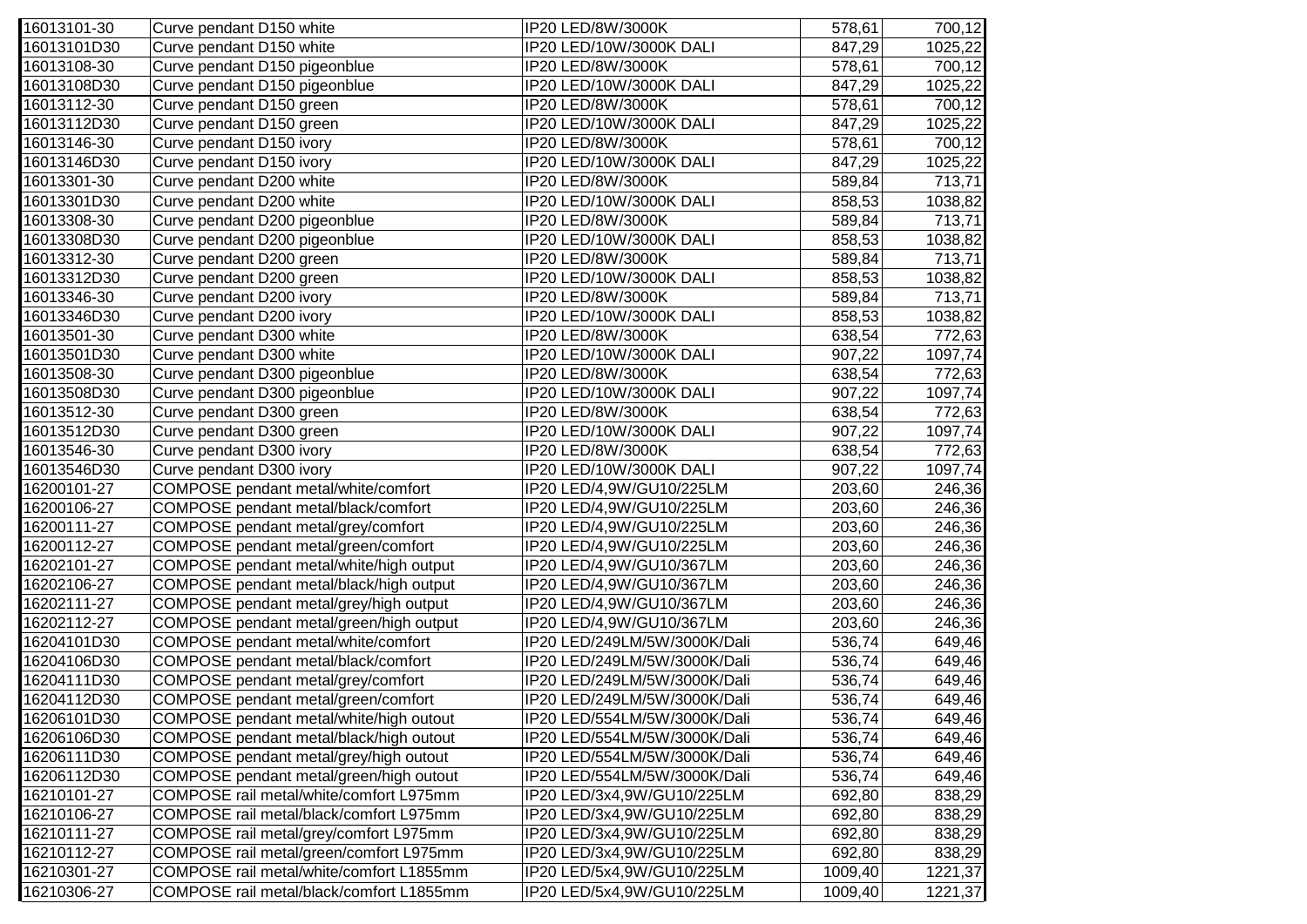| 16210311-27 | COMPOSE rail metal/grey/comfort L1855mm  | IP20 LED/5x4,9W/GU10/225LM    | 1009,40 | 1221,37 |
|-------------|------------------------------------------|-------------------------------|---------|---------|
| 16210312-27 | COMPOSE rail metal/green/comfort L1855mm | IP20 LED/5x4,9W/GU10/225LM    | 1009,40 | 1221,37 |
| 16217101-27 | COMPOSE rail metal/white/igh L975mm      | IP20 LED/3x4,9W/GU10/367LM    | 692,80  | 838,29  |
| 16217106-27 | COMPOSE rail metal/black/high L975mm     | IP20 LED/3x4,9W/GU10/367LM    | 692,80  | 838,29  |
| 16217111-27 | COMPOSE rail metal/grey/high L975mm      | IP20 LED/3x4,9W/GU10/367LM    | 692,80  | 838,29  |
| 16217112-27 | COMPOSE rail metal/green/high L975mm     | IP20 LED/3x4,9W/GU10/367LM    | 692,80  | 838,29  |
| 16217301-27 | COMPOSE rail metal/white/high L1855mm    | IP20 LED/5x4,9W/GU10/367LM    | 1009,40 | 1221,37 |
| 16217306-27 | COMPOSE rail metal/black/high L1855mm    | IP20 LED/5x4,9W/GU10/367LM    | 1009,40 | 1221,37 |
| 16217311-27 | COMPOSE rail metal/grey/high L1855mm     | IP20 LED/5x4,9W/GU10/367LM    | 1009,40 | 1221,37 |
| 16217312-27 | COMPOSE rail metal/green/high L1855mm    | IP20 LED/5x4,9W/GU10/367LM    | 1009,40 | 1221,37 |
| 16220101-27 | COMPOSE rail metal/white/comfort D800    | IP20 LED/6x4,9W/GU10/225LM    | 1553,84 | 1880,15 |
| 16220106-27 | COMPOSE rail metal/black/comfort D800    | IP20 LED/6x4,9W/GU10/225LM    | 1553,84 | 1880,15 |
| 16220111-27 | COMPOSE rail metal/grey/comfort D800     | IP20 LED/6x4,9W/GU10/225LM    | 1553,84 | 1880,15 |
| 16220112-27 | COMPOSE rail metal/green/comfort D800    | IP20 LED/6x4,9W/GU10/225LM    | 1553,84 | 1880,15 |
| 16220301-27 | COMPOSE rail metal/white/comfort D1200mm | IP20 LED/9x4,9W/GU10/225LM    | 2179,03 | 2636,63 |
| 16220306-27 | COMPOSE rail metal/black/comfort D1200mm | IP20 LED/9x4,9W/GU10/225LM    | 2179,03 | 2636,63 |
| 16220311-27 | COMPOSE rail metal/grey/comfort D1200mm  | IP20 LED/9x4,9W/GU10/225LM    | 2179,03 | 2636,63 |
| 16220312-27 | COMPOSE rail metal/green/comfort D1200mm | IP20 LED/9x4,9W/GU10/225LM    | 2179,03 | 2636,63 |
| 16227101-27 | COMPOSE rail metal/white/high D800mm     | IP20 LED/ 6x4,9W/GU10/367LM   | 1553,84 | 1880,15 |
| 16227106-27 | COMPOSE rail metal/svart/high D800mm     | IP20 LED/ 6x4,9W/GU10/367LM   | 1553,84 | 1880,15 |
| 16227111-27 | COMPOSE rail metal/grey/high D800mm      | IP20 LED/ 6x4,9W/GU10/367LM   | 1553,84 | 1880,15 |
| 16227112-27 | COMPOSE rail metal/green/high D800mm     | IP20 LED/ 6x4,9W/GU10/367LM   | 1553,84 | 1880,15 |
| 16227301-27 | COMPOSE rail metal/white/high D1200mm    | IP20 LED/ 9x4,9W/GU10/367LM   | 2179,03 | 2636,63 |
| 16227306-27 | COMPOSE rail metal/black/high D1200mm    | IP20 LED/ 9x4,9W/GU10/367LM   | 2179,03 | 2636,63 |
| 16227311-27 | COMPOSE rail metal/grey/high D1200mm     | IP20 LED/ 9x4,9W/GU10/367LM   | 2179,03 | 2636,63 |
| 16227312-27 | COMPOSE rail metal/green/high output     | IP20 LED/ 9x4,9W/GU10/367LM   | 2179,03 | 2636,63 |
| 16300101D30 | LANDSCAPE pendant L1156 white            | IP20 LED50W/4140LM/3000K Dim  | 1005,99 | 1217,25 |
| 16300101D40 | LANDSCAPE pendant L1156 white            | IP20 LED50W/4456LM/4000K Dim  | 1005,99 | 1217,25 |
| 16300106D30 | LANDSCAPE pendant L1156 black            | IP20 LED50W/4140LM/3000K Dim  | 1005,99 | 1217,25 |
| 16300106D40 | LANDSCAPE pendant L1156 Black            | IP20 LED50W/4456LM/4000K Dim  | 1005,99 | 1217,25 |
| 16300108D30 | LANDSCAPE pendant L1156 blue             | IP20 LED50W/4140LM/3000K Dim  | 1005,99 | 1217,25 |
| 16300108D40 | LANDSCAPE pendant L1156 blue             | IP20 LED50W/4456LM/4000K Dim  | 1005,99 | 1217,25 |
| 16300111D30 | LANDSCAPE pendant L1156 grey             | IP20 LED50W/4140LM/3000K Dim  | 1005,99 | 1217,25 |
| 16300111D40 | LANDSCAPE pendant L1156 grey             | IP20 LED50W/4456LM/4000K Dim  | 1005,99 | 1217,25 |
| 16300144D30 | LANDSCAPE pendant L1156 purple           | IP20 LED XXXXLM/XXW/3000K Dim | 1005,99 | 1217,25 |
| 16300144D40 | LANDSCAPE pendant L1156 purple           | IP20 LED XXXXLM/XXW/4000K Dim | 1005,99 | 1217,25 |
| 16300301D30 | LANDSCAPE pendant L1706 white            | IP20 LED 93W/6210LM/3000K Dim | 1170,29 | 1416,05 |
| 16300301D40 | LANDSCAPE pendant L1706 white            | IP20 LED 6685LM/93W/4000K Dim | 1170,29 | 1416,05 |
| 16300306D30 | LANDSCAPE pendant L1706 black            | IP20 LED 93W/6210LM/3000K Dim | 1170,29 | 1416,05 |
| 16300306D40 | LANDSCAPE pendant L1706 black            | IP20 LED 6685LM/93W/4000K Dim | 1170,29 | 1416,05 |
| 16300308D30 | LANDSCAPE pendant L1706 blue             | IP20 LED 93W/6210LM/3000K Dim | 1170,29 | 1416,05 |
| 16300308D40 | LANDSCAPE pendant L1706 blue             | IP20 LED 6685LM/93W/4000K Dim | 1170,29 | 1416,05 |
| 16300311D30 | LANDSCAPE pendant L1706 grey             | IP20 LED 93W/6210LM/3000K Dim | 1170,29 | 1416,05 |
| 16300311D40 | LANDSCAPE pendant L1706 blue             | IP20 LED 6685LM/93W/4000K Dim | 1170,29 | 1416,05 |
| 16300344D30 | LANDSCAPE pendant L1706 purple           | IP20 LED 93W/6210LM/3000K Dim | 1170,29 | 1416,05 |
| 16300344D40 | LANDSCAPE pendant L1706 purple           | IP20 LED 6685LM/93W/4000K Dim | 1170,29 | 1416,05 |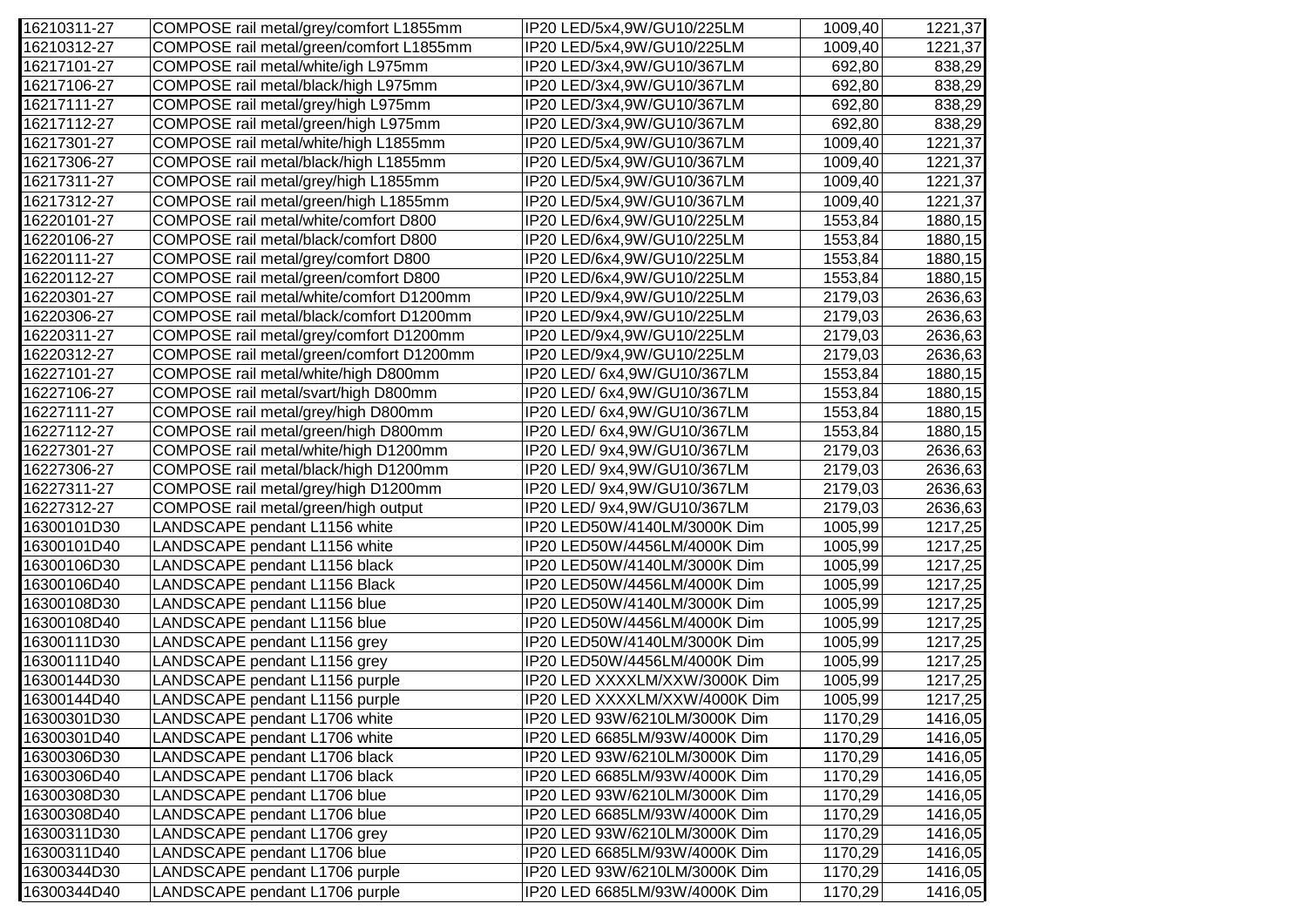| 16400101-27 | HAZE pendant D375 white            | IP20 LED/E27/16W/468LM/2700K | 1021,57 | 1236,1  |
|-------------|------------------------------------|------------------------------|---------|---------|
| 16400106-27 | HAZE pendant D375 black            | IP20 LED/E27/16W/468LM/2700K | 1021,57 | 1236,1  |
| 16400145-27 | HAZE pendant D375 petroleum        | IP20 LED/E27/16W/468LM/2700K | 1021,57 | 1236,1  |
| 16401101-30 | HAZE pendant D375 white            | IP20 LED/41W/965LM/3000K     | 1095,94 | 1326,09 |
| 16401101D30 | HAZE pendant D375 white            | IP20 LED/41W/965LM/3000K dim | 1147,37 | 1388,32 |
| 16401106-30 | HAZE pendant D375 black            | IP20 LED/41W/965LM/3000K     | 1095,94 | 1326,09 |
| 16401106D30 | HAZE pendant D375 black            | IP20 LED/41W/965LM/3000K dim | 1147,37 | 1388,32 |
| 16401145-30 | HAZE pendant D375 petroleum        | IP20 LED/41W/965LM/3000K     | 1095,94 | 1326,09 |
| 16401145D30 | HAZE pendant D375 petroleum        | IP20 LED/41W/965LM/3000K dim | 1147,37 | 1388,32 |
| 19100101-30 | <b>BOB</b> pendant white           | IP20 LED/10W/3000K           | 593,62  | 718,28  |
| 19100101D30 | <b>BOB</b> pendant white           | IP20 LED/10W/3000K dim       | 890,50  | 1077,51 |
| 19100106-30 | <b>BOB pendant black</b>           | IP20 LED/10W/3000K           | 593,62  | 718,28  |
| 19100106D30 | <b>BOB</b> pendant black           | IP20 LED/10W/3000K dim       | 890,50  | 1077,51 |
| 19102301-30 | <b>BOB BOW pendant white</b>       | IP20 LED/30W/2514LM/3000K    | 2785,94 | 3370,99 |
| 19102306-30 | <b>BOB BOW pendant black</b>       | IP20 LED/30W/2514LM/3000K    | 2785,94 | 3370,99 |
| 19105101-30 | <b>BOB</b> floor white             | IP20 LED 10W 3000K           | 1741,46 | 2107,17 |
| 19105106-30 | <b>BOB</b> floor svart             | IP20 LED 10W 3000K           | 1741,46 | 2107,17 |
| 3049110     | A.01 wall fixture outdoor grey     | IP44 LED 747LM/10W3000K      | 628,34  | 760,29  |
| 3049183     | A.01 wall outdoor galv             | IP44 LED 747LM/10W3000K      | 652,06  | 788,99  |
| 3051110     | A.01 wall fixture outdoor grey     | IP44 75W/E27                 | 424,05  | 513,1   |
| 3051183     | A.01 wall fixture outdoor galv     | IP44 75W/E27                 | 445,71  | 539,31  |
| 3186001     | FISHERMAN pendant opal/white       | IP44 E27 D300 mm             | 999,15  | 1208,97 |
| 3186041     | FISHERMAN pendant opal/orange      | IP44 E27 D300 mm             | 999,15  | 1208,97 |
| 3186051     | FISHERMAN pendant opal/blue        | IP44 E27 D300 mm             | 999,15  | 1208,97 |
| 3186101     | FISHERMAN pendant opal/white       | IP44 E27 D400 mm             | 1036,16 | 1253,75 |
| 3186141     | FISHERMAN pendant opal/orange      | IP44 E27 D400 mm             | 1036,16 | 1253,75 |
| 3186151     | FISHERMAN pendant opal/blue        | IP44 E27 D400 mm             | 1036,16 | 1253,75 |
| 3186301     | FISHERMAN pendant opal/white       | IP44 E27 D650 mm             | 1295,07 | 1567,03 |
| 3186341     | FISHERMAN pendant opal/orange      | IP44 E27 D650 mm             | 1295,07 | 1567,03 |
| 3186351     | FISHERMAN pendant opal/blue        | IP44 E27 D650 mm             | 1295,07 | 1567,03 |
| 3214106     | <b>BERZELI</b> post fixture black  | IP44 70W/SE/E27 HF           | 2144,65 | 2595,03 |
| 3216106     | <b>BERZELI</b> post fixture black  | IP44 57W/Gx24q-5             | 1838,51 | 2224,6  |
| 3216110     | <b>BERZELI</b> post fixture grey   | IP44 57W/Gx24q-5             | 1838,51 | 2224,6  |
| 3219106     | <b>BERZELI</b> pole fixtures black | IP44 LED 34W/1360LM/3000K    | 2335,08 | 2825,45 |
| 3219110     | <b>BERZELI</b> pole fixtures grey  | IP44 LED 34W/1360LM/3000K    | 2335,08 | 2825,45 |
| 3225106     | KARO bollard black H1010 mm        | IP44 26-32W/Gx24q-3 HF       | 1576,93 | 1908,09 |
| 3225110     | KARO bollard grey H1010 mm         | IP44 26-32W/Gx24q-3 HF       | 1576,93 | 1908,09 |
| 3225183     | KARO bollard galvanized H1010      | IP44 26-32W/Gx24q-3 HF       | 1576,93 | 1908,09 |
| 3227106     | <b>KARO bollard black</b>          | IP44 LED13W/416LM/3000K      | 1864,85 | 2256,47 |
| 3227110     | <b>KARO</b> bollard grey           | IP44 LED13W/416LM/3000K      | 1864,85 | 2256,47 |
| 3227147     | <b>KARO bollard Corten</b>         | IP44 LED13W/416LM/3000K      | 1917,29 | 2319,92 |
| 3227183     | KARO bollard galvanized            | IP44 LED13W/416LM/3000K      | 1864,85 | 2256,47 |
| 3246110     | NYBRO bollard H720 mm grey         | IP44 LED/325LM/15W/830       | 2155,65 | 2608,34 |
| 3246191     | NYBRO bollard H720 stainless       | IP44 LED/325LM/15W/830       | 2451,61 | 2966,45 |
| 3247110     | NYBRO bollard H720 mm grey         | IP44 LED/480LM/15W/830       | 2180,06 | 2637,87 |
| 3247191     | NYBRO bollard H720 stainless       | IP44 LED/480LM/15W/830       | 2554,16 | 3090,53 |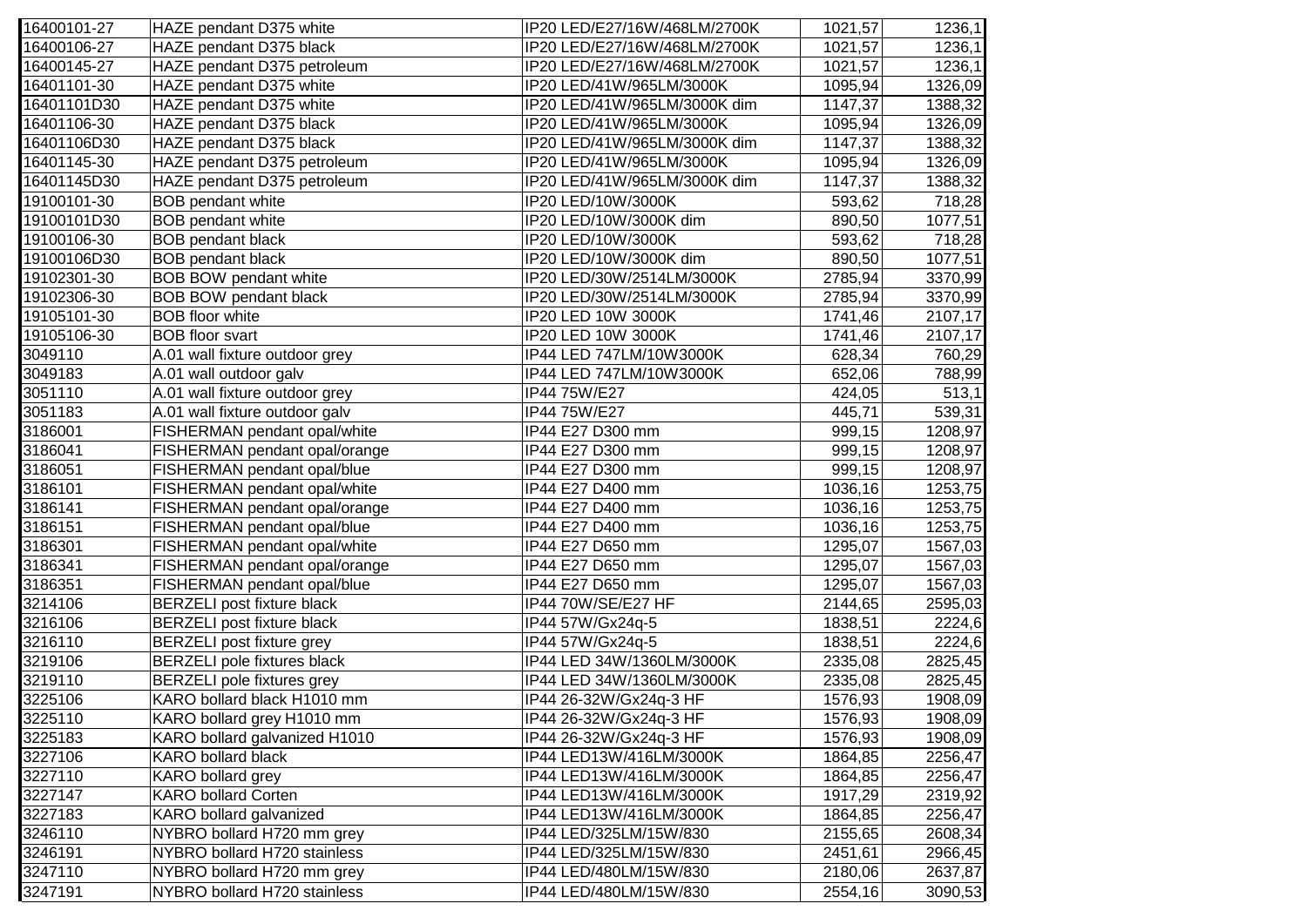| 3279110     | PUCK pole fixtures grey          | IP44 LED 2344LM/32W Symm       | 1169,94 | 1415,63 |
|-------------|----------------------------------|--------------------------------|---------|---------|
| 3279110HF-F | PUCK pole fixtures grey          | IP44 LED 2344LM/32W Symm Dim   | 1217,61 | 1473,31 |
| 3279110N    | PUCK pole fixtures grey          | IP44 LED 2344LM/32W Symm       | 1230,56 | 1488,98 |
| 3279183     | PUCK pole fixtures galv          | IP44 LED 2344LM/32W Symm       | 1315,69 | 1591,98 |
| 3279183HF-F | PUCK pole fixtures galv          | IP44 LED 2344LM/32W Symm Dim   | 1363,36 | 1649,67 |
| 3279183N    | PUCK pole fixtures galv          | IP44 LED 2344LM/32W Symm       | 1376,42 | 1665,47 |
| 3279210     | TWO PUCK pole fixtures grey      | IP44 LED 2344LM/32W Symm       | 2448,17 | 2962,29 |
| 3279210HF-F | TWO PUCK pole fixtures grey      | IP44 LED 2344LM/32W Symm Dim   | 2543,50 | 3077,64 |
| 3279210N    | TWO PUCK pole fixtures grey      | IP44 LED 2344LM/32W Symm       | 2569,51 | 3109,11 |
| 3279283     | TWO PUCK pole fixtures galv      | IP44 LED 2344LM/32W Symm       | 2751,45 | 3329,25 |
| 3279283HF-F | TWO PUCK pole fixtures galv      | IP44 LED 2344LM/32W Symm Dim   | 2846,79 | 3444,62 |
| 3279283N    | TWO PUCK pole fixtures galv      | IP44 LED 2344LM/32W Symm       | 2864,09 | 3465,55 |
| 3279310     | THREE PUCK pole fixtures grey    | IP44 LED 2344LM/32W Symm       | 3661,31 | 4430,19 |
| 3279310HF-F | THREE PUCK pole fixtures grey    | IP44 LED 2344LM/32W Symm Dim   | 3756,75 | 4545,67 |
| 3279310N    | THREE PUCK pole fixtures grey    | IP44 LED 2344LM/32W Symm       | 3843,38 | 4650,49 |
| 3279383     | THREE PUCK pole fixtures galv    | IP44 LED 2344LM/32W Symm       | 4094,64 | 4954,51 |
| 3279383HF-F | THREE PUCK pole fixtures galv    | IP44 LED 2344LM/32W Symm Dim   | 4189,98 | 5069,88 |
| 3279383N    | THREE PUCK pole fixtures galv    | IP44 LED 2344LM/32W Symm       | 4276,60 | 5174,69 |
| 3280210     | TVÅPUCK post fixture grey        | IP44 2x50W/SE/E27 highp.sodium | 1611,87 | 1950,36 |
| 3280283     | TWO PUCK pole fixtures galv      | IP44 2x50W/SE/E27 highp sodium | 2033,29 | 2460,28 |
| 3280310     | TREPUCK post fixture grey        | IP44 3x50W/SE/E27 highp.sodium | 2387,44 | 2888,8  |
| 3280383     | THREE PUCK pole fixtures galv    | IP44 3x50W/SE/E27 highp sodium | 3025,07 | 3660,33 |
| 3282110     | PUCK outdoor fixture wall grey   | IP44 LED 2344LM/32W Symm       | 1256,57 | 1520,45 |
| 3282110HF-F | PUCK outdoor fixture wall grey   | IP44 LED 2344LM/32W Symm Dim   | 1304,23 | 1578,12 |
| 3282110N    | PUCK outdoor fixture wall grey   | IP44 LED 2344LM/32W Symm       | 1317,18 | 1593,79 |
| 3282183     | PUCK outdoor fixture wall galv   | IP44 LED 2344LM/32W Symm       | 1408,27 | 1704,01 |
| 3282183HF-F | PUCK outdoor fixture wall galv   | IP44 LED 2344LM/32W Symm Dim   | 1455,93 | 1761,68 |
| 3282183N    | PUCK outdoor fixture wall galv   | IP44 LED 2344LM/32W Symm       | 1468,88 | 1777,34 |
| 3285210     | TVÅPUCK post fixture grey        | IP44 2x42W/Gx24q-4             | 1592,28 | 1926,66 |
| 3285283     | TWO PUCK pole fixtures galv      | IP44 2x42W/Gx24q-4             | 1617,03 | 1956,61 |
| 3285310     | TREPUCK post fixture grey        | IP44 3x42W/Gx24q-4             | 2358,00 | 2853,18 |
| 3285383     | THREE PUCK pole fixtures galv    | IP44 3x42W/Gx24q-4             | 2400,39 | 2904,47 |
| 3286210     | TVÅPUCK post fixture grey        | IP44 2x57W/Gx24q-5             | 1592,28 | 1926,66 |
| 3286283     | TWO PUCK pole fixtures galv      | IP44 2x57W/Gx24q-4             | 1665,84 | 2015,67 |
| 3286310     | TREPUCK post fixture grey        | IP44 3x57W/Gx24q-5             | 2358,00 | 2853,18 |
| 3286383     | THREE PUCK pole fixtures galv    | IP44 3x57W/Gx24q-4             | 2474,29 | 2993,89 |
| 3313110     | LINK outdoor fixtures            | IP44 26-32W/Gx24q              | 1742,37 | 2108,27 |
| 3328385     | CAMOUFLAGE wire pendant alu      | IP44 E27 max 42W               | 2893,99 | 3501,73 |
| 3329385     | CAMOUFLAGE wire pendant alu      | IP44 LED 10W 3000K             | 3085,11 | 3732,98 |
| 3376106     | <b>BERZELI polefixture black</b> | IP44 35W/ME/E27 metal halide   | 2101,11 | 2542,34 |
| 3376110     | <b>BERZELI</b> polefixture grey  | IP44 35W/ME/E27 metal halide   | 2101,11 | 2542,34 |
| 3377210     | TVÅPUCK post fixture grey        | IP44 2x70W/SE/E27 highp sodium | 1611,87 | 1950,36 |
| 3377283     | TVÅPUCK post fixture galv        | IP44 2x70W/SE/E27 highp sodium | 2033,29 | 2460,28 |
| 3377310     | <b>TREPUCK post fixture grey</b> | IP44 3x70W/SE/E27 highp sodium | 2387,44 | 2888,8  |
| 3377383     | TREPUCK post fixture galv        | IP44 3x70W/SE/E27 highp sodium | 3025,07 | 3660,33 |
| 3380110     | PUCK pole fixtures grey          | IP44 LED 2140LM/32W/3000K Asym | 1169,94 | 1415,63 |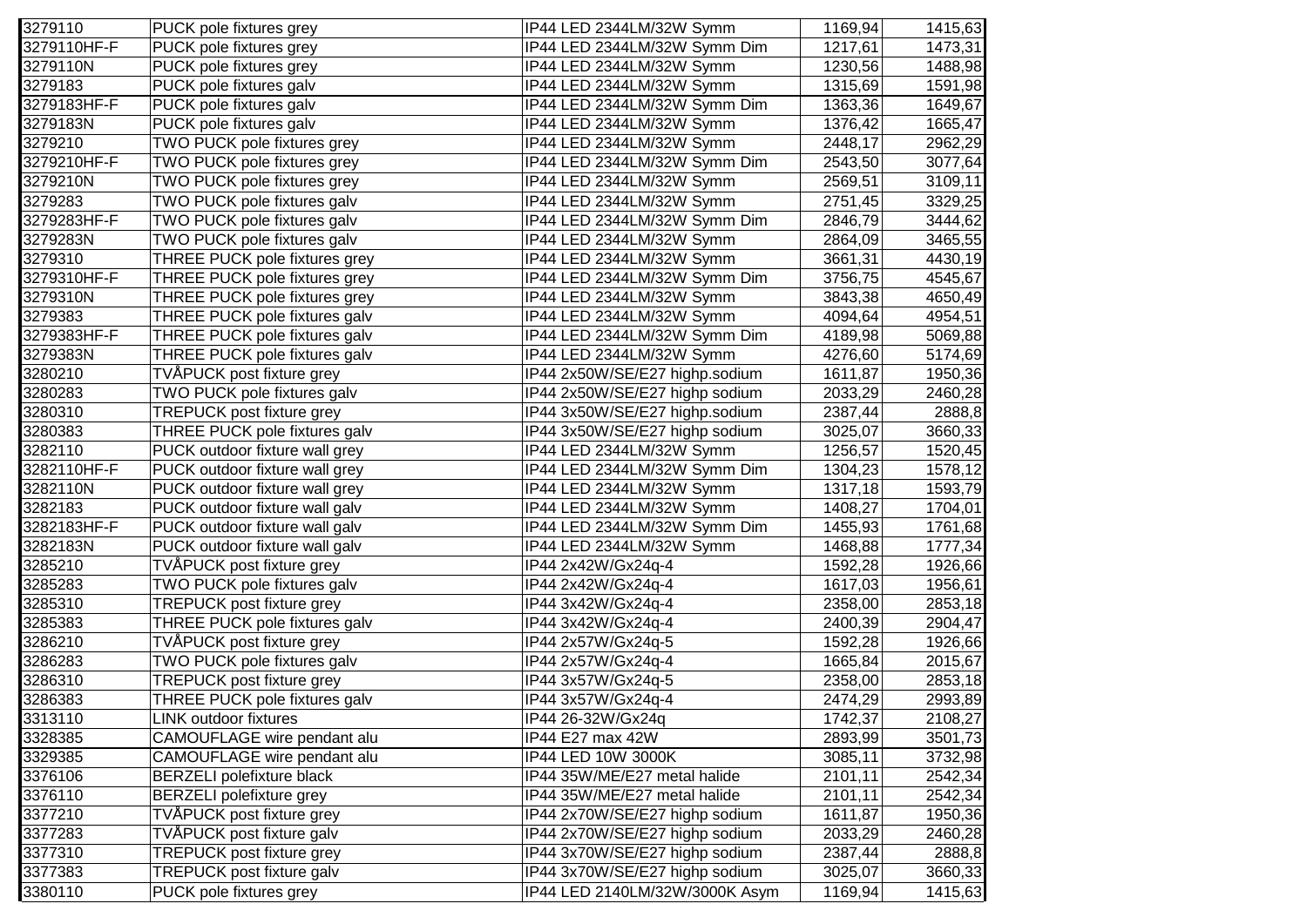| 3380110HF-F | PUCK pole fixtures grey            | IP44 LED 2140LM/32W/3000K Asym | 1217,61 | 1473,31 |
|-------------|------------------------------------|--------------------------------|---------|---------|
| 3380110N    | PUCK pole fixtures grey            | IP44 LED 2140LM/32W/3000K Asym | 1230,56 | 1488,98 |
| 3380183     | PUCK pole fixtures galv            | IP44 LED 2140LM/32W/3000K Asym | 1315,69 | 1591,98 |
| 3380183HF-F | PUCK pole fixtures galv            | IP44 LED 2140LM/32W/3000K Asym | 1363,36 | 1649,67 |
| 3380183N    | PUCK pole fixtures galv            | IP44 LED 2140LM/32W/3000K Asym | 1376,42 | 1665,47 |
| 3380210     | TWO PUCK pole fixtures grey        | IP44 LED 2140LM/32W/3000K Asym | 2448,17 | 2962,29 |
| 3380210HF-F | TWO PUCK pole fixtures grey        | IP44 LED 2140LM/32W/3000K Asym | 2543,50 | 3077,64 |
| 3380210N    | TWO PUCK pole fixtures grey        | IP44 LED 2140LM/32W/3000K Asym | 2569,51 | 3109,11 |
| 3380283     | TWO PUCK pole fixtures galv        | IP44 LED 2140LM/32W/3000K Asym | 2751,45 | 3329,25 |
| 3380283HF-F | TWO PUCK pole fixtures galv        | IP44 LED 2140LM/32W/3000K Asym | 2846,79 | 3444,62 |
| 3380283N    | TWO PUCK pole fixtures galv        | IP44 LED 2140LM/32W/3000K Asym | 2864,09 | 3465,55 |
| 3380310     | THREE PUCK pole fixtures grey      | IP44 LED 2140LM/32W/3000K Asym | 3661,31 | 4430,19 |
| 3380310HF-F | THREE PUCK pole fixtures grey      | IP44 LED 2140LM/32W/3000K Asym | 3756,75 | 4545,67 |
| 3380310N    | THREE PUCK pole fixtures grey      | IP44 LED 2140LM/32W/3000K Asym | 3843,38 | 4650,49 |
| 3380383     | THREE PUCK pole fixtures galv      | IP44 LED 2140LM/32W/3000K Asym | 4094,64 | 4954,51 |
| 3380383HF-F | THREE PUCK pole fixtures galv      | IP44 LED 2140LM/32W/3000K Asym | 4189,98 | 5069,88 |
| 3380383N    | THREE PUCK pole fixtures galv      | IP44 LED 2140LM/32W/3000K Asym | 4276,60 | 5174,69 |
| 3382110     | PUCK outdoor fixture wall grey     | IP44 LED 2140LM/32W Asymm      | 1256,57 | 1520,45 |
| 3382110HF-F | PUCK outdoor fixture wall grey     | IP44 LED 2140LM/32W Asymm Dim  | 1304,23 | 1578,12 |
| 3382110N    | PUCK outdoor fixture wall grey     | IP44 LED 2140LM/32W Asymm      | 1317,18 | 1593,79 |
| 3382183     | PUCK outdoor fixture wall galv     | IP44 LED 2140LM/32W Asymm      | 1408,27 | 1704,01 |
| 3382183HF-F | PUCK outdoor fixture wall galv     | IP44 LED 2140LM/32W Asymm Dim  | 1455,93 | 1761,68 |
| 3382183N    | PUCK outdoor fixture wall galv     | IP44 LED 2140LM/32W Asymm      | 1468,88 | 1777,34 |
| 3385110     | <b>ELEMENTS</b> wall out grey      | IP65 LED/443LM/10W/3000k       | 540,57  | 654,09  |
| 3385183     | ELEMENTS wall out galv             | IP65 LED/443LM/10W/3000k       | 540,57  | 654,09  |
| 3387106     | <b>BERZELI</b> pole fixtures black | IP44 LED 28W/3000K             | 1914,17 | 2316,15 |
| 3388106-30  | COLONN post fixture black          | IP44 LED 28W/3000K             | 1198,37 | 1450,03 |
| 3388110-30  | COLONN post fixture grey           | IP44 LED 28W/3000K             | 1198,37 | 1450,03 |
| 3390306     | CITY pendant D555 black            | IP20 LED/1166LM/18W/3000K      | 1455,93 | 1761,68 |
| 3390306HF-F | CITY pendant D555 black            | IP20 LED/1166LM/18W/3000K Dim  | 1501,42 | 1816,72 |
| 3390306N    | CITY pendant D555 black            | IP20 LED/1166LM/18W/3000Knight | 1516,55 | 1835,03 |
| 3390366     | CITY pendant D555 grey-brown       | IP20 LED/1166LM/18W/3000K      | 1455,93 | 1761,68 |
| 3390366HF-F | CITY pendant D555 grey-brown       | IP20 LED/1166LM/18W/3000K Dim  | 1501,42 | 1816,72 |
| 3390366N    | CITY pendant D555 grey-brown       | IP20 LED/1166LM/18W/3000Knight | 1516,55 | 1835,03 |
| 3391306     | CITY pendant D555 black            | IP20 LED 2120LM/32W 3000K      | 1527,43 | 1848,19 |
| 3391306HF-F | CITY pendant D555 black            | IP20 LED 2120LM/32W 3000K Dim  | 1572,91 | 1903,22 |
| 3391306N    | CITY pendant D555 black            | IP20 LED 2120LM/32W 3000K      | 1588,04 | 1921,53 |
| 3391366     | CITY pendant D555 grey-brown       | IP20 LED 2120LM/32W 3000K      | 1527,43 | 1848,19 |
| 3391366HF-F | CITY pendant D555 grey-brown       | IP20 LED 2120LM/32W 3000K Dim  | 1572,91 | 1903,22 |
| 3391366N    | CITY pendant D555 grey-brown       | IP20 LED 2120LM/32W 3000K      | 1588,04 | 1921,53 |
| 3394306     | CITY post fixture D555 black       | IP65 LED 1166LM/18W 3000K      | 1937,96 | 2344,93 |
| 3394306HF-F | CITY post fixture D555 black       | IP65 LED 1166LM/18W 3000K Dim  | 1983,44 | 2399,96 |
| 3394306N    | CITY post fixture D555 black       | IP65 LED 1166LM/18W 3000K      | 1998,57 | 2418,27 |
| 3394366     | CITY post D555 greybrown           | IP65 LED 1166LM/18W 3000K      | 1937,96 | 2344,93 |
| 3394366HF-F | CITY post D555 greybrown           | IP65 LED 1166LM/18W 3000K Dim  | 1983,44 | 2399,96 |
| 3394366N    | CITY post D555 greybrown           | IP65 LED 1166LM/18W 3000K      | 1998,57 | 2418,27 |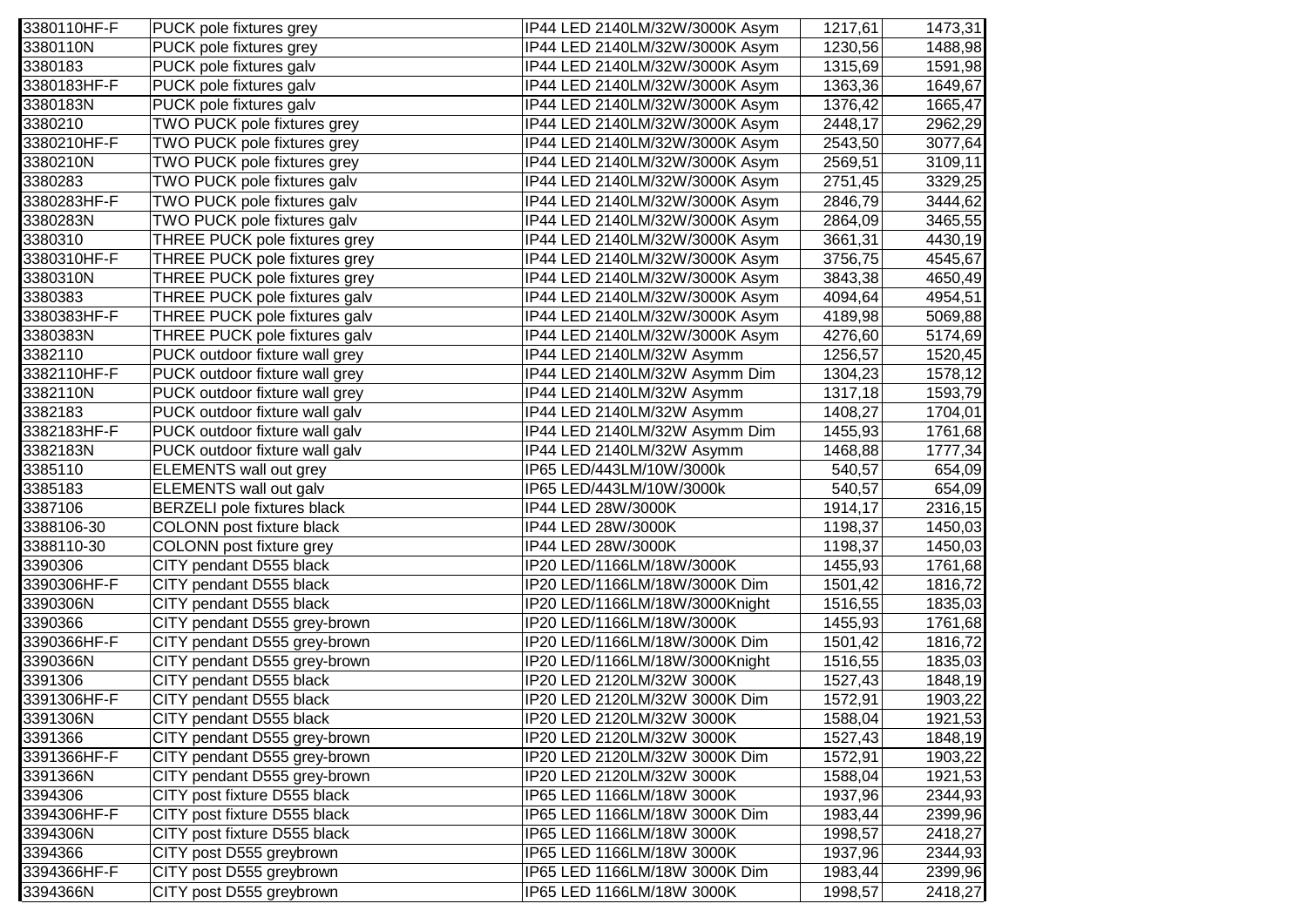| 3395306     | CITY post fixture D555 black    | IP65 LED 2120LM/32W 3000K      | 2011,63 | 2434,07 |
|-------------|---------------------------------|--------------------------------|---------|---------|
| 3395306HF-F | CITY post fixture D555 black    | IP65 LED 2120LM/32W 3000K Dim  | 2057,12 | 2489,12 |
| 3395306N    | CITY post fixture D555 black    | IP65 LED 2120LM/32W 3000K      | 2072,25 | 2507,42 |
| 3395366     | CITY post D555 greybrown        | IP65 LED 2120LM/32W 3000K      | 2011,63 | 2434,07 |
| 3395366HF-F | CITY post D555 greybrown        | IP65 LED 2120LM/32W 3000K Dim  | 2057,12 | 2489,12 |
| 3395366N    | CITY post D555 greybrown        | IP65 LED 2120LM/32W 3000K      | 2072,25 | 2507,42 |
| 3396306     | CITY pole fixture asym black    | IP65 LED/2267LM/32W/3000K      | 2086,91 | 2525,16 |
| 3396306HF-F | CITY pole fixture asym black    | IP65 LED/2267LM/32W/3000K Dim  | 2130,22 | 2577,57 |
| 3396306N    | CITY pole fixture asym black    | IP65 LED/2267LM/32W/3000K      | 2144,65 | 2595,03 |
| 3396366     | CITY pole fixture greybrown     | IP65 LED/2267LM/32W/3000K      | 2086,91 | 2525,16 |
| 3396366HF-F | CITY pole fixture greybrown     | IP65 LED/2267LM/32W/3000K Dim  | 2130,22 | 2577,57 |
| 3396366N    | CITY pole fixture greybrown     | IP65 LED/2267LM/32W/3000K asym | 2144,65 | 2595,03 |
| 3397306     | CITY wall fixture D555 black    | IP65 LED/1166LM/18W/3000K      | 1949,47 | 2358,86 |
| 3397306HF-F | CITY wall fixture D555 black    | IP65 LED/1166LM/18W/3000K Dim  | 1993,42 | 2412,04 |
| 3397306N    | CITY wall fixture D555 black    | IP65 LED/1166LM/18W/3000K      | 1993,42 | 2412,04 |
| 3397366     | CITY wall D555 greybrown        | IP65 LED/1166LM/18W/3000K      | 1949,47 | 2358,86 |
| 3397366HF-F | CITY wall D555 greybrown        | IP65 LED/1166LM/18W/3000K Dim  | 1993,42 | 2412,04 |
| 3397366N    | CITY wall D555 greybrown        | IP65 LED/1166LM/18W/3000K      | 1993,42 | 2412,04 |
| 3398306     | CITY wall fixture D555 black    | IP65 LED/2120LM/32W/3000K      | 1949,47 | 2358,86 |
| 3398306HF-F | CITY wall fixture D555 black    | IP65 LED/2120LM/32W/3000K Dim  | 1993,42 | 2412,04 |
| 3398306N    | CITY wall fixture D555 black    | IP65 LED/2120LM/32W/3000K      | 1993,42 | 2412,04 |
| 3398366     | CITY wall D555 greybrown        | IP65 LED/2120LM/32W/3000K      | 1949,47 | 2358,86 |
| 3398366HF-F | CITY wall D555 greybrown        | IP65 LED/2120LM/32W/3000K Dim  | 1993,42 | 2412,04 |
| 3398366N    | CITY wall D555 greybrown        | IP65 LED/2120LM/32W/3000K      | 1993,42 | 2412,04 |
| 3399306     | CITY wall fixture D555 black    | IP65 LED/2267LM/32W/3000K      | 2021,52 | 2446,04 |
| 3399306HF-F | CITY wall fixture D555 black    | IP65 LED/2267LM/32W/3000K Dim  | 2065,58 | 2499,35 |
| 3399306N    | City wall fixture D555 black    | IP65 LED/2267LM/32W/3000K      | 2065,58 | 2499,35 |
| 3399366     | CITY wall D555 greybrown asym   | IP65 LED/2267LM/32W/3000K      | 2021,52 | 2446,04 |
| 3399366HF-F | CITY wall D555 greybrown asym   | IP65 LED/2267LM/32W/3000K Dim  | 2065,58 | 2499,35 |
| 3399366N    | CITY wall D555 greybrown asym   | IP65 LED/2267LM/32W/3000K      | 2065,58 | 2499,35 |
| 3400106     | GYRO post fixture sym black     | IP65 LED/2344LM/32W/3000K      | 1232,74 | 1491,62 |
| 3400106HF-F | GYRO post fixture sym black     | IP65 LED/2344LM/32W/3000K Dim  | 1280,41 | 1549,3  |
| 3400106N    | GYRO post fixture sym black     | IP65 LED/2344LM/32W/3000K      | 1293,34 | 1564,94 |
| 3401106     | GYRO post fixture asym black    | IP65 LED/2140LM/32W/3000K      | 1232,74 | 1491,62 |
| 3401106HF-F | GYRO post fixture asym black    | IP65 LED/2140LM/32W/3000K Dim  | 1280,41 | 1549,3  |
| 3401106N    | GYRO post fixture asym black    | IP65 LED/2140LM/32W/3000K      | 1293,34 | 1564,94 |
| 3402106     | GYRO catenary sym black         | IP65 LED/2344LM/32W/3000K      | 1167,78 | 1413,01 |
| 3402106HF-F | GYRO catenary sym black         | IP65 LED/2344LM/32W/3000K Dim  | 1215,43 | 1470,67 |
| 3402106N    | GYRO catenary sym black         | IP65 LED/2344LM/32W/3000K      | 1228,38 | 1486,34 |
| 3403106     | GYRO catenary asym black        | IP65 LED/2140LM/32W/3000K      | 1167,78 | 1413,01 |
| 3403106HF-F | GYRO catenary asym black        | IP65 LED/2140LM/32W/3000K Dim  | 1215,43 | 1470,67 |
| 3403106N    | GYRO catenary asym black        | IP65 LED/2140LM/32W/3000K      | 1228,38 | 1486,34 |
| 3415106     | CONVEX bollard H1039 mm black   | IP44 LED/370LM/6W/3000K        | 1380,08 | 1669,9  |
| 3415110     | CONVEX bollard H1039 mm grey    | IP44 LED/370LM/6W/3000K        | 1457,99 | 1764,17 |
| 3415183     | CONVEX bollard H1039 mm galv    | IP44 LED/370LM/6W/3000K        | 1354,07 | 1638,42 |
| 3431180     | <b>BRASS post fixture brass</b> | IP54 LED 28W/2240LM            | 2232,88 | 2701,78 |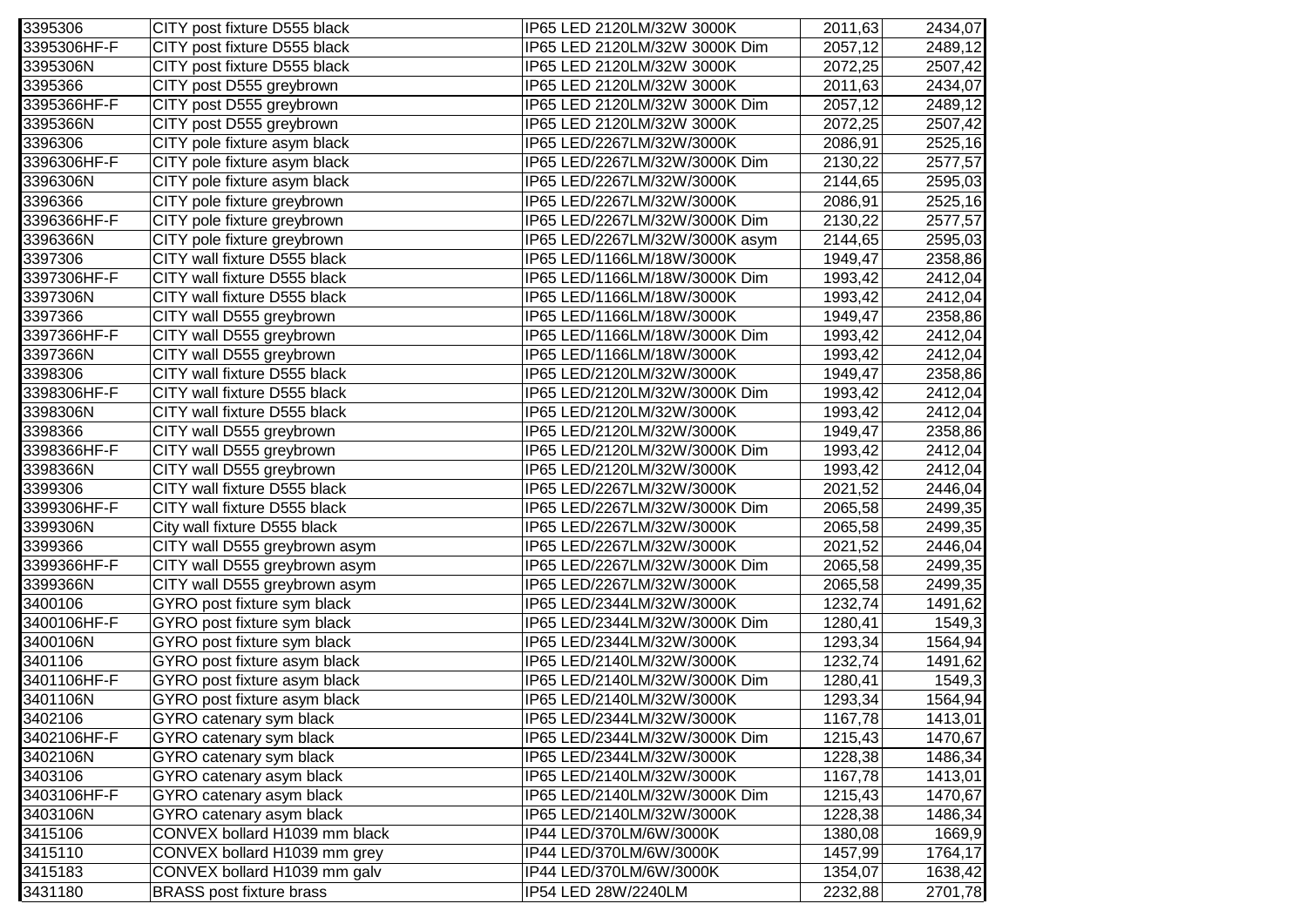| 3435180     | <b>BRASS catenary brass</b>    | IP54 LED 2145LM/32W           | 2913,59  | 3525,44 |
|-------------|--------------------------------|-------------------------------|----------|---------|
| 3435180HF-F | <b>BRASS catenary brass</b>    | IP54 LED 2145LM/32W           | 2995,05  | 3624,01 |
| 3435180N    | <b>BRASS catenary brass</b>    | IP54 LED 2145LM/32W           | 3008,22  | 3639,95 |
| 3436180     | <b>BRASS catenary brass</b>    | IP54 LED 1800LM/32W           | 2913,59  | 3525,44 |
| 3436180HF-F | <b>BRASS catenary brass</b>    | IP54 LED 1800LM/32W dim       | 2995,05  | 3624,01 |
| 3436180N    | <b>BRASS catenary brass</b>    | IP54 LED 1800LM/32W           | 3008,22  | 3639,95 |
| 4037121     | ARCAD wall H290 white          | IP20 LED 1200LM/15W/3000K     | 546,68   | 661,48  |
| 4037121HF-F | Arcad wall H290 white          | IP LED 1200LM/15W/3000K DIM   | 598,11   | 723,71  |
| 4064121     | ARCAD wall D360 HF glass white | IP20 LED/1290LM/17W/3000K     | 493,14   | 596,7   |
| 4064121-40  | ARCAD wall D360 HF glass white | IP20 LED/1420LM/17W/4000K     | 508,03   | 614,72  |
| 4064121D40  | ARCAD wall D360 HF glass white | IP20 LED/1420LM/17W/4000K dim | 614,25   | 743,24  |
| 4064121DS40 | ARCAD wall D360 HF glass white | IP20 LED/1420LM/17W/4000K dim | 705,34   | 853,46  |
| 4064121HF-F | ARCAD wall D360 HFF glass      | IP20 LED/1290LM/17W/3000K     | 599,35   | 725,21  |
| 4064121HFFS | ARCAD wall D360 HFF glass      | IP20 LED/1290LM/17W/3000K     | 690,44   | 835,43  |
| 4064121S    | ARCAD wall D360 HF glass white | IP20 LED/1290LM/17W/3000K     | 584,23   | 706,92  |
| 4064121S40  | ARCAD wall D360 HF glass white | IP20 LED/1420LM/17W/4000K     | 599,13   | 724,95  |
| 4066121     | ARCAD ceiling D360 HF glass    | IP20 LED/1360LM/17W/3000K     | 606,68   | 734,08  |
| 4066121-40  | ARCAD ceiling D360 HF glass    | IP20 LED/1496LM/17W/4000K     | 621,46   | 751,97  |
| 4066121D40  | ARCAD ceiling D360 HF glass    | IP20 LED/1496LM/17W/4000K dim | 664,89   | 804,52  |
| 4066121DS40 | ARCAD ceiling D360 HF glass    | IP20 LED/1496LM/17W/4000K dim | 798,02   | 965,6   |
| 4066121HF-F | ARCAD ceiling D360 HFF glass   | IP20 LED/1360LM/17W/3000K     | 650,00   | 786,5   |
| 4066121HFFS | ARCAD ceiling D360 HFF glass   | IP20 LED/1360LM/17W/3000K     | 783,13   | 947,59  |
| 4066121S    | ARCAD ceiling D360 HF glass    | IP20 LED/1360LM/17W/3000K     | 739,82   | 895,18  |
| 4066121S40  | ARCAD ceiling D360 HF glass    | IP20 LED/1496LM/17W/4000K     | 754,72   | 913,21  |
| 4120185     | <b>DROPPEN</b> outdoor fixture | IP23 75W/E27 clear glass      | 306,98   | 371,45  |
| 4165121HF   | Arcad ceiling fixture glass    | whit emergencylight 1h D360mm | 1058,93  | 1281,31 |
| 4220185     | <b>DROPPEN</b> outdoor fixture | IP23 75W/E27 opalglass        | 306,98   | 371,45  |
| 5082182     | PUKEBERG ORIGINAL 1946/1       | IP20 200W/E27 H450 mm         | 785,09   | 949,96  |
| 5083182     | PUKEBERG ORIGINAL 1946/2       | IP20 200W/E27 H470 mm         | 817,85   | 989,6   |
| 5084182     | PUKEBERG ORIGINAL 1950         | IP20 200W/E27 H390 mm         | 707,17   | 855,68  |
| 5285182     | PUKEBERG ORIGINAL 1946/1       | IP20 LED 1500LM/18W D450      | 1004, 11 | 1214,97 |
| 5285182HF-F | PUKEBERG ORIGINAL 1946/1       | IP20 LED 1500LM/18W D450 Dim  | 1119,95  | 1355,14 |
| 5286182     | PUKEBERG ORIGINAL 1946/2       | IP20 LED 1500LM/18W D470 mm   | 1036,92  | 1254,67 |
| 5286182HF-F | PUKEBERG ORIGINAL 1946/2       | IP20 LED 1500LM/18W D470 Dim  | 1161,01  | 1404,82 |
| 5287182     | PUKEBERG ORIGINAL 1950         | IP20 LED 1500LM/18W D390 mm   | 890,26   | 1077,21 |
| 5287182HF-F | PUKEBERG ORIGINAL 1950         | IP20 LED 1500LM/18W D390 Dim  | 999,00   | 1208,79 |
| 5420183     | REFLEX outdoor fixture galvani | IP23 150W/E27                 | 695,14   | 841,12  |
| 5423183     | REFLEX outdoor fixture galvani | IP23 26-32W/Gx24q-3           | 809,15   | 979,07  |
| 5424183     | REFLEX outdoor fixture galv    | IP23 35W/E27 metal halide     | 835,38   | 1010,81 |
| 7386101     | HIDE pendant fixture D300 whit | IP20 E27/max 42W 2 m cable    | 456,47   | 552,33  |
| 7386106     | HIDE pendant fixture D300 blac | IP20 E27/max 42W 2 m cable    | 456,47   | 552,33  |
| 7386114     | HIDE pendant fixture D300 yell | IP20 E27/max 42W 2 m cable    | 456,47   | 552,33  |
| 7386121     | HIDE pendant fixture glass     | IP20 E27/75W D300 2 m cable   | 514,00   | 621,94  |
| 7387101     | HIDE floor fixture D300 white  | IP20 E27/75W H1865 D300       | 1201,67  | 1454,02 |
| 7387106     | HIDE floor fixture D300 black  | IP20 E27/75W H1865 D300       | 1201,67  | 1454,02 |
| 7388101     | HIDE pendant with refl. white  | IP20 LED 21W/1850LM D300 mm   | 836,87   | 1012,61 |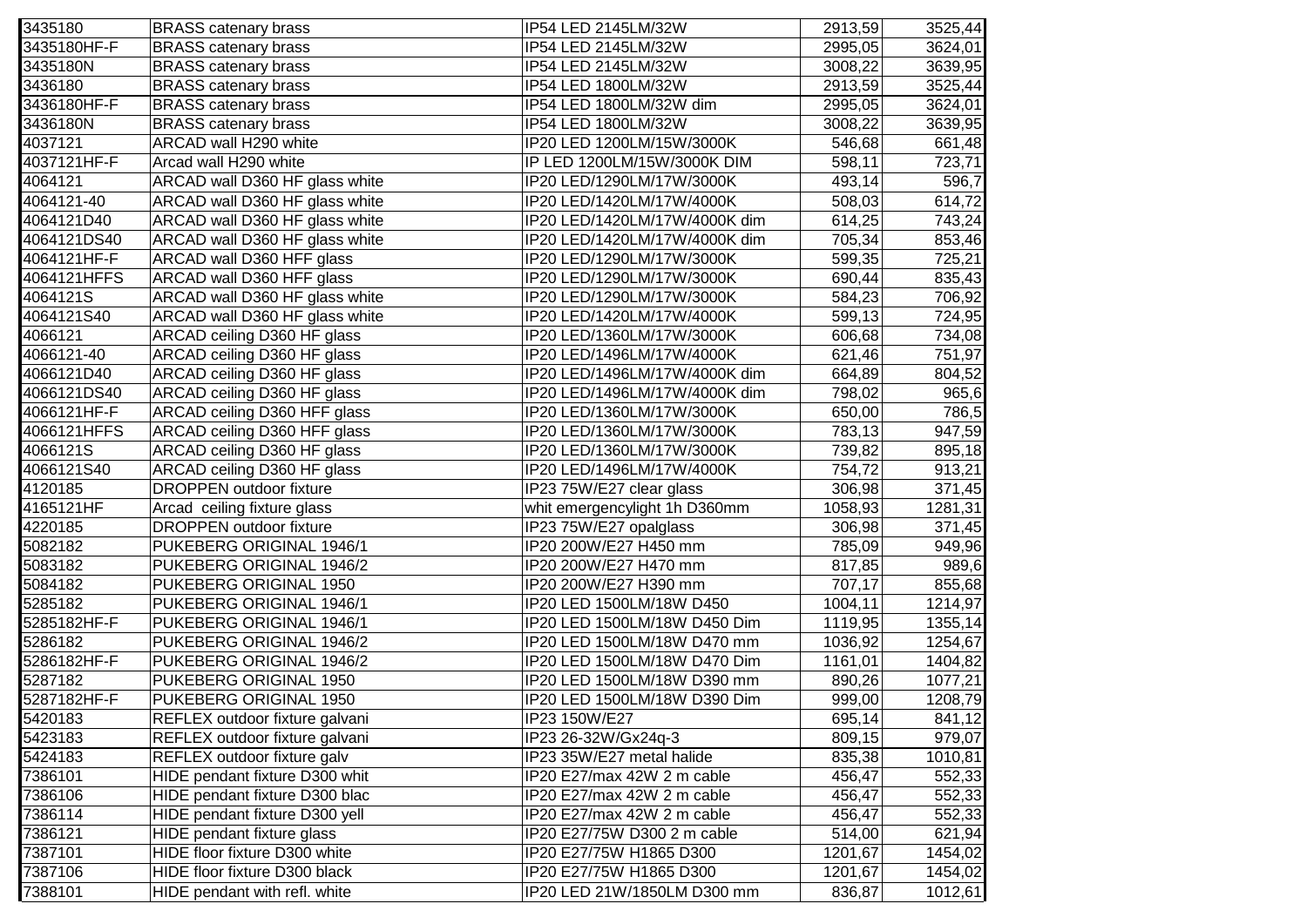| 7388101HF-F | HIDE pendant with refl. white       | IP20 LED 21W/1850LM D300 dim  | 888,21  | 1074,73 |
|-------------|-------------------------------------|-------------------------------|---------|---------|
| 7388106     | HIDE pendant with refl. black       | IP20 LED 21W/1850LM D300 mm   | 836,87  | 1012,61 |
| 7388106HF-F | HIDE pendant with refl. black       | IP20 LED 21W/1850LM D300 dim  | 888,21  | 1074,73 |
| 7388114     | HIDE pendant with refl. yellow      | IP20 LED 21W/1850LM D300 mm   | 836,87  | 1012,61 |
| 7388114HF-F | HIDE pendant with refl. yellow      | IP20 LED 21W/1850LM D300 dim  | 888,21  | 1074,73 |
| 7389101     | HIDE pendant w/o refl white         | IP20 LED 21W/3000K D300 mm    | 789,67  | 955,5   |
| 7389101HF-F | HIDE pendant w/o refl white         | IP20 LED 21W/3000K D300 mm    | 840,65  | 1017,19 |
| 7389106     | HIDE pendant w/o refl black         | IP20 LED 21W/3000K D300 mm    | 789,67  | 955,5   |
| 7389106HF-F | HIDE pendant w/o refl black         | IP20 LED 21W/3000K D300 mm    | 840,65  | 1017,19 |
| 7389114     | HIDE pendant w/o refl yellow        | IP20 LED 21W/3000K D300 mm    | 789,67  | 955,5   |
| 7389114HF-F | HIDE pendant w/o refl yellow        | IP20 LED 21W/3000K D300 mm    | 840,65  | 1017,19 |
| 7390101     | HIDE floor with reflector           | IP20 E27/60W H1865 D300       | 1265,76 | 1531,57 |
| 7390106     | HIDE floor with reflector           | IP20 E27/60W H1865 D300       | 1265,76 | 1531,57 |
| 7391101     | Hide pendant with refl white        | IP20 E27/max 42W D300         | 485,35  | 587,27  |
| 7391106     | Hide pendant with refl black        | IP20 E27/max 42W D300         | 485,35  | 587,27  |
| 7391114     | Hide pendant with refl yellow       | IP20 E27/max 42W D300         | 485,35  | 587,27  |
| 7407138     | ALLRIGHT ceiling D180 alu           | IP20 LED 816LM/13W/3000K      | 539,43  | 652,71  |
| 7407138-40  | ALLRIGHT ceiling D180 alu           | IP20 LED 898LM/13W/4000K      | 554,32  | 670,73  |
| 7407138D40  | ALLRIGHT ceiling D180 alu           | IP20 LED 898LM/13W/4000K dim  | 613,10  | 741,85  |
| 7407138HF-F | ALLRIGHT ceiling D180 alu           | IP20 LED 816LM/13W/3000K Dim  | 598,20  | 723,82  |
| 7407197     | ALLRIGHT ceiling D180 bronze        | IP20 LED 816LM/13W/3000K      | 567,85  | 687,1   |
| 7407197-40  | ALLRIGHT ceiling D180 bronze        | IP20 LED 898LM/13W/4000K      | 582,74  | 705,12  |
| 7407197D40  | ALLRIGHT ceiling D180 bronze d      | IP20 LED 898LM/13W/4000K dim  | 641,52  | 776,24  |
| 7407197HF-F | ALLRIGHT ceiling D180 bronze        | IP20 LED 816LM/13W/3000K Dim  | 626,63  | 758,22  |
| 7407198     | ALLRIGHT ceiling D180 HF grey       | IP20 LED 816LM/13W/3000K      | 567,85  | 687,1   |
| 7407198-40  | ALLRIGHT ceiling D180 HF grey       | IP20 LED/898LM/13W/4000K      | 582,74  | 705,12  |
| 7407198D40  | ALLRIGHT ceiling D180 HF grey       | IP20 LED/898LM/13W/4000K dim  | 641,52  | 776,24  |
| 7407198HF-F | ALLRIGHT ceiling D180 grey          | IP20 LED 816LM/13W/3000K Dim  | 626,63  | 758,22  |
| 7407338     | ALLRIGHT ceiling D400 HF alu        | IP20 LED/1400LM/17W/3000K     | 671,88  | 812,97  |
| 7407338-40  | ALLRIGHT ceiling D400 HF alu        | IP20 LED/1540LM/17W/4000K     | 686,77  | 830,99  |
| 7407338D40  | ALLRIGHT ceiling D400 HF alu        | IP20 LED/1540LM/17W/4000K dim | 803,99  | 972,83  |
| 7407338DS40 | ALLRIGHT ceiling D400 HF alu        | IP20 LED/1540LM/17W/4000K dim | 894,74  | 1082,64 |
| 7407338HF-F | ALLRIGHT ceiling D400 HFF alu       | IP20 LED/1400LM/17W/3000K Dim | 789,09  | 954,8   |
| 7407338HFFS | ALLRIGHT ceiling D400 HFF grey      | IP20 LED/1400LM/17W/3000K Dim | 879,84  | 1064,61 |
| 7407338S    | ALLRIGHT ceiling D400 HF grey       | IP20 LED/1400LM/17W/3000K     | 762,63  | 922,78  |
| 7407338S40  | ALLRIGHT ceiling D400 HF alu        | IP20 LED/1540LM/17W/4000K     | 777,52  | 940,8   |
| 7407397     | <b>ALLRIGHT ceiling D400 bronze</b> | IP20 LED/1400LM/17W/3000K     | 709,00  | 857,89  |
| 7407397-40  | ALLRIGHT ceiling D400 bronze        | IP20 LED/1540LM/17W/4000K     | 723,89  | 875,91  |
| 7407397D40  | ALLRIGHT ceiling D400 bronze        | IP20 LED/1540LM/17W/4000K dim | 841,11  | 1017,74 |
| 7407397DS40 | ALLRIGHT ceiling D400 bronze        | IP20 LED/1540LM/17W/4000K dim | 931,86  | 1127,55 |
| 7407397HF-F | ALLRIGHT ceiling D400 bronze        | IP20 LED/1400LM/17W/3000K Dim | 826,21  | 999,71  |
| 7407397HFFS | ALLRIGHT ceiling D400 bronze        | IP20 LED/1400LM/17W/3000K Dim | 916,96  | 1109,52 |
| 7407397S    | ALLRIGHT ceiling D400 bronze        | IP20 LED/1400LM/17W/3000K     | 799,75  | 967,7   |
| 7407397S40  | ALLRIGHT ceiling D400 bronze        | IP20 LED/1540LM/17W/4000K     | 814,64  | 985,71  |
| 7407398     | ALLRIGHT ceiling D400 HF grey       | IP20 LED/1400LM/17W/3000K     | 709,00  | 857,89  |
| 7407398-40  | ALLRIGHT ceiling D400 HF grey       | IP20 LED/1540LM/17W/4000K     | 723,89  | 875,91  |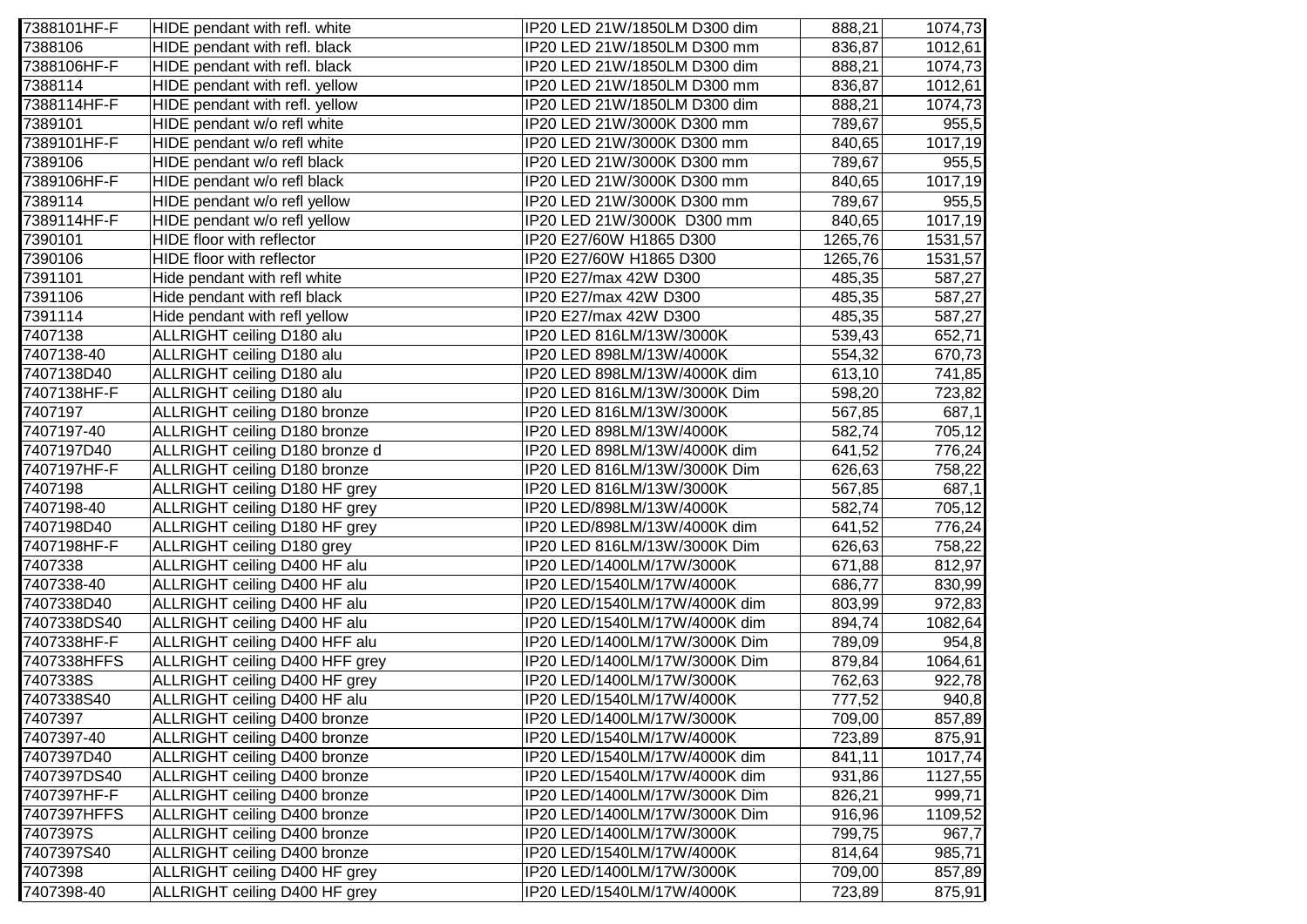| 7407398D40  | ALLRIGHT ceiling D400 HF grey     | IP20 LED/1540LM/17W/4000K dim | 841,11 | 1017,74 |
|-------------|-----------------------------------|-------------------------------|--------|---------|
| 7407398DS40 | ALLRIGHT ceiling D400 HF grey     | IP20 LED/1540LM/17W/4000K dim | 931,86 | 1127,55 |
| 7407398HF-F | ALLRIGHT ceiling D400 HFF grey    | IP20 LED/1400LM/17W/3000K Dim | 826,21 | 999,71  |
| 7407398HFFS | ALLRIGHT ceiling D400 HFF grey    | IP20 LED/1400LM/17W/3000K Dim | 916,96 | 1109,52 |
| 7407398S    | ALLRIGHT ceiling D400 HF grey     | IP20 LED/1400LM/17W/3000K     | 799,75 | 967,7   |
| 7407398S40  | ALLRIGHT ceiling D400 HF grey     | IP20 LED/1540LM/17W/4000K     | 814,64 | 985,71  |
| 7421138     | ALLRIGHT wallamp aluminium        | IP20 LED/14W/833LM/3000K B268 | 422,56 | 511,3   |
| 7421138-40  | ALLRIGHT wallamp aluminium        | IP20 LED/14W/918LM/4000K B268 | 436,77 | 528,49  |
| 7421138D40  | ALLRIGHT wallamp alu dim          | IP20 LED/14W/918LM/4000K B268 | 470,46 | 569,26  |
| 7421138HF-F | ALLRIGHT wallamp alu Dim          | IP20 LED/14W/833LM/3000K B268 | 456,36 | 552,2   |
| 7421183     | ALLRIGHT wall fixture galv        | IP20 LED/14W/833LM/3000K B268 | 439,98 | 532,38  |
| 7421183-40  | ALLRIGHT wall fixture galv        | IP20 LED/14W/918LM/4000K B268 | 454,07 | 549,42  |
| 7421183D40  | ALLRIGHT wall fixture galv dim    | IP20 LED/14W/918LM/4000K B268 | 487,99 | 590,47  |
| 7421183Hf-F | ALLRIGHT wall fixture galv Dim    | IP20 LED/14W/833LM/3000K B268 | 473,89 | 573,41  |
| 7421197     | ALLRIGHT wallamp bronze           | IP20 LED/14W/833LM/3000K B268 | 435,50 | 526,96  |
| 7421197-40  | <b>ALLRIGHT</b> wallamp bronze    | IP20 LED/14W/918LM/4000K B268 | 449,60 | 544,02  |
| 7421197D40  | ALLRIGHT wallamp bronze dim       | IP20 LED/14W/918LM/4000K B268 | 483,40 | 584,91  |
| 7421197HF-F | ALLRIGHT wallamp bronze Dim       | IP20 LED/14W/833LM/3000K B268 | 469,31 | 567,87  |
| 7421198     | ALLRIGHT wallamp dark grey        | IP20 LED/14W/833LM/3000K B268 | 435,50 | 526,96  |
| 7421198-40  | ALLRIGHT wallamp dark grey        | IP20 LED/14W/918LM/4000K B268 | 449,60 | 544,02  |
| 7421198D40  | ALLRIGHT wall dark grey dim       | IP20 LED/14W/918LM/4000K B268 | 483,40 | 584,91  |
| 7421198HF-F | ALLRIGHT wallamp dark grey Dim    | IP20 LED/14W/833LM/3000K B268 | 469,31 | 567,87  |
| 7421338     | ALLRIGHT wall fixture aluminiu    | IP20 LED/14W/847LM/3000K B365 | 486,04 | 588,11  |
| 7421338-40  | ALLRIGHT wallamp aluminium        | IP20 LED/14W/918LM/4000K B365 | 500,94 | 606,14  |
| 7421338D40  | ALLRIGHT wallamp alu dim          | IP20 LED/14W/918LM/4000K B365 | 560,17 | 677,81  |
| 7421338HF-F | ALLRIGHT wall fixture aluminiu    | IP20 LED/14W/847LM/3000K B365 | 545,28 | 659,79  |
| 7421383     | ALLRIGHT wall fixture galv        | IP20 LED/14W/847LM/3000K B365 | 485,12 | 587     |
| 7421383-40  | ALLRIGHT wall fixture galv        | IP20 LED/14W/918LM/4000K B365 | 500,01 | 605,01  |
| 7421383D40  | ALLRIGHT wall galv dim            | IP20 LED/14W/918LM/4000K B365 | 556,73 | 673,64  |
| 7421383HF-F | ALLRIGHT wall fixture galv Dim    | IP20 LED/14W/847LM/3000K B365 | 541,84 | 655,63  |
| 7421397     | ALLRIGHT wall fixture alum        | IP20 LED/14W/847LM/3000K B365 | 500,25 | 605,3   |
| 7421397-40  | ALLRIGHT wallamp bronze           | IP20 LED/14W/918LM/4000K B365 | 515,14 | 623,32  |
| 7421397D40  | ALLRIGHT wallamp bronze dim       | IP20 LED/14W/918LM/4000K B365 | 574,38 | 695     |
| 7421397HF-F | ALLRIGHT wall lamp bronze Dim     | IP20 LED/14W/847LM/3000K B365 | 559,59 | 677,1   |
| 7421398     | <b>ALLRIGHT</b> wall fixture grey | IP20 LED/14W/847LM/3000K B365 | 500,25 | 605,3   |
| 7421398-40  | ALLRIGHT wallamp dark grey        | IP20 LED/14W/918LM/4000K B365 | 515,14 | 623,32  |
| 7421398D40  | ALLRIGHT wall dark grey dim       | IP20 LED/14W/918LM/4000K B365 | 574,38 | 695     |
| 7421398HF-F | ALLRIGHT wall fixture grey Dim    | IP20 LED/14W/847LM/3000K B365 | 559,59 | 677,1   |
| 7426138     | ALLRIGHT wallamp aluminium        | IP23 LED/14W/839LM/3000K B268 | 470,57 | 569,39  |
| 7426138-40  | ALLRIGHT wallamp aluminium        | IP23 LED/14W/918LM/4000K B268 | 485,35 | 587,27  |
| 7426147-40  | ALLRIGHT wallamp corten           | IP23 LED/14W/918LM/4000K B268 | 485,55 | 587,52  |
| 7426183     | ALLRIGHT wall fixture galv        | IP23 LED/14W/839LM/3000K B268 | 476,41 | 576,46  |
| 7426183-40  | ALLRIGHT wall fixture galv        | IP20 LED/14W/918LM/4000K B268 | 491,30 | 594,47  |
| 7426197     | ALLRIGHT wallamp bronze           | IP23 LED/14W/839LM/3000K B268 | 475,50 | 575,36  |
| 7426197-40  | ALLRIGHT wallamp bronze           | IP20 LED/14W/918LM/4000K B268 | 504,71 | 610,7   |
| 7426198     | ALLRIGHT wallamp dark grey        | IP23 LED/14W/839LM/3000K B268 | 489,81 | 592,67  |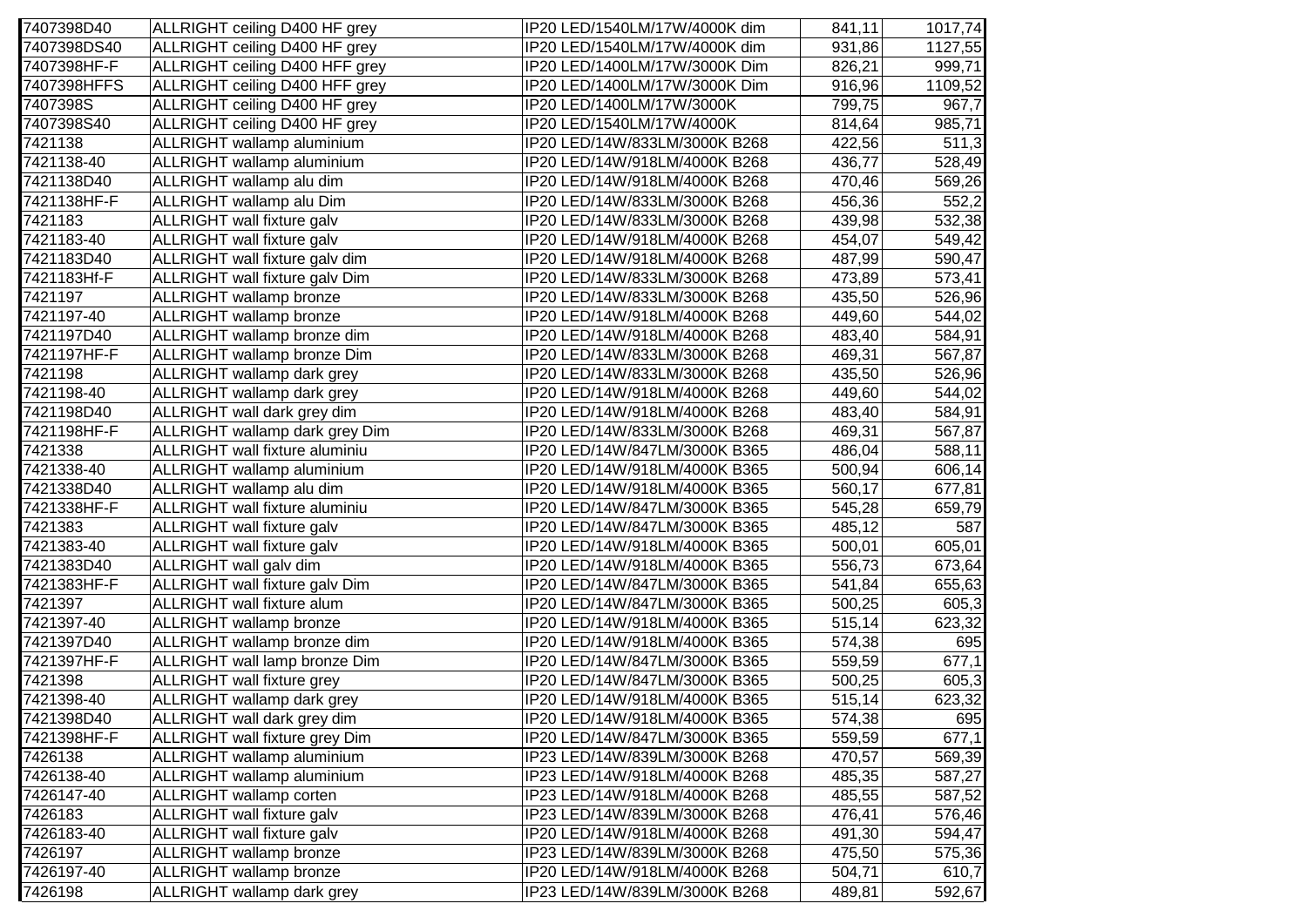| 7426198-40  | ALLRIGHT wallamp dark grey           | IP20 LED/14W/918LM/4000K B268 | 504,71  | 610,7   |
|-------------|--------------------------------------|-------------------------------|---------|---------|
| 7426338     | ALLRIGHT wall fixture alum           | IP23 LED/14W/850LM/3000K B365 | 588,13  | 711,64  |
| 7426338-40  | ALLRIGHT wall fixture alum           | IP23 LED/14W/935LM/4000K B365 | 603,02  | 729,65  |
| 7426347     | <b>ALLRIGHT</b> wall fixture corten  | IP23 LED/14W/850LM/3000K B365 | 595,60  | 720,68  |
| 7426347-40  | <b>ALLRIGHT</b> wall fixture corten  | IP23 LED/14W/935LM/4000K B365 | 610,31  | 738,48  |
| 7426383     | ALLRIGHT wall fixture galv           | IP23 LED/14W/850LM/3000K B365 | 606,80  | 734,23  |
| 7426383-40  | ALLRIGHT wall fixture galv           | IP23 LED/14W/935LM/4000K B365 | 621,70  | 752,26  |
| 7426397     | <b>ALLRIGHT</b> wall fixtures bronze | IP23 LED/14W/850LM/3000K B365 | 609,09  | 737     |
| 7426397-40  | <b>ALLRIGHT</b> wall fixtures bronze | IP23 LED/14W/935LM/4000K B365 | 623,99  | 755,03  |
| 7426398     | <b>ALLRIGHT</b> wall fixtures grey   | IP23 LED/14W/850LM/3000K B365 | 609,09  | 737     |
| 7426398-40  | <b>ALLRIGHT</b> wall fixtures grey   | IP23 LED/14W/935LM/4000K B365 | 623,99  | 755,03  |
| 7427338     | ALLRIGHT wall fixture alum           | IP23 LED/11W/500LM/3000K B365 | 704,91  | 852,94  |
| 7427338-40  | ALLRIGHT wall fixture alum           | IP23 LED/11W/552LM/3000K B365 | 719,27  | 870,32  |
| 7427347     | <b>ALLRIGHT</b> wall fixture corten  | IP23 LED/11W/500LM/3000K B365 | 739,52  | 894,82  |
| 7427347-40  | ALLRIGHT wall fixture corten         | IP23 LED/11W/552LM/3000K B365 | 753,88  | 912,19  |
| 7427383     | ALLRIGHT wall galv with socket       | IP23 LED/11W/500LM/3000K B365 | 722,73  | 874,5   |
| 7427383-40  | ALLRIGHT wall galv with socket       | IP23 LED/11W/552LM/4000K B365 | 737,09  | 891,88  |
| 7427397     |                                      |                               | 722,73  | 874,5   |
| 7427397     | <b>ALLRIGHT</b> wall fixtures bronze | IP23 LED/11W/500LM/3000K B365 | 722,73  | 874,5   |
| 7427397-40  |                                      |                               | 737,09  | 891,88  |
| 7427397-40  | <b>ALLRIGHT</b> wall fixtures bronze | IP23 LED/11W/552LM/3000K B365 | 737,09  | 891,88  |
| 7427398     | ALLRIGHT wall fixtures grey          | IP23 LED/11W/500LM/3000K B365 | 722,73  | 874,5   |
| 7427398-40  | <b>ALLRIGHT</b> wall fixtures grey   | IP23 LED/11W/552LM/4000K B365 | 737,09  | 891,88  |
| 7428338     | ALLRIGHT pendant D400 HF alu         | IP20 LED/1400LM/17W/3000K     | 875,37  | 1059,2  |
| 7428338-40  | ALLRIGHT pendant D400 HF alu         | IP20 LED/1540LM/17W/4000K     | 890,26  | 1077,21 |
| 7428338D40  | ALLRIGHT pendant D400 alu dim        | IP20 LED/1540LM/17W/4000K     | 1007,48 | 1219,05 |
| 7428338HF-F | ALLRIGHT pendant D400 HFF alu        | IP20 LED/1400LM/17W/3000K dim | 992,58  | 1201,02 |
| 7428397     | ALLRIGHT pendants D400 bronze        | IP20 LED/1400LM/17W/3000K     | 912,49  | 1104,11 |
| 7428397-40  | ALLRIGHT pendants D400 bronze        | IP20 LED/1540LM/17W/4000K     | 927,39  | 1122,14 |
| 7428397D40  | ALLRIGHT pendants D400 bronze        | IP20 LED/1540LM/17W/4000K dim | 1044,60 | 1263,97 |
| 7428397HF-F | ALLRIGHT pendants D400 bronze        | IP20 LED/1400LM/17W/3000K dim | 1029,70 | 1245,94 |
| 7428398     | ALLRIGHT pendants D400 grey          | IP20 LED/1400LM/17W/3000K     | 912,49  | 1104,11 |
| 7428398-40  | ALLRIGHT pendants D400 grey          | IP20 LED/1540LM/17W/4000K     | 927,39  | 1122,14 |
| 7428398D40  | ALLRIGHT pendants D400 grey          | IP20 LED/1540LM/17W/4000K dim | 1044,60 | 1263,97 |
| 7428398HF-F | ALLRIGHT pendants D400 grey          | IP20 LED/1400LM/17W/3000K dim | 1029,70 | 1245,94 |
| 7429338     | ALLRIGHT ceiling D400 alu            | IP20 LED 1937LM/26W/3000K     | 810,86  | 981,14  |
| 7429338-40  | ALLRIGHT ceiling D400 alu            | IP20 LED/2310LM/26W/4000K     | 825,76  | 999,17  |
| 7429338D40  | ALLRIGHT ceiling D400 alu            | IP20 LED/2310LM/26W/4000K dim | 918,22  | 1111,05 |
| 7429338DS40 | ALLRIGHT ceiling D400 alu            | IP20 LED/2310LM/26W/4000K dim | 943,43  | 1141,55 |
| 7429338HF-F | ALLRIGHT ceiling D400 alu            | IP20 LED 1937LM/26W/3000K Dim | 903,32  | 1093,02 |
| 7429397     | ALLRIGHT ceiling D400 bronze         | IP20 LED 1937LM/26W/3000K     | 846,38  | 1024,12 |
| 7429397-40  | ALLRIGHT ceiling D400 bronze         | IP20 LED/2310LM/26W/4000K     | 861,28  | 1042,15 |
| 7429397D40  | ALLRIGHT ceiling D400 bronze         | IP20 LED/2310LM/26W/4000K dim | 953,74  | 1154,03 |
| 7429397DS40 | ALLRIGHT ceiling D400 bronze         | IP20 LED/2310LM/26W/4000K dim | 976,31  | 1181,34 |
| 7429397HF-F | ALLRIGHT ceiling D400 bronze         | IP20 LED 1937LM/26W/3000K Dim | 938,97  | 1136,15 |
| 7429398     | ALLRIGHT ceiling D400 grey           | IP20 LED 1937LM/26W/3000K     | 846,38  | 1024,12 |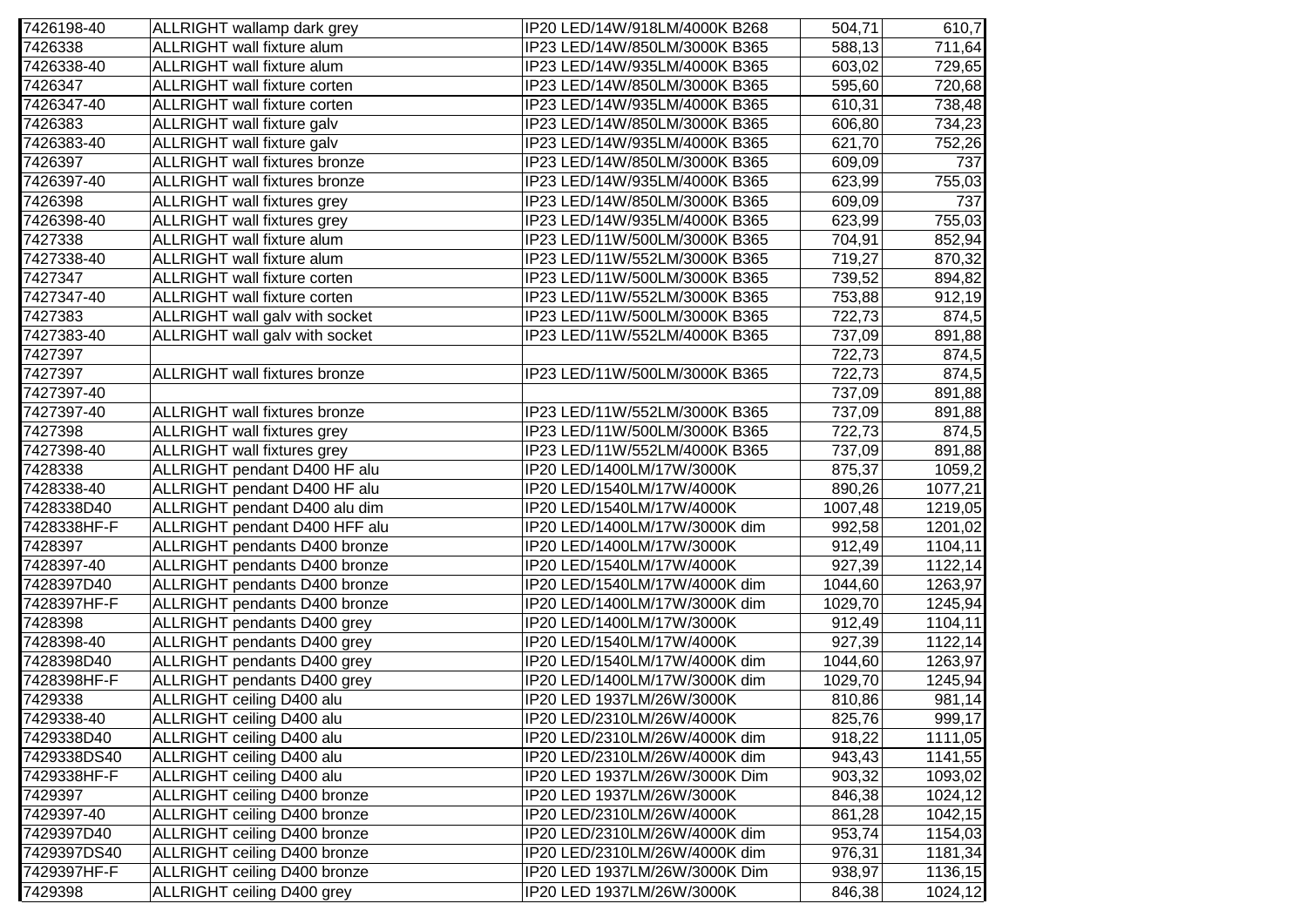| 7429398-40  | ALLRIGHT ceiling D400 grey           | IP20 LED/2310LM/26W/4000K     | 861,28  | 1042,15 |
|-------------|--------------------------------------|-------------------------------|---------|---------|
| 7429398D40  | ALLRIGHT ceiling D400 grey           | IP20 LED/2310LM/26W/4000K dim | 953,74  | 1154,03 |
| 7429398DS40 | ALLRIGHT ceiling D400 grey           | IP20 LED/2310LM/26W/4000K dim | 976,31  | 1181,34 |
| 7429398HF-F | ALLRIGHT ceiling D400 grey           | IP20 LED 1937LM/26W/3000K Dim | 938,97  | 1136,15 |
| 7429398S40  | ALLRIGHT ceiling D400 grey           | IP20 LED/2310LM/26W/4000K     | 855,89  | 1035,63 |
| 7430338     | ALLRIGHT pendant D400 alu            | IP20 LED 1937LM/26W/3000K     | 1024,21 | 1239,29 |
| 7430338-40  | ALLRIGHT pendant D400 alu            | IP20 LED/2310LM/26W/4000K     | 1039,10 | 1257,31 |
| 7430338D40  | ALLRIGHT pendant D400 alu            | IP20 LED/2310LM/26W/4000K dim | 1131,57 | 1369,2  |
| 7430338HF-F | ALLRIGHT pendant D400 alu            | IP20 LED 1937LM/26W/3000K dim | 1116,67 | 1351,17 |
| 7430397     | ALLRIGHT pendant D400 bronze         | IP20 LED 1937LM/26W/3000K     | 1059,84 | 1282,41 |
| 7430397-40  | ALLRIGHT pendant D400 bronze         | IP20 LED/2310LM/26W/4000K     | 1074,73 | 1300,42 |
| 7430397D40  | ALLRIGHT pendant D400 bronze         | IP20 LED/2310LM/26W/4000K dim | 1167,20 | 1412,31 |
| 7430397HF-F | ALLRIGHT pendant D400 bronze         | IP20 LED 1937LM/26W/3000K dim | 1152,30 | 1394,28 |
| 7430398     | ALLRIGHT pendant D400 grey           | IP20 LED 1937LM/26W/3000K     | 1059,84 | 1282,41 |
| 7430398-40  | ALLRIGHT pendant D400 grey           | IP20 LED/2310LM/26W/4000K     | 1074,73 | 1300,42 |
| 7430398D40  | ALLRIGHT pendant D400 grey           | IP20 LED/2310LM/26W/4000K dim | 1167,20 | 1412,31 |
| 7430398HF-F | ALLRIGHT pendant D400 grey           | IP20 LED 1937LM/26W/3000K dim | 1152,30 | 1394,28 |
| 7487101     | HIDE floor fixture D130 white        | IP20 35W/GU10                 | 721,00  | 872,41  |
| 7487106     | HIDE floor fixture D130 black        | IP20 35W/GU10                 | 721,00  | 872,41  |
| 7489101     | HIDE pendant fixtureD130 white       | IP20 35W/GU10                 | 276,93  | 335,09  |
| 7489106     | HIDE pendant fixture D130 blac       | IP20 35W/GU10                 | 276,93  | 335,09  |
| 7489114     | HIDE pendant fix. D130 yellow        | IP20 35W/GU10                 | 276,93  | 335,09  |
| 7637127     | 595 Ceiling/wall acrylic             | IP44 14W/T5 HF L600 mm        | 262,95  | 318,17  |
| 7639127     | 595 Cei/wall fixture acryl           | IP44 LED 840LM L600 mm        | 462,32  | 559,41  |
| 7639127DS30 | 595 Cei/wall fixture acryl           | IP44 LED 840LM L600 mm dim    | 594,31  | 719,12  |
| 7639127HF-F | 595 Cei/wall fixture acryl           | IP44 LED 840LM L600 mm        | 527,06  | 637,74  |
| 7639127S30  | 595 Cei/wall fixture acryl           | IP44 LED 840LM L600 mm        | 534,96  | 647,3   |
| 7649101     | FOTO floorlamp white                 | IP20 14W PAR/E27              | 1129,50 | 1366,7  |
| 7649106     | FOTO floorlamp black                 | IP20 14W PAR/E27              | 1129,50 | 1366,7  |
| 7655101     | FOTO spot wall/ceiling white         | 35W/GU10 fixed installation   | 569,27  | 688,82  |
| 7655106     | FOTO spot wall/ceiling black         | 35W/GU10 fixed installation   | 569,27  | 688,82  |
| 7656101     | FOTO spot wall white                 | 35W/GU10 with 2,5 m flex      | 624,07  | 755,12  |
| 7656106     | FOTO spot wall black                 | 35W/GU10 with 2,5 m flex      | 624,07  | 755,12  |
| 7657101     | FOTO ceiling spot white              | 35W/GU10 with 3-fas adapter   | 590,26  | 714,21  |
| 7657106     | FOTO ceiling spot black              | 35W/GU10 with 3-fas adapter   | 590,26  | 714,21  |
| 7732101     | BOTTLE pendant lamp white            | IP20 60W/E27 H485 D400        | 615,39  | 744,62  |
| 7732114     | <b>BOTTLE</b> pendant lamp yellow    | IP20 60W/E27 H485 D400        | 615,39  | 744,62  |
| 7732185     | BOTTLE pendant lamp alum             | IP20 60W/E27 H485 D400        | 615,39  | 744,62  |
| 7733101     | <b>BOTTLE table/floor lamp white</b> | IP20 60W/E27 H485 D400        | 581,60  | 703,74  |
| 7733114     | BOTTLE table/floor lamp yellow       | IP20 60W/E27 H485 D400        | 581,60  | 703,74  |
| 7733185     | <b>BOTTLE table/floor alum</b>       | IP20 60W/E27 H485 D400        | 581,60  | 703,74  |
| 7734101     | <b>BOTTLE</b> pendant lamp white     | IP44 60W/E27 H485 D400        | 698,46  | 845,14  |
| 7734114     | BOTTLE pendant lamp yellow           | IP44 60W/E27 H485 D400        | 698,46  | 845,14  |
| 7734185     | BOTTLE pendant lamp aluminium        | IP44 60W/E27 H485 D400        | 698,46  | 845,14  |
| 7735101     | BOTTLE table/floor lamp white        | IP44 60W/E27 H485 D400        | 661,57  | 800,5   |
| 7735114     | BOTTLE table/floor lamp yellow       | IP44 60W/E27 H485 D400        | 661,57  | 800,5   |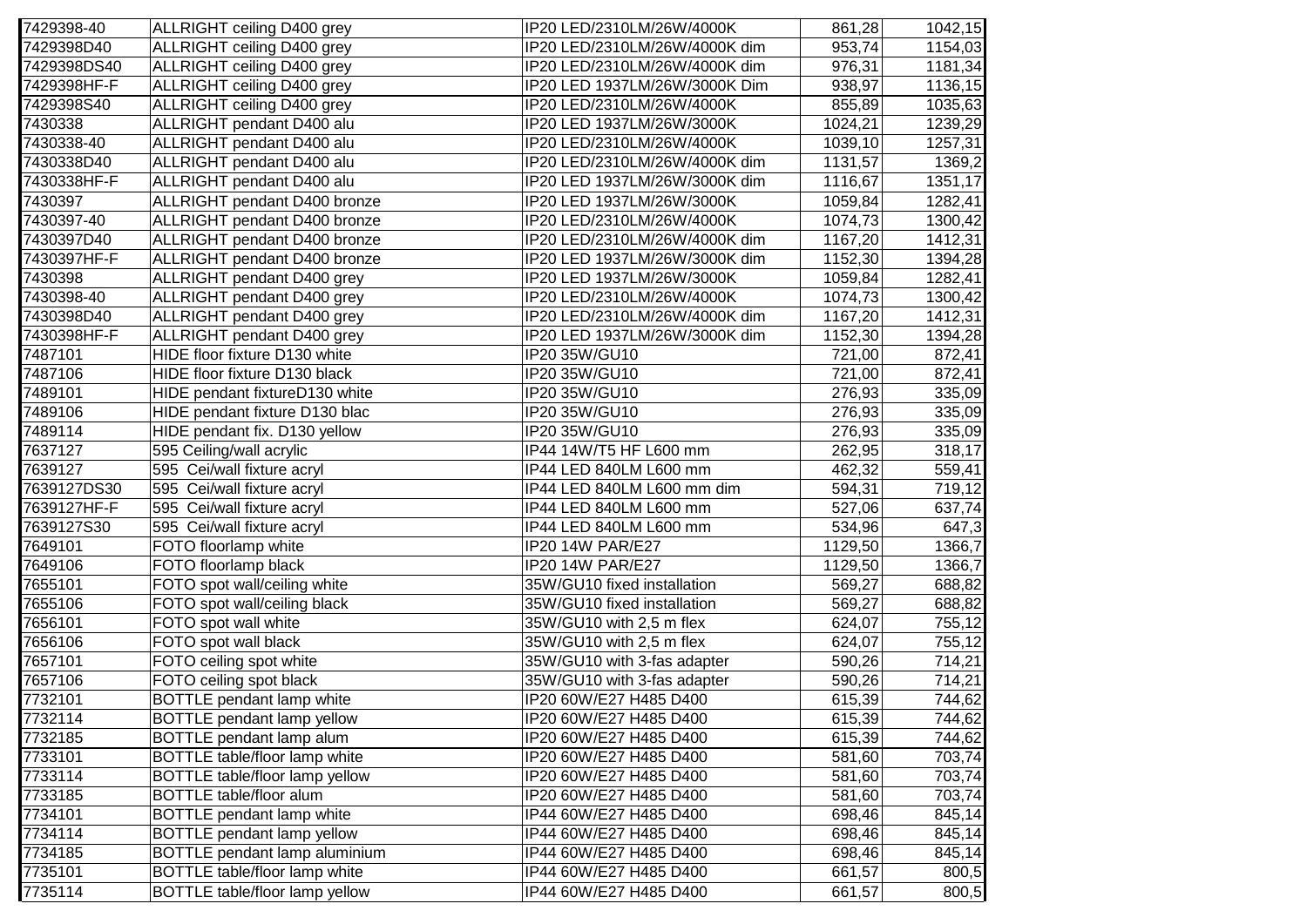| 7735185     | BOTTLE table/floor lamp alum   | IP44 60W/E27 H485 D400        | 661,57  | 800,5   |
|-------------|--------------------------------|-------------------------------|---------|---------|
| 7749101     | FOTO floorlamp white           | IP20 75WPAR30 E27             | 1055,26 | 1276,86 |
| 7749106     | FOTO floorlamp black           | IP20 75W/PAR30 E27            | 1055,26 | 1276,86 |
| 7770101     | PXL pendant fixture white      | IP20 E27/60W D320 mm          | 1598,22 | 1933,85 |
| 7770190     | PXL pendant fixture multi      | IP20 E27/60W D320 mm          | 1598,22 | 1933,85 |
| 7771190     | PXL table fixture multi        | IP20 E27/60W D320 mm          | 1721,53 | 2083,05 |
| 7773101     | PXL wall lamp white            | IP20 20W/E27 B320 mm          | 645,21  | 780,7   |
| 7773183     | PXL wall lamp galv             | IP20 20W/E27 B320 mm          | 667,99  | 808,27  |
| 7786101     | LAST floor lamp white          | IP20 75W/E27 H1650 mm         | 1914,66 | 2316,74 |
| 7786106     | LAST floor lamp black          | IP20 75W/E27 H1650 mm         | 1914,66 | 2316,74 |
| 7795101     | PXL outdoor fixture white      | IP65 LED 522LM/10W B320 mm    | 671,65  | 812,7   |
| 7795183     | PXL outdoor fixture galv       | IP65 LED 522LM/10W B320 mm    | 754,26  | 912,65  |
| 7801101     | POKER pendant fixture white sh | IP20 75W/E27 D480 mm          | 585,49  | 708,44  |
| 7801106     | POKER pendant fix. black shade | IP20 75W/E27 D480 mm          | 585,49  | 708,44  |
| 7801301     | POKER pendant fix. white shade | IP20 75W/E27 D1040 mm         | 2381,49 | 2881,6  |
| 7801306     | POKER pendant fix. black shade | IP20 75W/E27 D1040 mm         | 2381,49 | 2881,6  |
| 7804101     | POKER pendant D480 HF white    | IP20 LED/1421LM/17W/3000K     | 720,58  | 871,9   |
| 7804101-40  | POKER pendant D480 HF white    | IP20 LED/1556LM/17W/4000K     | 734,90  | 889,23  |
| 7804101D40  | POKER pendant D480 HF white    | IP20 LED/1556LM/17W/4000K dim | 806,37  | 975,71  |
| 7804101HF-F | POKER pendant D480 HFF white   | IP20 LED/1421LM/17W/3000K dim | 823,47  | 996,4   |
| 7804106     | POKER pendant D480 HF black    | IP20 LED/1421LM/17W/3000K     | 720,58  | 871,9   |
| 7804106-40  | POKER pendant D480 HF black    | IP20 LED/1556LM/17W/4000K     | 734,90  | 889,23  |
| 7804106D40  | POKER pendant D480 HF black    | IP20 LED/1556LM/17W/4000K dim | 806,37  | 975,71  |
| 7804106HF-F | POKER pendant D480 HFF black   | IP20 LED/1421LM/17W/3000K dim | 823,47  | 996,4   |
| 7829101     | CAMOUFLAGE pendant D500 white  | IP20LED 525LM/12W/3000K       | 1932,57 | 2338,41 |
| 7829101HF-F | CAMOUFLAGE pendant D500 white  | IP20 LED 525LM/12W/3000K dim  | 2002,92 | 2423,53 |
| 7829301     | CAMOUFLAGE wire pendant white  | IP20 LED 525LM/12W/3000K      | 2879,33 | 3483,99 |
| 7829301HF-F | CAMOUFLAGE wire pendant white  | IP20 LED 525LM/12W/3000K dim  | 2949,67 | 3569,1  |
| 7836101     | CAMOUFLAGE wire pendant white  | IP20 100W/E27 D800 mm         | 2845,19 | 3442,68 |
| 7837101     | CAMOUFLAGE wire pendant white  | IP20 E27/100W D500 mm         | 1778,24 | 2151,67 |
| 7852101     | TOP pendant lamp white         | IP20 60W/E27 650 mm           | 830,80  | 1005,27 |
| 7852106     | TOP pendant lamp black         | IP20 60W/E27 650 mm           | 830,80  | 1005,27 |
| 7852301     | TOP pendant lamp white         | IP20 60W/E27 1000 mm          | 1353,96 | 1638,29 |
| 7852306     | TOP pendant lamp black         | IP20 60W/E27 1000 mm          | 1353,96 | 1638,29 |
| 7855301     | TOP pendant lamp white         | IP20 35W/T5 L1600 mm          | 861,62  | 1042,56 |
| 7855301HF-F | TOP pendant lamp white         | IP20 35/49W/T5 L1600 mm       | 931,62  | 1127,26 |
| 7855306     | TOP pendant lamp black         | IP20 35W/T5 L1600 mm          | 861,62  | 1042,56 |
| 7855306HF-F | TOP pendant lamp black         | IP20 35/49W/T5 HFF L1600 mm   | 931,62  | 1127,26 |
| 7857101     | TOP pendant D650 HF white      | IP20 LED/1222LM/17W/3000K     | 882,36  | 1067,66 |
| 7857101-40  | TOP pendant D650 HF white      | IP20 LED/1346LM/17W/4000K     | 897,25  | 1085,67 |
| 7857101D40  | TOP pendant D650 HF white      | IP20 LED/1346LM/17W/4000K dim | 1014,46 | 1227,5  |
| 7857101HF-F | TOP pendant D650 HFF white     | IP20 LED/1222LM/17W/3000K     | 999,57  | 1209,48 |
| 7857106     | TOP pendant D650 HF black      | IP20 LED/1222LM/17W/3000K     | 882,36  | 1067,66 |
| 7857106-40  | TOP pendant D650 HF black      | IP20 LED/1346LM/17W/4000K     | 897,25  | 1085,67 |
| 7857106D40  | TOP pendant D650 HF black      | IP20 LED/1346LM/17W/4000K dim | 1014,46 | 1227,5  |
| 7857106HF-F | TOP pendant D650 HFF black     | IP20 LED/1222LM/17W/3000K     | 999,57  | 1209,48 |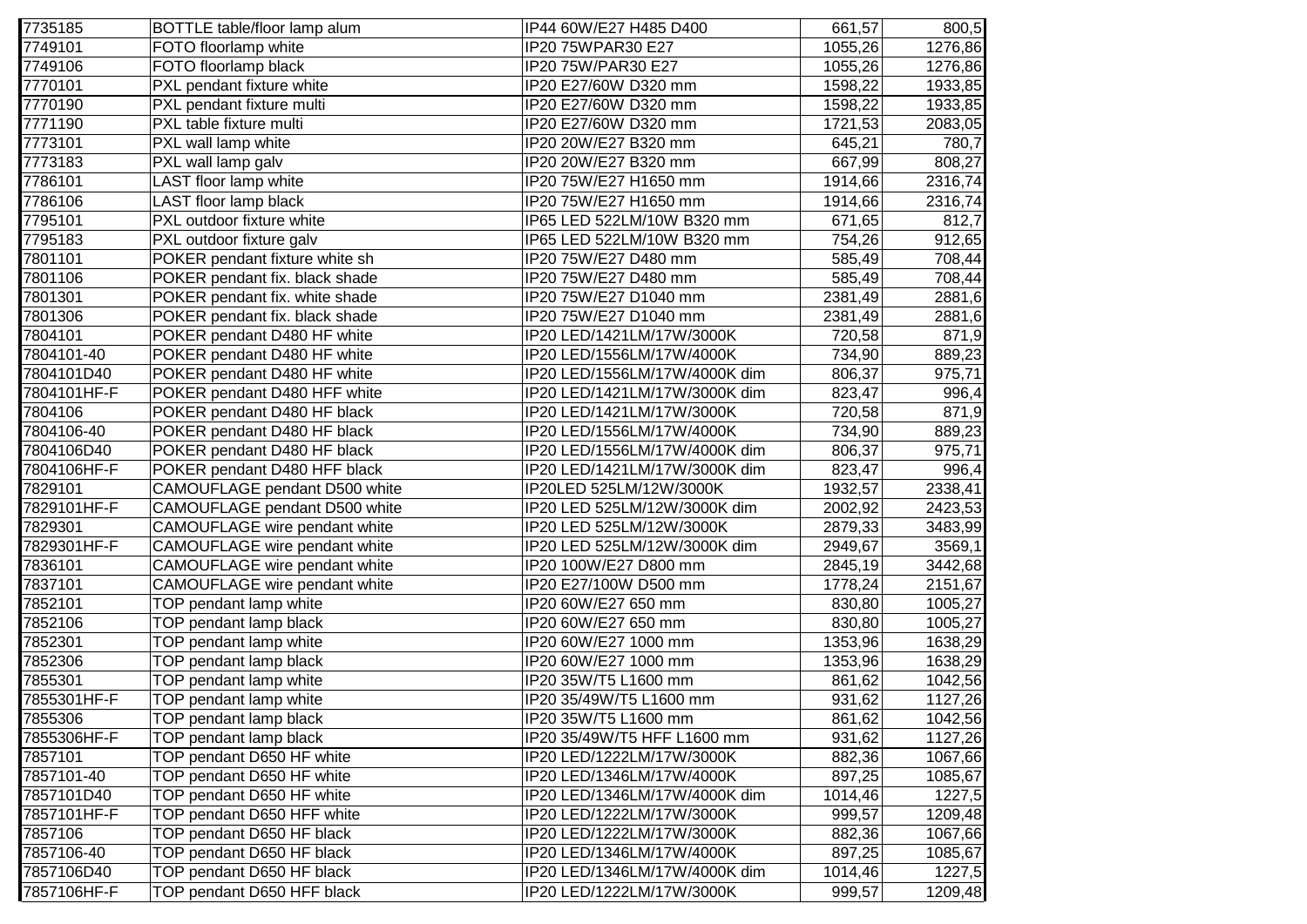| 7857301     | TOP pendant D1000 HF white         | IP20 LED/1398LM/17W/3000K     | 1521,13 | 1840,57 |
|-------------|------------------------------------|-------------------------------|---------|---------|
| 7857301-40  | TOP pendant D1000 HF white         | IP20 LED/1539LM/17W/4000K     | 1535,90 | 1858,44 |
| 7857301D40  | TOP pendant D1000 HF white         | IP20 LED/1539LM/17W/4000K dim | 1653,24 | 2000,42 |
| 7857301HF-F | TOP pendant D1000 HFF white        | IP20 LED/1398LM/17W/3000K     | 1638,34 | 1982,39 |
| 7857306     | TOP pendant D1000 HF black         | IP20 LED/1398LM/17W/3000K     | 1521,13 | 1840,57 |
| 7857306-40  | TOP pendant D1000 HF black         | IP20 LED/1539LM/17W/4000K     | 1535,90 | 1858,44 |
| 7857306D40  | TOP pendant D1000 HF black         | IP20 LED/1539LM/17W/4000K dim | 1653,24 | 2000,42 |
| 7857306HF-F | TOP pendant D1000 HFF black        | IP20 LED/1398LM/17W/3000K     | 1638,34 | 1982,39 |
| 7858301     | TOP pendant L1600 white            | IP20 LED/1970LM/26W/3000K     | 1068,27 | 1292,61 |
| 7858301-40  | TOP pendant L1600 white            | IP20 LED/2170LM/26W/4000K     | 1082,97 | 1310,39 |
| 7858301D40  | TOP pendant L1600 white            | IP20 LED/2170LM/26W/4000K dim | 1175,38 | 1422,21 |
| 7858301HF-F | TOP pendant L1600 white            | IP20 LED/1970LM/26W/3000K Dim | 1160,84 | 1404,62 |
| 7858306     | TOP pendant L1600 black            | IP20 LED/1970LM/26W/3000K     | 1068,27 | 1292,61 |
| 7858306-40  | TOP pendant L1600 black            | IP20 LED/2170LM/26W/4000K     | 1082,97 | 1310,39 |
| 7858306D40  | TOP pendant L1600 black            | IP20 LED/2170LM/26W/4000K dim | 1175,38 | 1422,21 |
| 7858306HF-F | TOP pendant L1600 black            | IP20 LED/1970LM/26W/3000K Dim | 1160,84 | 1404,62 |
| 7859301     | TOP pendant L1600 white            | IP20 LED/3075LM/40W/3000K     | 1089,55 | 1318,36 |
| 7859301-40  | TOP pendant L1600 white            | IP20 LED/3384LM/40W/4000K     | 1104,43 | 1336,36 |
| 7859301D40  | TOP pendant L1600 white            | IP20 LED/3384LM/40W/4000K dim | 1196,83 | 1448,16 |
| 7859301HF-F | TOP pendant L1600 white            | IP20 LED/3075LM/40W/3000K Dim | 1182,13 | 1430,38 |
| 7859306     | TOP pendant L1600 black            | IP20 LED/3075LM/40W/3000K     | 1089,55 | 1318,36 |
| 7859306-40  | TOP pendant L1600 black            | IP20 LED/3384LM/40W/4000K     | 1104,43 | 1336,36 |
| 7859306D40  | TOP pendant L1600 black            | IP20 LED/3384LM/40W/4000K dim | 1196,83 | 1448,16 |
| 7859306HF-F | TOP pendant L1600 black            | IP20 LED/3075LM/40W/3000K Dim | 1182,13 | 1430,38 |
| 7883301     | UMBRELLA pendant lamp white        | IP20 LED 2903LM/38W D800 mm   | 1688,18 | 2042,7  |
| 7883301-40  | UMBRELLA pendant lamp white        | IP20 LED/3190LM/38W/4000K     | 1702,96 | 2060,58 |
| 7883301D40  | UMBRELLA pendant lamp white        | IP20 LED/3190LM/38W/4000K dim | 1743,06 | 2109,1  |
| 7883301HF-F | UMBRELLA pendant lamp white        | IP20 LED 2903LM/38W D800 Dim  | 1728,17 | 2091,09 |
| 7883306     | <b>UMBRELLA pendant lamp black</b> | IP20 LED 2903LM/38W D800 mm   | 1688,18 | 2042,7  |
| 7883306-40  | <b>UMBRELLA pendant black D800</b> | IP20 LED/3190LM/38W/4000K     | 1702,96 | 2060,58 |
| 7883306D40  | UMBRELLA pendant black D800        | IP20 LED/3190LM/38W/4000K dim | 1743,06 | 2109,1  |
| 7883306HF-F | <b>UMBRELLA</b> pendant lamp black | IP20 LED 2903LM/38W D800 Dim  | 1728,17 | 2091,09 |
| 7883312     | UMBRELLA pendant lamp green        | IP20 LED 2903LM/38W D800 mm   | 1688,18 | 2042,7  |
| 7883312-40  | <b>UMBRELLA pendant green D800</b> | IP20 LED/3190LM/38W/4000K     | 1702,96 | 2060,58 |
| 7883312D40  | UMBRELLA pendant green D800        | IP20 LED/3190LM/38W/4000K dim | 1743,06 | 2109,1  |
| 7883312HF-F | UMBRELLA pendant lamp green        | IP20 LED 2903LM/38W D800 Dim  | 1728,17 | 2091,09 |
| 7893301     | UMBRELLA ceiling lamp white        | IP20 LED 2903LM/38W D800 mm   | 1640,75 | 1985,31 |
| 7893301-40  | UMBRELLA ceiling white D800        | IP20 LED/3190LM/38W/4000K     | 1655,64 | 2003,32 |
| 7893301D40  | UMBRELLA ceiling white D800        | IP20 LED/3190LM/38W/4000K dim | 1695,63 | 2051,71 |
| 7893301HF-F | UMBRELLA ceiling lamp white        | IP20 LED 2903LM/38W D800 Dim  | 1680,74 | 2033,7  |
| 7893306     | <b>UMBRELLA ceiling lamp black</b> | IP20 LED 2903LM/38W D800 mm   | 1640,75 | 1985,31 |
| 7893306-40  | <b>UMBRELLA ceiling black D800</b> | IP20 LED/3190LM/38W/4000K     | 1655,64 | 2003,32 |
| 7893306D40  | <b>UMBRELLA ceiling black D800</b> | IP20 LED/3190LM/38W/4000K dim | 1695,63 | 2051,71 |
| 7893306HF-F | <b>UMBRELLA ceiling lamp black</b> | IP20 LED 2903LM/38W D800 Dim  | 1680,74 | 2033,7  |
| 7893312     | <b>UMBRELLA ceiling lamp green</b> | IP20 LED 2903LM/38W D800 mm   | 1640,75 | 1985,31 |
| 7893312-40  | <b>UMBRELLA ceiling green D800</b> | IP20 LED/3190LM/38W/4000K     | 1655,64 | 2003,32 |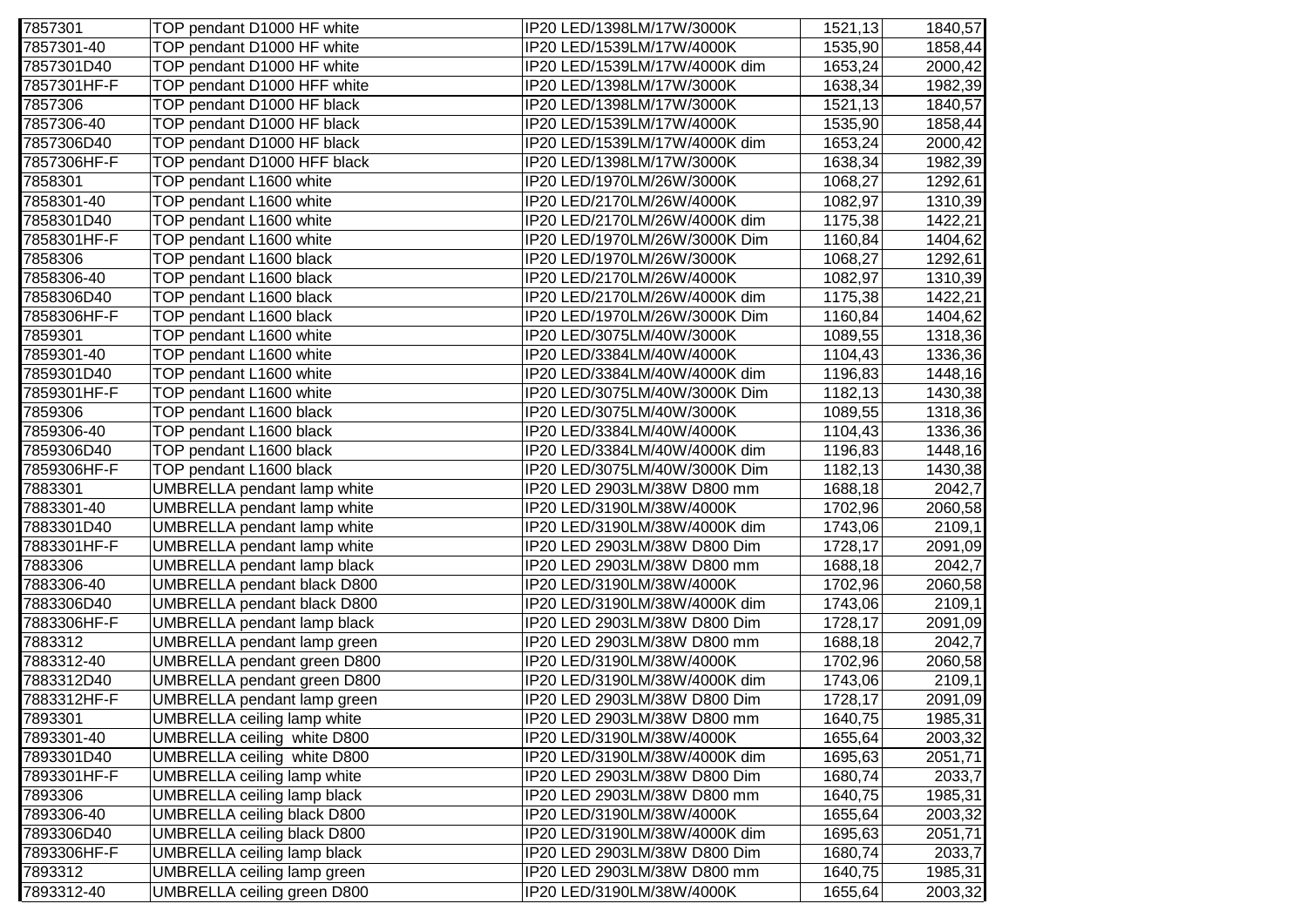| 7893312HF-F<br>IP20 LED 2903LM/38W D800 Dim<br>2033,7<br>UMBRELLA ceiling lamp green<br>1680,74<br>WOOD ceiling fixture oiled oak<br>LED 1667Lm/21W/830 H160 mm<br>1215,21<br>WOOD ceiling fixture oiled oak<br>IP20 LED 1667LM/21W/830 Dim<br>1262,64<br>WOOD celing fixture black oak<br>LED 1667Lm/21W/8300 H160 mm<br>1215,21<br>WOOD ceiling fixture black oak<br>IP20 LED 1667LM/21W/830 Dim<br>1262,64<br>WOOD ceiling fixture oiled oak<br>IP20 E27 incl LED 14W<br>719,89<br>WOOD ceiling fixture black oak<br>IP20 E27 incl LED 14W<br>719,89<br>WOOD ceiling fixture oiled oak<br>LED 1667Lm/21W/830 H250 D160<br>1304,69<br>IP20 LED 1667LM/21W/830 Dim<br>WOOD spotlight oiled oak<br>1373,32<br>LED 1667Lm/21W/830 H250 D160<br>WOOD ceiling fixture black oak<br>1304,69<br>IP20 LED 1667LM/21W/830 Dim<br>1373,32<br>WOOD spotlight black oak<br>WOOD wall/ceiling oiled oak<br>IP20 E27 incl LED 14W<br>1109,22<br>WOOD wall/celing black oak<br>IP20 E27 incl LED 14W<br>1109,22<br>WOOD ceiling fixture oiled oak<br>LED 1667LM/21W/830 + adapter<br>1282,81<br>LED 1667LM/21W/830 3-fas dim<br>WOOD ceiling fixture oiled oak<br>1404,37<br>WOOD ceiling fixture black oak<br>LED 1667LM/21W/830 + adapter<br>1282,81<br>WOOD ceiling fixture black oak<br>LED 1667LM/21W/830 3-fas dim<br>1404,37<br>WOOD spotlight 3-fas oiled oak<br>IP20 E27 incl LED 14W<br>1184,16<br>WOOD spotlight 3-fas black oak<br>IP20 E27 incl LED 14W<br>1184,16<br>WOOD wall fixture oiled oak<br>LED 1667Lm/21W/830 D160 mm<br>1234,91<br>WOOD wall oiled oak<br>IP20 LED 1667LM/21W/830 Dim<br>1312,25<br>WOOD wall fixture black oak<br>LED 1667Lm/21W/830 D160 mm<br>1234,91<br>WOOD wall black oak<br>IP20 LED 1667LM/21W/830 Dim<br>1312,25<br>WOOD wall fixture oiled oak<br>IP20 20W/E27 D160 mm<br>652,63<br>IP20 E27 max 20W<br>WOOD wall fixture black oak<br>652,63<br>WOOD wall fixture oiled oak<br>IP20 E27 incl LED 14W<br>752,43<br>WOOD wall fixture black oak<br>IP20 E27 incl LED 14W<br>752,43<br>WOOD ceiling fixture oiled oak<br>LED 1667Lm/21W/830 H300 D234<br>1397,61<br>WOOD ceiling fixture black oak<br>LED 1667Lm/21W/830 H300 D234<br>1397,61<br>WOOD ceiling fixture oiled oak<br>LED 1667Lm/21W/830 H300 D210<br>1397,61<br>IP20 40W/E27 D180 mm<br>LENS pendant lamp white<br>432,60<br>LENS pendent lamp black<br>IP20 40W/E27 D180 mm<br>432,60 |
|-----------------------------------------------------------------------------------------------------------------------------------------------------------------------------------------------------------------------------------------------------------------------------------------------------------------------------------------------------------------------------------------------------------------------------------------------------------------------------------------------------------------------------------------------------------------------------------------------------------------------------------------------------------------------------------------------------------------------------------------------------------------------------------------------------------------------------------------------------------------------------------------------------------------------------------------------------------------------------------------------------------------------------------------------------------------------------------------------------------------------------------------------------------------------------------------------------------------------------------------------------------------------------------------------------------------------------------------------------------------------------------------------------------------------------------------------------------------------------------------------------------------------------------------------------------------------------------------------------------------------------------------------------------------------------------------------------------------------------------------------------------------------------------------------------------------------------------------------------------------------------------------------------------------------------------------------------------------------------------------------------------------------------------------------------------------------------------------------------------------------------------------------------------------------------------------------------------------------------------------------------------------------------------------------------------------------------------------------------------------------------------------|
| 8002132<br>1470,4<br>8002132HF-F<br>8002136<br>8002136HF-F<br>8003132<br>8003136<br>8012132<br>8012132HF-F<br>8012136<br>8012136HF-F<br>8013132<br>8013136                                                                                                                                                                                                                                                                                                                                                                                                                                                                                                                                                                                                                                                                                                                                                                                                                                                                                                                                                                                                                                                                                                                                                                                                                                                                                                                                                                                                                                                                                                                                                                                                                                                                                                                                                                                                                                                                                                                                                                                                                                                                                                                                                                                                                              |
| 1527,79<br>1470,4<br>1527,79<br>871,07<br>871,07<br>1578,67<br>1661,72<br>1578,67<br>1661,72<br>1342,16<br>1342,16<br>1552,2<br>1699,29<br>1552,2<br>1699,29<br>1432,83<br>1432,83<br>1494,24<br>1587,82<br>1494,24<br>1587,82<br>789,68<br>789,68<br>910,44<br>910,44<br>1691,11<br>1691,11<br>1691,11<br>523,45<br>523,45                                                                                                                                                                                                                                                                                                                                                                                                                                                                                                                                                                                                                                                                                                                                                                                                                                                                                                                                                                                                                                                                                                                                                                                                                                                                                                                                                                                                                                                                                                                                                                                                                                                                                                                                                                                                                                                                                                                                                                                                                                                             |
|                                                                                                                                                                                                                                                                                                                                                                                                                                                                                                                                                                                                                                                                                                                                                                                                                                                                                                                                                                                                                                                                                                                                                                                                                                                                                                                                                                                                                                                                                                                                                                                                                                                                                                                                                                                                                                                                                                                                                                                                                                                                                                                                                                                                                                                                                                                                                                                         |
|                                                                                                                                                                                                                                                                                                                                                                                                                                                                                                                                                                                                                                                                                                                                                                                                                                                                                                                                                                                                                                                                                                                                                                                                                                                                                                                                                                                                                                                                                                                                                                                                                                                                                                                                                                                                                                                                                                                                                                                                                                                                                                                                                                                                                                                                                                                                                                                         |
|                                                                                                                                                                                                                                                                                                                                                                                                                                                                                                                                                                                                                                                                                                                                                                                                                                                                                                                                                                                                                                                                                                                                                                                                                                                                                                                                                                                                                                                                                                                                                                                                                                                                                                                                                                                                                                                                                                                                                                                                                                                                                                                                                                                                                                                                                                                                                                                         |
|                                                                                                                                                                                                                                                                                                                                                                                                                                                                                                                                                                                                                                                                                                                                                                                                                                                                                                                                                                                                                                                                                                                                                                                                                                                                                                                                                                                                                                                                                                                                                                                                                                                                                                                                                                                                                                                                                                                                                                                                                                                                                                                                                                                                                                                                                                                                                                                         |
|                                                                                                                                                                                                                                                                                                                                                                                                                                                                                                                                                                                                                                                                                                                                                                                                                                                                                                                                                                                                                                                                                                                                                                                                                                                                                                                                                                                                                                                                                                                                                                                                                                                                                                                                                                                                                                                                                                                                                                                                                                                                                                                                                                                                                                                                                                                                                                                         |
|                                                                                                                                                                                                                                                                                                                                                                                                                                                                                                                                                                                                                                                                                                                                                                                                                                                                                                                                                                                                                                                                                                                                                                                                                                                                                                                                                                                                                                                                                                                                                                                                                                                                                                                                                                                                                                                                                                                                                                                                                                                                                                                                                                                                                                                                                                                                                                                         |
|                                                                                                                                                                                                                                                                                                                                                                                                                                                                                                                                                                                                                                                                                                                                                                                                                                                                                                                                                                                                                                                                                                                                                                                                                                                                                                                                                                                                                                                                                                                                                                                                                                                                                                                                                                                                                                                                                                                                                                                                                                                                                                                                                                                                                                                                                                                                                                                         |
|                                                                                                                                                                                                                                                                                                                                                                                                                                                                                                                                                                                                                                                                                                                                                                                                                                                                                                                                                                                                                                                                                                                                                                                                                                                                                                                                                                                                                                                                                                                                                                                                                                                                                                                                                                                                                                                                                                                                                                                                                                                                                                                                                                                                                                                                                                                                                                                         |
|                                                                                                                                                                                                                                                                                                                                                                                                                                                                                                                                                                                                                                                                                                                                                                                                                                                                                                                                                                                                                                                                                                                                                                                                                                                                                                                                                                                                                                                                                                                                                                                                                                                                                                                                                                                                                                                                                                                                                                                                                                                                                                                                                                                                                                                                                                                                                                                         |
|                                                                                                                                                                                                                                                                                                                                                                                                                                                                                                                                                                                                                                                                                                                                                                                                                                                                                                                                                                                                                                                                                                                                                                                                                                                                                                                                                                                                                                                                                                                                                                                                                                                                                                                                                                                                                                                                                                                                                                                                                                                                                                                                                                                                                                                                                                                                                                                         |
| 8016132<br>8016132HF-F<br>8016136<br>8016136HF-F<br>8017132                                                                                                                                                                                                                                                                                                                                                                                                                                                                                                                                                                                                                                                                                                                                                                                                                                                                                                                                                                                                                                                                                                                                                                                                                                                                                                                                                                                                                                                                                                                                                                                                                                                                                                                                                                                                                                                                                                                                                                                                                                                                                                                                                                                                                                                                                                                             |
|                                                                                                                                                                                                                                                                                                                                                                                                                                                                                                                                                                                                                                                                                                                                                                                                                                                                                                                                                                                                                                                                                                                                                                                                                                                                                                                                                                                                                                                                                                                                                                                                                                                                                                                                                                                                                                                                                                                                                                                                                                                                                                                                                                                                                                                                                                                                                                                         |
|                                                                                                                                                                                                                                                                                                                                                                                                                                                                                                                                                                                                                                                                                                                                                                                                                                                                                                                                                                                                                                                                                                                                                                                                                                                                                                                                                                                                                                                                                                                                                                                                                                                                                                                                                                                                                                                                                                                                                                                                                                                                                                                                                                                                                                                                                                                                                                                         |
|                                                                                                                                                                                                                                                                                                                                                                                                                                                                                                                                                                                                                                                                                                                                                                                                                                                                                                                                                                                                                                                                                                                                                                                                                                                                                                                                                                                                                                                                                                                                                                                                                                                                                                                                                                                                                                                                                                                                                                                                                                                                                                                                                                                                                                                                                                                                                                                         |
|                                                                                                                                                                                                                                                                                                                                                                                                                                                                                                                                                                                                                                                                                                                                                                                                                                                                                                                                                                                                                                                                                                                                                                                                                                                                                                                                                                                                                                                                                                                                                                                                                                                                                                                                                                                                                                                                                                                                                                                                                                                                                                                                                                                                                                                                                                                                                                                         |
| 8017136<br>8032132<br>8032132HF-F<br>8032136<br>8032136HF-F<br>8033132<br>8033136<br>8034132<br>8034136<br>8041132<br>8041136<br>8042132<br>8100101<br>8100106                                                                                                                                                                                                                                                                                                                                                                                                                                                                                                                                                                                                                                                                                                                                                                                                                                                                                                                                                                                                                                                                                                                                                                                                                                                                                                                                                                                                                                                                                                                                                                                                                                                                                                                                                                                                                                                                                                                                                                                                                                                                                                                                                                                                                          |
|                                                                                                                                                                                                                                                                                                                                                                                                                                                                                                                                                                                                                                                                                                                                                                                                                                                                                                                                                                                                                                                                                                                                                                                                                                                                                                                                                                                                                                                                                                                                                                                                                                                                                                                                                                                                                                                                                                                                                                                                                                                                                                                                                                                                                                                                                                                                                                                         |
|                                                                                                                                                                                                                                                                                                                                                                                                                                                                                                                                                                                                                                                                                                                                                                                                                                                                                                                                                                                                                                                                                                                                                                                                                                                                                                                                                                                                                                                                                                                                                                                                                                                                                                                                                                                                                                                                                                                                                                                                                                                                                                                                                                                                                                                                                                                                                                                         |
|                                                                                                                                                                                                                                                                                                                                                                                                                                                                                                                                                                                                                                                                                                                                                                                                                                                                                                                                                                                                                                                                                                                                                                                                                                                                                                                                                                                                                                                                                                                                                                                                                                                                                                                                                                                                                                                                                                                                                                                                                                                                                                                                                                                                                                                                                                                                                                                         |
|                                                                                                                                                                                                                                                                                                                                                                                                                                                                                                                                                                                                                                                                                                                                                                                                                                                                                                                                                                                                                                                                                                                                                                                                                                                                                                                                                                                                                                                                                                                                                                                                                                                                                                                                                                                                                                                                                                                                                                                                                                                                                                                                                                                                                                                                                                                                                                                         |
|                                                                                                                                                                                                                                                                                                                                                                                                                                                                                                                                                                                                                                                                                                                                                                                                                                                                                                                                                                                                                                                                                                                                                                                                                                                                                                                                                                                                                                                                                                                                                                                                                                                                                                                                                                                                                                                                                                                                                                                                                                                                                                                                                                                                                                                                                                                                                                                         |
|                                                                                                                                                                                                                                                                                                                                                                                                                                                                                                                                                                                                                                                                                                                                                                                                                                                                                                                                                                                                                                                                                                                                                                                                                                                                                                                                                                                                                                                                                                                                                                                                                                                                                                                                                                                                                                                                                                                                                                                                                                                                                                                                                                                                                                                                                                                                                                                         |
|                                                                                                                                                                                                                                                                                                                                                                                                                                                                                                                                                                                                                                                                                                                                                                                                                                                                                                                                                                                                                                                                                                                                                                                                                                                                                                                                                                                                                                                                                                                                                                                                                                                                                                                                                                                                                                                                                                                                                                                                                                                                                                                                                                                                                                                                                                                                                                                         |
|                                                                                                                                                                                                                                                                                                                                                                                                                                                                                                                                                                                                                                                                                                                                                                                                                                                                                                                                                                                                                                                                                                                                                                                                                                                                                                                                                                                                                                                                                                                                                                                                                                                                                                                                                                                                                                                                                                                                                                                                                                                                                                                                                                                                                                                                                                                                                                                         |
|                                                                                                                                                                                                                                                                                                                                                                                                                                                                                                                                                                                                                                                                                                                                                                                                                                                                                                                                                                                                                                                                                                                                                                                                                                                                                                                                                                                                                                                                                                                                                                                                                                                                                                                                                                                                                                                                                                                                                                                                                                                                                                                                                                                                                                                                                                                                                                                         |
|                                                                                                                                                                                                                                                                                                                                                                                                                                                                                                                                                                                                                                                                                                                                                                                                                                                                                                                                                                                                                                                                                                                                                                                                                                                                                                                                                                                                                                                                                                                                                                                                                                                                                                                                                                                                                                                                                                                                                                                                                                                                                                                                                                                                                                                                                                                                                                                         |
|                                                                                                                                                                                                                                                                                                                                                                                                                                                                                                                                                                                                                                                                                                                                                                                                                                                                                                                                                                                                                                                                                                                                                                                                                                                                                                                                                                                                                                                                                                                                                                                                                                                                                                                                                                                                                                                                                                                                                                                                                                                                                                                                                                                                                                                                                                                                                                                         |
|                                                                                                                                                                                                                                                                                                                                                                                                                                                                                                                                                                                                                                                                                                                                                                                                                                                                                                                                                                                                                                                                                                                                                                                                                                                                                                                                                                                                                                                                                                                                                                                                                                                                                                                                                                                                                                                                                                                                                                                                                                                                                                                                                                                                                                                                                                                                                                                         |
|                                                                                                                                                                                                                                                                                                                                                                                                                                                                                                                                                                                                                                                                                                                                                                                                                                                                                                                                                                                                                                                                                                                                                                                                                                                                                                                                                                                                                                                                                                                                                                                                                                                                                                                                                                                                                                                                                                                                                                                                                                                                                                                                                                                                                                                                                                                                                                                         |
|                                                                                                                                                                                                                                                                                                                                                                                                                                                                                                                                                                                                                                                                                                                                                                                                                                                                                                                                                                                                                                                                                                                                                                                                                                                                                                                                                                                                                                                                                                                                                                                                                                                                                                                                                                                                                                                                                                                                                                                                                                                                                                                                                                                                                                                                                                                                                                                         |
| 8101301<br>LENS pendant lamp white<br>IP20 60W/E27 D450 mm<br>877,32<br>1061,56                                                                                                                                                                                                                                                                                                                                                                                                                                                                                                                                                                                                                                                                                                                                                                                                                                                                                                                                                                                                                                                                                                                                                                                                                                                                                                                                                                                                                                                                                                                                                                                                                                                                                                                                                                                                                                                                                                                                                                                                                                                                                                                                                                                                                                                                                                         |
| IP20 60W/E27 D450 mm<br>8101306<br>LENS pendant lamp black<br>877,32<br>1061,56                                                                                                                                                                                                                                                                                                                                                                                                                                                                                                                                                                                                                                                                                                                                                                                                                                                                                                                                                                                                                                                                                                                                                                                                                                                                                                                                                                                                                                                                                                                                                                                                                                                                                                                                                                                                                                                                                                                                                                                                                                                                                                                                                                                                                                                                                                         |
| 8102101<br>LENS pendant D180 white<br>IP 20 LED 640LM/10W/3000K<br>648,96<br>785,24                                                                                                                                                                                                                                                                                                                                                                                                                                                                                                                                                                                                                                                                                                                                                                                                                                                                                                                                                                                                                                                                                                                                                                                                                                                                                                                                                                                                                                                                                                                                                                                                                                                                                                                                                                                                                                                                                                                                                                                                                                                                                                                                                                                                                                                                                                     |
| 8102101-40<br>LENS pendant D180 white<br>IP20 LED 700LM/10W/4000K<br>663,86<br>803,27                                                                                                                                                                                                                                                                                                                                                                                                                                                                                                                                                                                                                                                                                                                                                                                                                                                                                                                                                                                                                                                                                                                                                                                                                                                                                                                                                                                                                                                                                                                                                                                                                                                                                                                                                                                                                                                                                                                                                                                                                                                                                                                                                                                                                                                                                                   |
| 8102101D40<br>LENS pendant D180 white<br>IP20 LED 700LM/10W/4000Kdim<br>722,64<br>874,39                                                                                                                                                                                                                                                                                                                                                                                                                                                                                                                                                                                                                                                                                                                                                                                                                                                                                                                                                                                                                                                                                                                                                                                                                                                                                                                                                                                                                                                                                                                                                                                                                                                                                                                                                                                                                                                                                                                                                                                                                                                                                                                                                                                                                                                                                                |
| 8102101HF-F<br>LENS pendant D180 white<br>IP20 LED 640LM/10W/3000KDim<br>707,74<br>856,37                                                                                                                                                                                                                                                                                                                                                                                                                                                                                                                                                                                                                                                                                                                                                                                                                                                                                                                                                                                                                                                                                                                                                                                                                                                                                                                                                                                                                                                                                                                                                                                                                                                                                                                                                                                                                                                                                                                                                                                                                                                                                                                                                                                                                                                                                               |
| 8102106<br>LENS pendant D180 black<br>IP20 LED 640LM/10W/3000K<br>785,24<br>648,96                                                                                                                                                                                                                                                                                                                                                                                                                                                                                                                                                                                                                                                                                                                                                                                                                                                                                                                                                                                                                                                                                                                                                                                                                                                                                                                                                                                                                                                                                                                                                                                                                                                                                                                                                                                                                                                                                                                                                                                                                                                                                                                                                                                                                                                                                                      |
| 8102106-40<br>LENS pendant D180 black<br>IP20 LED 700LM/10W/4000K<br>803,27<br>663,86                                                                                                                                                                                                                                                                                                                                                                                                                                                                                                                                                                                                                                                                                                                                                                                                                                                                                                                                                                                                                                                                                                                                                                                                                                                                                                                                                                                                                                                                                                                                                                                                                                                                                                                                                                                                                                                                                                                                                                                                                                                                                                                                                                                                                                                                                                   |
| 8102106D40<br>LENS pendant D180 black<br>IP20 LED 700LM/10W/4000Kdim<br>874,39<br>722,64                                                                                                                                                                                                                                                                                                                                                                                                                                                                                                                                                                                                                                                                                                                                                                                                                                                                                                                                                                                                                                                                                                                                                                                                                                                                                                                                                                                                                                                                                                                                                                                                                                                                                                                                                                                                                                                                                                                                                                                                                                                                                                                                                                                                                                                                                                |
| 8102106HF-F<br>LENS pendant D180 black<br>IP20 LED 640LM/10W/3000KDim<br>856,37<br>707,74                                                                                                                                                                                                                                                                                                                                                                                                                                                                                                                                                                                                                                                                                                                                                                                                                                                                                                                                                                                                                                                                                                                                                                                                                                                                                                                                                                                                                                                                                                                                                                                                                                                                                                                                                                                                                                                                                                                                                                                                                                                                                                                                                                                                                                                                                               |
| 8102301<br>LENS pendant D450 HF white<br>IP20 LED/973LM/21W/3000K<br>1071,64<br>1296,68                                                                                                                                                                                                                                                                                                                                                                                                                                                                                                                                                                                                                                                                                                                                                                                                                                                                                                                                                                                                                                                                                                                                                                                                                                                                                                                                                                                                                                                                                                                                                                                                                                                                                                                                                                                                                                                                                                                                                                                                                                                                                                                                                                                                                                                                                                 |
| 8102301-40<br>LENS pendant D450 HF white<br>IP20 LED 1070LM/21W/4000K<br>1314,71<br>1086,54                                                                                                                                                                                                                                                                                                                                                                                                                                                                                                                                                                                                                                                                                                                                                                                                                                                                                                                                                                                                                                                                                                                                                                                                                                                                                                                                                                                                                                                                                                                                                                                                                                                                                                                                                                                                                                                                                                                                                                                                                                                                                                                                                                                                                                                                                             |
| 8102301D40<br>LENS pendant D450 HF white<br>IP20 LED 1070LM/21W/4000K dim<br>1203,75<br>1456,54                                                                                                                                                                                                                                                                                                                                                                                                                                                                                                                                                                                                                                                                                                                                                                                                                                                                                                                                                                                                                                                                                                                                                                                                                                                                                                                                                                                                                                                                                                                                                                                                                                                                                                                                                                                                                                                                                                                                                                                                                                                                                                                                                                                                                                                                                         |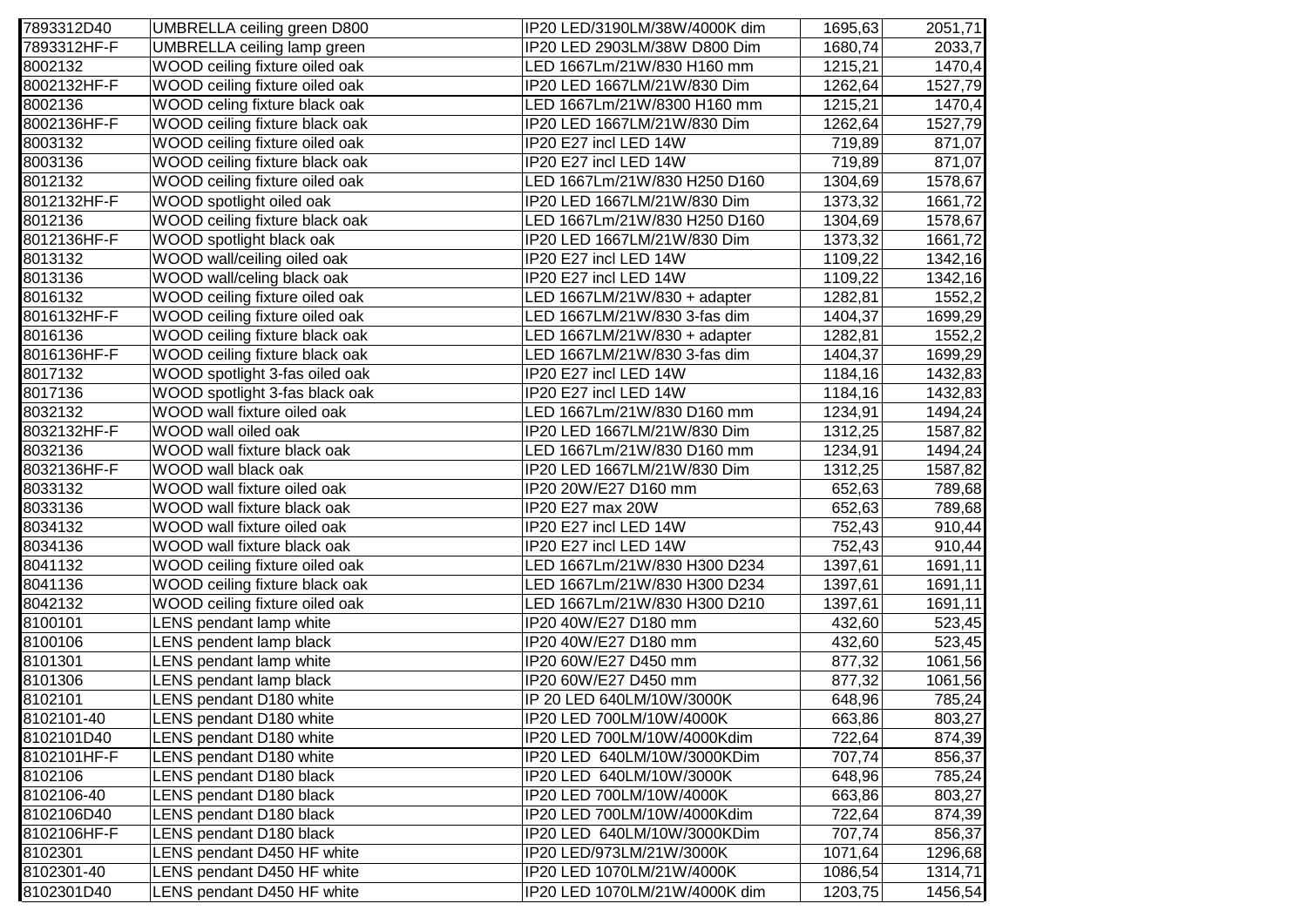| 8102301HF-F | LENS pendant HFF D450 white    | IP20 LED/973LM/21W/3000K       | 1188,86 | 1438,52 |
|-------------|--------------------------------|--------------------------------|---------|---------|
| 8102306     | LENS pendant D450 HF black     | IP20 LED/973LM/21W/3000K       | 1071,64 | 1296,68 |
| 8102306-40  | LENS pendant D450 HF black     | IP20 LED 1070LM/21W/4000K      | 1086,54 | 1314,71 |
| 8102306D40  | LENS pendant D450 HF black     | IP20 LED 1070LM/21W/4000K dim  | 1203,75 | 1456,54 |
| 8102306HF-F | LENS pendant HFF D450 svart    | IP20 LED/973LM/21W/3000K       | 1188,86 | 1438,52 |
| 8126114     | GRID pendant squarehole yellow | IP20 LED 1414LM/19W L1250      | 1130,31 | 1367,68 |
| 8126114-40  | GRID pendant squarehole yellow | IP20 LED/1555LM/19W/4000K      | 1145,08 | 1385,55 |
| 8126114D40  | GRID pendant squarehole yellow | IPIP20 LED/1555LM/19W/4000 dim | 1293,12 | 1564,68 |
| 8126114HF-F | GRID pendant squarehole yellow | IP20 LED 1414LM/19W L1250 Dim  | 1278,23 | 1546,66 |
| 8126141     | GRID pendant squarehole orange | IP20 LED 1414LM/19W L1250      | 1130,31 | 1367,68 |
| 8126141-40  | GRID pendant squarehole orange | IP20 LED/1555LM/19W/4000K      | 1145,08 | 1385,55 |
| 8126141D40  | GRID pendant squarehole orange | IPIP20 LED/1555LM/19W/4000 dim | 1293,12 | 1564,68 |
| 8126141HF-F | GRID pendant squarehole orange | IP20 LED 1414LM/19W L1250 Dim  | 1278,23 | 1546,66 |
| 8126176     | GRID pendant squarehole metal  | IP20 LED 1414LM/19W L1250      | 1130,31 | 1367,68 |
| 8126176-40  | GRID pendant squarehole metal  | IP20 LED/1555LM/19W/4000K      | 1145,08 | 1385,55 |
| 8126176D40  | GRID pendant squarehole metal  | IPIP20 LED/1555LM/19W/4000 dim | 1293,12 | 1564,68 |
| 8126176HF-F | GRID pendant squarehole metal  | IP20 LED 1414LM/19W L1250 Dim  | 1278,23 | 1546,66 |
| 8126177     | GRID pendant squarehole gold   | IP20 LED 1414LM/19W L1250      | 1130,31 | 1367,68 |
| 8126177-40  | GRID pendant squarehole gold   | IP20 LED/1555LM/19W/4000K      | 1145,08 | 1385,55 |
| 8126177D40  | GRID pendant squarehole gold   | IPIP20 LED/1555LM/19W/4000 dim | 1293,12 | 1564,68 |
| 8126177HF-F | GRID pendant squarehole gold   | IP20 LED 1414LM/19W L1250 Dim  | 1278,23 | 1546,66 |
| 8127114     | GRID pendant expanded yellow   | IP20 LED 1414LM/19W L1250      | 1130,31 | 1367,68 |
| 8127114-40  | GRID pendant expanded yellow   | IP20 LED/1555LM/19W/4000K      | 1145,08 | 1385,55 |
| 8127114D40  | GRID pendant expanded yellow   | IPIP20 LED/1555LM/19W/4000 dim | 1293,12 | 1564,68 |
| 8127114HF-F | GRID pendant expanded yellow   | IP20 LED 1414LM/19W L1250 Dim  | 1278,23 | 1546,66 |
| 8127141     | GRID pendant expanded orange   | IP20 LED 1414LM/19W L1250      | 1130,31 | 1367,68 |
| 8127141-40  | GRID pendant expanded orange   | IP20 LED/1555LM/19W/4000K      | 1145,08 | 1385,55 |
| 8127141D40  | GRID pendant expanded orange   | IPIP20 LED/1555LM/19W/4000 dim | 1293,12 | 1564,68 |
| 8127141HF-F | GRID pendant expanded orange   | IP20 LED 1414LM/19W L1250 Dim  | 1278,23 | 1546,66 |
| 8127176     | GRID pendant expanded metal    | IP20 LED 1414LM/19W L1250      | 1130,31 | 1367,68 |
| 8127176-40  | GRID pendant expanded metal    | IP20 LED/1555LM/19W/4000K      | 1145,08 | 1385,55 |
| 8127176D40  | GRID pendant expanded metal    | IPIP20 LED/1555LM/19W/4000 dim | 1293,12 | 1564,68 |
| 8127176HF-F | GRID pendant expanded metal    | IP20 LED 1414LM/19W L1250 Dim  | 1278,23 | 1546,66 |
| 8127177     | GRID pendant expanded gold     | IP20 LED 1414LM/19W L1250      | 1130,31 | 1367,68 |
| 8127177-40  | GRID pendant expanded gold     | IP20 LED/1555LM/19W/4000K      | 1145,08 | 1385,55 |
| 8127177D40  | GRID pendant expanded gold     | IPIP20 LED/1555LM/19W/4000 dim | 1293,12 | 1564,68 |
| 8127177HF-F | GRID pendant expanded gold     | IP20 LED 1414LM/19W L1250 Dim  | 1278,23 | 1546,66 |
| 8128114     | GRID pendant squarehole yellow | IP20 LED 2210LM/33W L1250      | 1154,83 | 1397,34 |
| 8128114-40  | GRID pendant squarehole yellow | IP20 LED 2430LM/33W/4000K      | 1169,72 | 1415,36 |
| 8128114D40  | GRID pendant squarehole yellow | IP20 LED 2430LM/33W/4000K dim  | 1317,98 | 1594,76 |
| 8128114HF-F | GRID pendant squarehole yellow | IP20 LED 2210LM/33W L1250 dim  | 1303,09 | 1576,74 |
| 8128141     | GRID pendant squarehole orange | IP20 LED 2210LM/33W L1250      | 1154,83 | 1397,34 |
| 8128141-40  | GRID pendant squarehole orange | IP20 LED 2430LM/33W/4000K      | 1169,72 | 1415,36 |
| 8128141D40  | GRID pendant squarehole orange | IP20 LED 2430LM/33W/4000K dim  | 1317,98 | 1594,76 |
| 8128141HF-F | GRID pendant squarehole orange | IP20 LED 2210LM/33W L1250 dim  | 1303,09 | 1576,74 |
| 8128176     | GRID pendant squarehole metal  | IP20 LED 2210LM/33W L1250      | 1154,83 | 1397,34 |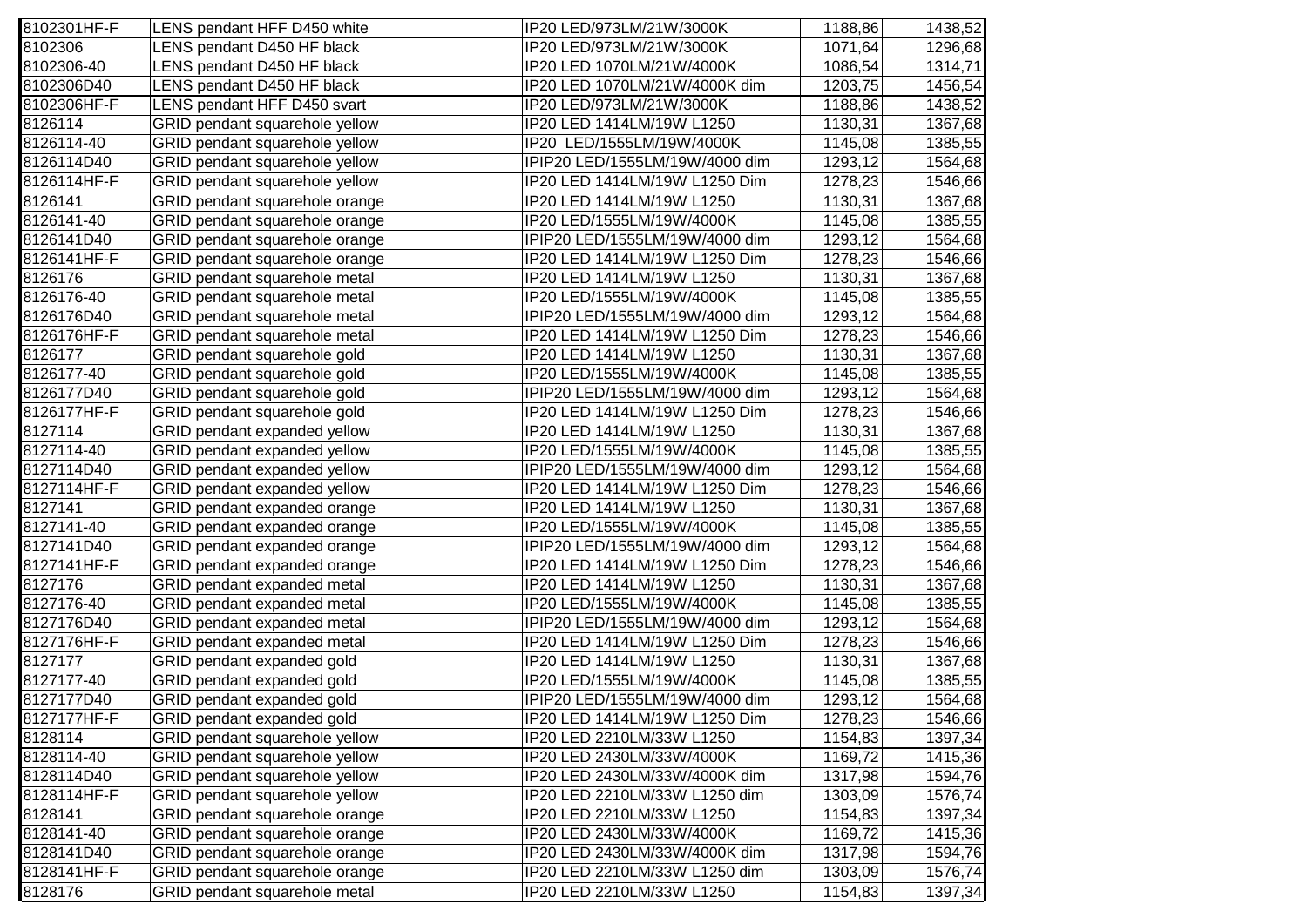| 8128176-40  | GRID pendant squarehole metal       | IP20 LED 2430LM/33W/4000K     | 1169,72 | 1415,36 |
|-------------|-------------------------------------|-------------------------------|---------|---------|
| 8128176D40  | GRID pendant squarehole metal       | IP20 LED 2430LM/33W/4000K dim | 1317,98 | 1594,76 |
| 8128176HF-F | GRID pendant squarehole metal       | IP20 LED 2210LM/33W L1250 dim | 1303,09 | 1576,74 |
| 8128177     | GRID pendant squarehole gold        | IP20 LED 2210LM/33W L1250     | 1154,83 | 1397,34 |
| 8128177-40  | GRID pendant squarehole gold        | IP20 LED 2430LM/33W/4000K     | 1169,72 | 1415,36 |
| 8128177D40  | GRID pendant squarehole gold        | IP20 LED 2430LM/33W/4000K dim | 1317,98 | 1594,76 |
| 8128177HF-F | GRID pendant squarehole gold        | IP20 LED 2210LM/33W L1250 dim | 1303,09 | 1576,74 |
| 8129114     | GRID pendant expanded yellow        | IP20 LED 2210LM/33W L1250     | 1154,83 | 1397,34 |
| 8129114-40  | GRID pendant expanded yellow        | IP20 LED 2430LM/33W/4000K     | 1169,72 | 1415,36 |
| 8129114D40  | GRID pendant expanded yellow        | IP20 LED 2430LM/33W/4000K dim | 1317,98 | 1594,76 |
| 8129114HF-F | GRID pendant expanded yellow        | IP20 LED 2210LM/33W L1250 dim | 1303,09 | 1576,74 |
| 8129141     | GRID pendant expanded orange        | IP20 LED 2210LM/33W L1250     | 1154,83 | 1397,34 |
| 8129141-40  | GRID pendant expanded orange        | IP20 LED 2430LM/33W/4000K     | 1169,72 | 1415,36 |
| 8129141D40  | GRID pendant expanded orange        | IP20 LED 2430LM/33W/4000K dim | 1317,98 | 1594,76 |
| 8129141HF-F | GRID pendant expanded orange        | IP20 LED 2210LM/33W L1250 dim | 1303,09 | 1576,74 |
| 8129176     | GRID pendant expanded metal         | IP20 LED 2210LM/33W L1250     | 1154,83 | 1397,34 |
| 8129176-40  | GRID pendant expanded metal         | IP20 LED 2430LM/33W/4000K     | 1169,72 | 1415,36 |
| 8129176D40  | GRID pendant expanded metal         | IP20 LED 2430LM/33W/4000K dim | 1317,98 | 1594,76 |
| 8129176HF-F | GRID pendant expanded metal         | IP20 LED 2210LM/33W L1250 dim | 1303,09 | 1576,74 |
| 8129177     | GRID pendant expanded gold          | IP20 LED 2210LM/33W L1250     | 1154,83 | 1397,34 |
| 8129177-40  | GRID pendant expanded gold          | IP20 LED 2430LM/33W/4000K     | 1169,72 | 1415,36 |
| 8129177D40  | GRID pendant expanded gold          | IP20 LED 2430LM/33W/4000K dim | 1317,98 | 1594,76 |
| 8129177HF-F | GRID pendant expanded gold          | IP20 LED 2210LM/33W L1250 dim | 1303,09 | 1576,74 |
| 8138114     | GRID ceiling squarehole yellow      | IP20 LED 2210LM/33W L1250     | 1135,00 | 1373,35 |
| 8138114-40  | GRID ceiling squarehole yellow      | IP20 LED 2430LM/33W/4000K     | 1149,90 | 1391,38 |
| 8138114D40  | GRID ceiling squarehole yellow      | IP20 LED 2430LM/33W/4000K dim | 1297,93 | 1570,5  |
| 8138114HF-F | GRID ceiling squarehole yellow      | IP20 LED 2210LM/33W L1250 dim | 1283,03 | 1552,47 |
| 8138141     | GRID ceiling squarehole orange      | IP20 LED 2210LM/33W L1250     | 1135,00 | 1373,35 |
| 8138141-40  | GRID ceiling squarehole orange      | IP20 LED 2430LM/33W/4000K     | 1149,90 | 1391,38 |
| 8138141D40  | GRID ceiling squarehole orange      | IP20 LED 2430LM/33W/4000K dim | 1297,93 | 1570,5  |
| 8138141HF-F | GRID ceiling squarehole orange      | IP20 LED 2210LM/33W L1250 dim | 1283,03 | 1552,47 |
| 8138176     | GRID ceiling squarehole metal       | IP20 LED 2210LM/33W L1250     | 1135,00 | 1373,35 |
| 8138176-40  | GRID ceiling squarehole metal       | IP20 LED 2430LM/33W/4000K     | 1149,90 | 1391,38 |
| 8138176D40  | GRID ceiling squarehole metal       | IP20 LED 2430LM/33W/4000K dim | 1297,93 | 1570,5  |
| 8138176HF-F | GRID ceiling squarehole metal       | IP20 LED 2210LM/33W L1250 dim | 1283,03 | 1552,47 |
| 8138177     | GRID ceiling squarehole gold        | IP20 LED 2210LM/33W L1250     | 1135,00 | 1373,35 |
| 8138177-40  | GRID ceiling squarehole gold        | IP20 LED 2430LM/33W/4000K     | 1149,90 | 1391,38 |
| 8138177D40  | GRID ceiling squarehole gold        | IP20 LED 2430LM/33W/4000K dim | 1297,93 | 1570,5  |
| 8138177HF-F | GRID ceiling squarehole gold        | IP20 LED 2210LM/33W L1250 dim | 1283,03 | 1552,47 |
| 8139114     | GRID ceiling expanded yellow        | IP20 LED 2210LM/33W L1250     | 1135,00 | 1373,35 |
| 8139114-40  | GRID ceiling expanded yellow        | IP20 LED 2430LM/33W/4000K     | 1149,90 | 1391,38 |
| 8139114D40  | GRID ceiling expanded yellow        | IP20 LED 2430LM/33W/4000K dim | 1297,93 | 1570,5  |
| 8139114HF-F | <b>GRID</b> ceiling expanded yellow | IP20 LED 2210LM/33W L1250 dim | 1283,03 | 1552,47 |
| 8139141     | GRID ceiling expanded orange        | IP20 LED 2210LM/33W L1250     | 1135,00 | 1373,35 |
| 8139141-40  | GRID ceiling expanded orange        | IP20 LED 2430LM/33W/4000K     | 1149,90 | 1391,38 |
| 8139141D40  | GRID ceiling expanded orange        | IP20 LED 2430LM/33W/4000K dim | 1297,93 | 1570,5  |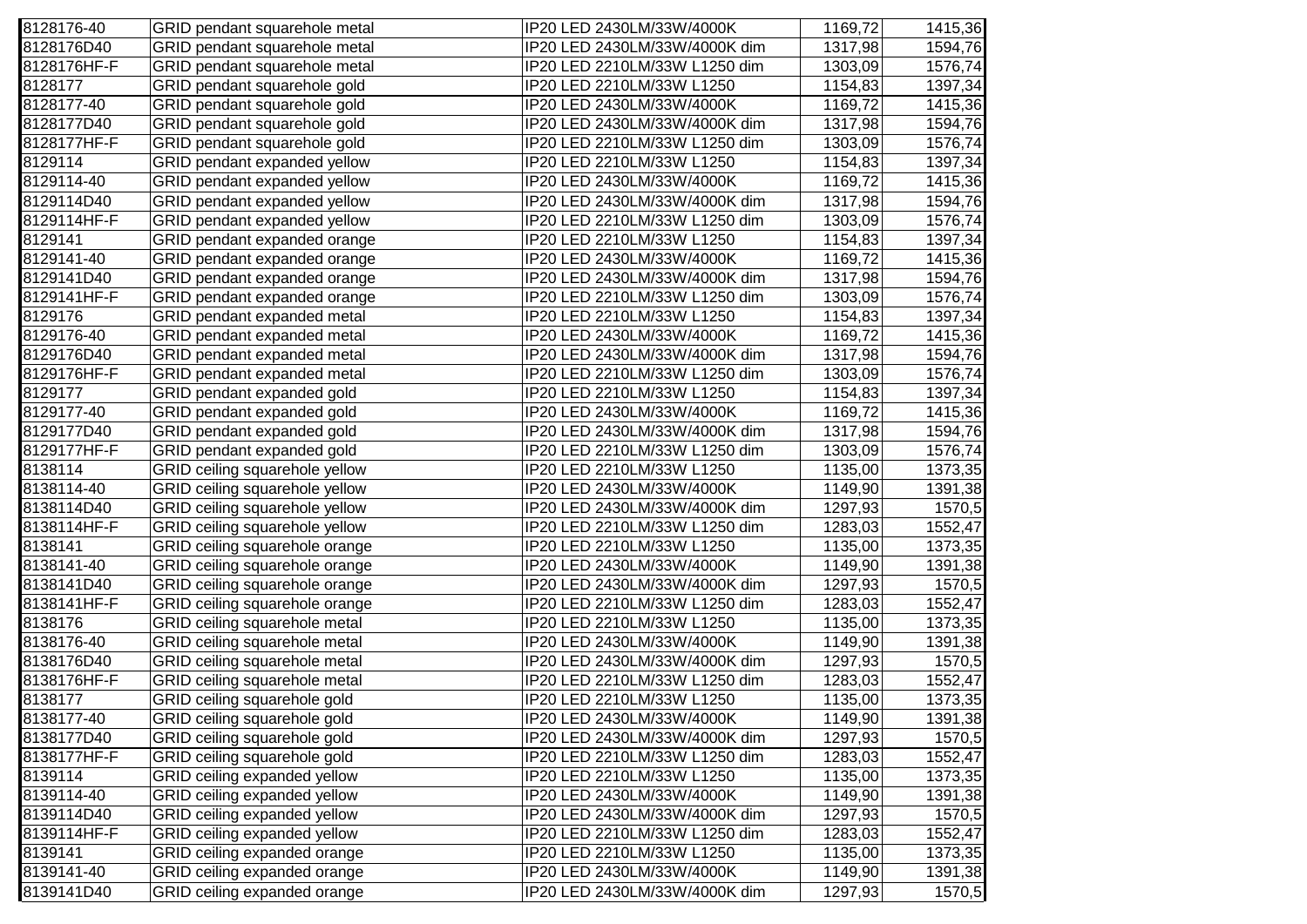| 8139141HF-F | GRID ceiling expanded orange  | IP20 LED 2210LM/33W L1250 dim  | 1283,03 | 1552,47 |
|-------------|-------------------------------|--------------------------------|---------|---------|
| 8139176     | GRID ceiling expanded metal   | IP20 LED 2210LM/33W L1250      | 1135,00 | 1373,35 |
| 8139176-40  | GRID ceiling expanded metal   | IP20 LED 2430LM/33W/4000K      | 1149,90 | 1391,38 |
| 8139176D40  | GRID ceiling expanded metal   | IP20 LED 2430LM/33W/4000K dim  | 1297,93 | 1570,5  |
| 8139176HF-F | GRID ceiling expanded metal   | IP20 LED 2210LM/33W L1250 dim  | 1283,03 | 1552,47 |
| 8139177     | GRID ceiling expanded gold    | IP20 LED 2210LM/33W L1250      | 1135,00 | 1373,35 |
| 8139177-40  | GRID ceiling expanded gold    | IP20 LED 2430LM/33W/4000K      | 1149,90 | 1391,38 |
| 8139177D40  | GRID ceiling expanded gold    | IP20 LED 2430LM/33W/4000K dim  | 1297,93 | 1570,5  |
| 8139177HF-F | GRID ceiling expanded gold    | IP20 LED 2210LM/33W L1250 dim  | 1283,03 | 1552,47 |
| 8141114     | GRID w/c square yellow        | IP20 LED 1414LM/19W L1250      | 1110,36 | 1343,54 |
| 8141114-40  | GRID w/c square yellow        | IP20 LED/1555LM/19W/4000K      | 1125,15 | 1361,43 |
| 8141114D40  | GRID w/c square yellow        | IPIP20 LED/1555LM/19W/4000 dim | 1273,19 | 1540,56 |
| 8141114HF-F | GRID w/c square yellow        | IP20 LED 1414LM/19W L1250 Dim  | 1258,29 | 1522,53 |
| 8141141     | GRID w/c square orange        | IP20 LED 1414LM/19W L1250      | 1110,36 | 1343,54 |
| 8141141-40  | GRID w/c square orange        | IP20 LED/1555LM/19W/4000K      | 1125,15 | 1361,43 |
| 8141141D40  | GRID w/c square orange        | IPIP20 LED/1555LM/19W/4000 dim | 1273,19 | 1540,56 |
| 8141141HF-F | GRID w/c square orange        | IP20 LED 1414LM/19W L1250 Dim  | 1258,29 | 1522,53 |
| 8141176     | GRID w/c square metal         | IP20 LED 1414LM/19W L1250      | 1110,36 | 1343,54 |
| 8141176-40  | GRID w/c square metal         | IP20 LED/1555LM/19W/4000K      | 1125,15 | 1361,43 |
| 8141176D40  | GRID w/c square metal         | IPIP20 LED/1555LM/19W/4000 dim | 1273,19 | 1540,56 |
| 8141176HF-F | GRID w/c square metal         | IP20 LED 1414LM/19W L1250 Dim  | 1258,29 | 1522,53 |
| 8141177     | GRID w/c square gold          | IP20 LED 1414LM/19W L1250      | 1110,36 | 1343,54 |
| 8141177-40  | GRID w/c square gold          | IP20 LED/1555LM/19W/4000K      | 1125,15 | 1361,43 |
| 8141177D40  | GRID w/c square gold          | IPIP20 LED/1555LM/19W/4000 dim | 1273,19 | 1540,56 |
| 8141177HF-F | GRID w/c square gold          | IP20 LED 1414LM/19W L1250 Dim  | 1258,29 | 1522,53 |
| 8142114     | GRID w/c expanded yellow      | IP20 LED 1414LM/19W L1250      | 1110,36 | 1343,54 |
| 8142114-40  | GRID w/c expanded yellow      | IP20 LED/1555LM/19W/4000K      | 1125,15 | 1361,43 |
| 8142114D40  | GRID w/c expanded yellow      | IPIP20 LED/1555LM/19W/4000 dim | 1273,19 | 1540,56 |
| 8142141     | GRID w/c expanded orange      | IP20 LED 1414LM/19W L1250      | 1110,36 | 1343,54 |
| 8142141-40  | GRID w/c expanded orange      | IP20 LED/1555LM/19W/4000K      | 1125,15 | 1361,43 |
| 8142141D40  | GRID w/c expanded orange      | IPIP20 LED/1555LM/19W/4000 dim | 1273,19 | 1540,56 |
| 8142141HF-F | GRID w/c expanded orange      | IP20 LED 1414LM/19W L1250 Dim  | 1258,29 | 1522,53 |
| 8142176     | GRID w/c expanded metal       | IP20 LED 1414LM/19W L1250      | 1110,36 | 1343,54 |
| 8142176-40  | GRID w/c expanded metal       | IP20 LED/1555LM/19W/4000K      | 1125,15 | 1361,43 |
| 8142176D40  | GRID w/c expanded metal       | IPIP20 LED/1555LM/19W/4000 dim | 1273,19 | 1540,56 |
| 8142176HF-F | GRID w/c expanded metal       | IP20 LED 1414LM/19W L1250 Dim  | 1258,29 | 1522,53 |
| 8142177     | GRID w/c expanded gold        | IP20 LED 1414LM/19W L1250      | 1110,36 | 1343,54 |
| 8142177-40  | GRID w/c expanded gold        | IP20 LED/1555LM/19W/4000K      | 1125,15 | 1361,43 |
| 8142177D40  | GRID w/c expanded gold        | IPIP20 LED/1555LM/19W/4000 dim | 1273,19 | 1540,56 |
| 8142177HF-F | GRID w/c expanded gold        | IP20 LED 1414LM/19W L1250 Dim  | 1258,29 | 1522,53 |
| 8143114     | GRID wall square holes yellow | IP20 LED 1297LM/19W L1250      | 1110,36 | 1343,54 |
| 8143114-40  | GRID wall square holes yellow | IP20 LED/1428LM/19W/4000K      | 1125,15 | 1361,43 |
| 8143114D40  | GRID wall square holes yellow | IP20 LED/1428LM/19W/4000K dim  | 1273,19 | 1540,56 |
| 8143114HF-F | GRID wall square holes yellow | IP20 LED 1297LM/19W L1250 dim  | 1258,29 | 1522,53 |
| 8143141     | GRID wall square holes orange | IP20 LED 1297LM/19W L1250      | 1110,36 | 1343,54 |
| 8143141-40  | GRID wall square holes orange | IP20 LED/1428LM/19W/4000K      | 1125,15 | 1361,43 |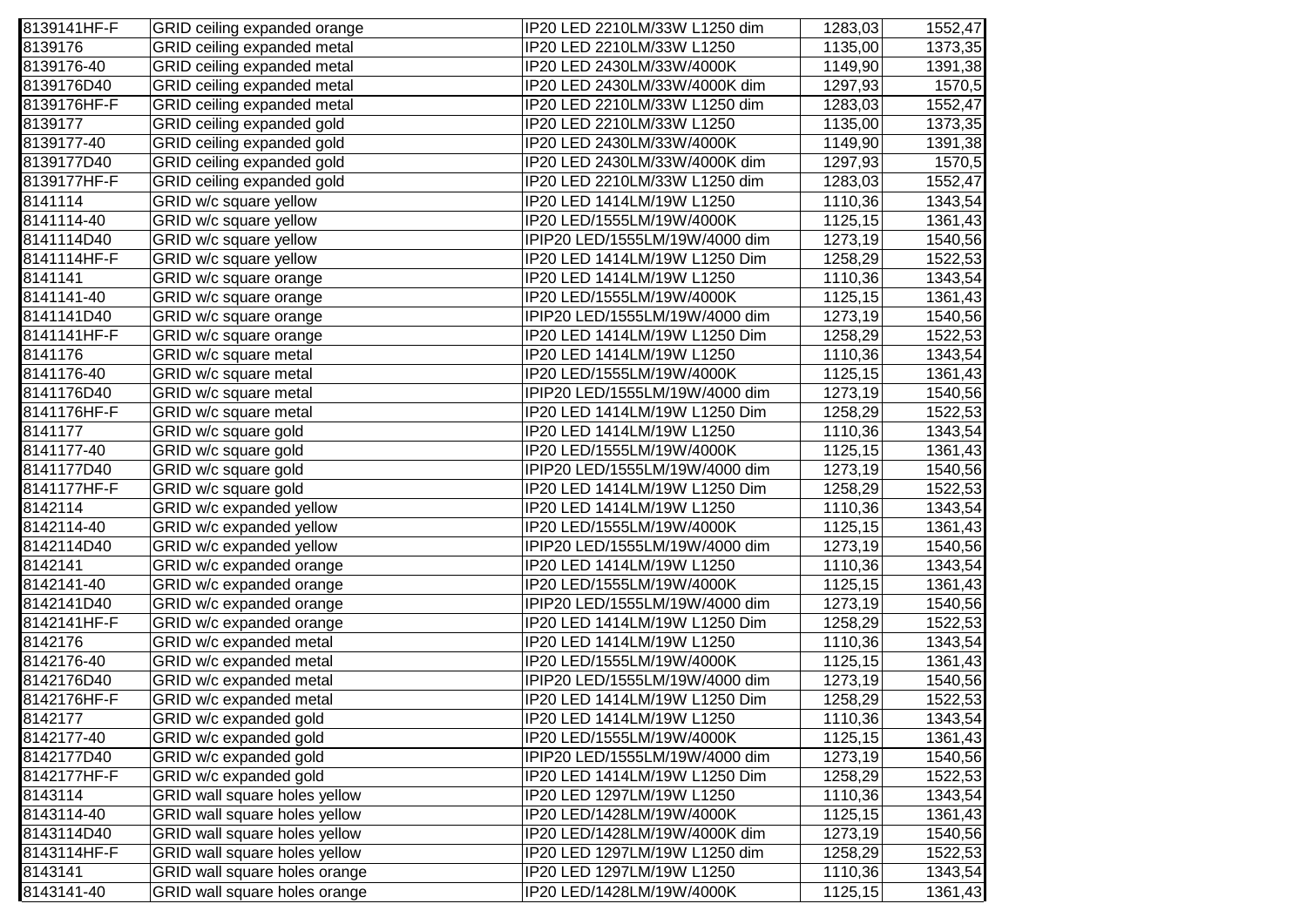| 8143141D40  | GRID wall square holes orange    | IP20 LED/1428LM/19W/4000K dim | 1273,19 | 1540,56 |
|-------------|----------------------------------|-------------------------------|---------|---------|
| 8143141HF-F | GRID wall square holes orange    | IP20 LED 1297LM/19W L1250 dim | 1258,29 | 1522,53 |
| 8143176     | GRID wall square holes metal     | IP20 LED 1297LM/19W L1250     | 1110,36 | 1343,54 |
| 8143176-40  | GRID wall square holes metal     | IP20 LED/1428LM/19W/4000K     | 1125,15 | 1361,43 |
| 8143176D40  | GRID wall square holes metal     | IP20 LED/1428LM/19W/4000K dim | 1273,19 | 1540,56 |
| 8143176HF-F | GRID wall square holes metal     | IP20 LED 1297LM/19W L1250 dim | 1258,29 | 1522,53 |
| 8143177     | GRID wall square holes gold      | IP20 LED 1297LM/19W L1250     | 1110,36 | 1343,54 |
| 8143177-40  | GRID wall square holes gold      | IP20 LED/1428LM/19W/4000K     | 1125,15 | 1361,43 |
| 8143177D40  | GRID wall square holes gold      | IP20 LED/1428LM/19W/4000K dim | 1273,19 | 1540,56 |
| 8143177HF-F | GRID wall square holes gold      | IP20 LED 1297LM/19W L1250 dim | 1258,29 | 1522,53 |
| 8144114     | GRID wall expanded yellow        | IP20 LED 1297LM/19W L1250     | 1110,36 | 1343,54 |
| 8144114-40  | GRID wall expanded yellow        | IP20 LED/1428LM/19W/4000K     | 1125,15 | 1361,43 |
| 8144114D40  | GRID wall expanded yellow        | IP20 LED/1428LM/19W/4000K dim | 1273,19 | 1540,56 |
| 8144114HF-F | GRID wall expanded yellow        | IP20 LED 1297LM/19W L1250 dim | 1258,29 | 1522,53 |
| 8144141     | GRID wall expanded orange        | IP20 LED 1297LM/19W L1250     | 1110,36 | 1343,54 |
| 8144141-40  | GRID wall expanded orange        | IP20 LED/1428LM/19W/4000K     | 1125,15 | 1361,43 |
| 8144141D40  | GRID wall expanded orange        | IP20 LED/1428LM/19W/4000K dim | 1273,19 | 1540,56 |
| 8144141HF-F | GRID wall expanded orange        | IP20 LED 1297LM/19W L1250 dim | 1258,29 | 1522,53 |
| 8144176     | GRID wall expanded metal         | IP20 LED 1297LM/19W L1250     | 1110,36 | 1343,54 |
| 8144176-40  | GRID wall expanded metal         | IP20 LED/1428LM/19W/4000K     | 1125,15 | 1361,43 |
| 8144176D40  | GRID wall expanded metal         | IP20 LED/1428LM/19W/4000K dim | 1273,19 | 1540,56 |
| 8144176HF-F | GRID wall expanded metal         | IP20 LED 1297LM/19W L1250 dim | 1258,29 | 1522,53 |
| 8144177     | GRID wall expanded metal gold    | IP20 LED 1297LM/19W L1250     | 1110,36 | 1343,54 |
| 8144177-40  | GRID wall expanded metal gold    | IP20 LED/1428LM/19W/4000K     | 1125,15 | 1361,43 |
| 8144177D40  | GRID wall expanded metal gold    | IP20 LED/1428LM/19W/4000K dim | 1273,19 | 1540,56 |
| 8144177HF-F | GRID wall expanded metal gold    | IP20 LED 1297LM/19W L1250 dim | 1258,29 | 1522,53 |
| 8145114     | GRID wall square holes yellow    | IP20 LED 1966LM/33W L1250     | 1135,00 | 1373,35 |
| 8145114-40  | GRID wall square holes yellow    | IP20 LED 2164LM/33W/4000K     | 1149,90 | 1391,38 |
| 8145114D40  | GRID wall square holes yellow    | IP20 LED 2164LM/33W/4000K dim | 1297,93 | 1570,5  |
| 8145114HF-F | GRID wall square holes yellow    | IP20 LED 1966LM/33W L1250 dim | 1283,03 | 1552,47 |
| 8145141     | GRID wall square holes orange    | IP20 LED 1966LM/33W L1250     | 1135,00 | 1373,35 |
| 8145141-40  | GRID wall square holes orange    | IP20 LED 2164LM/33W/4000K     | 1149,90 | 1391,38 |
| 8145141D40  | GRID wall square holes orange    | IP20 LED 2164LM/33W/4000K dim | 1297,93 | 1570,5  |
| 8145141HF-F | GRID wall square holes orange    | IP20 LED 1966LM/33W L1250 dim | 1283,03 | 1552,47 |
| 8145176     | GRID wall square holes metal     | IP20 LED 1966LM/33W L1250     | 1135,00 | 1373,35 |
| 8145176-40  | GRID wall square holes metal     | IP20 LED 2164LM/33W/4000K     | 1149,90 | 1391,38 |
| 8145176D40  | GRID wall square holes metal     | IP20 LED 2164LM/33W/4000K dim | 1297,93 | 1570,5  |
| 8145176HF-F | GRID wall square holes metal     | IP20 LED 1966LM/33W L1250 dim | 1283,03 | 1552,47 |
| 8145177     | GRID wall square holes gold      | IP20 LED 1966LM/33W L1250     | 1135,00 | 1373,35 |
| 8145177-40  | GRID wall square holes gold      | IP20 LED 2164LM/33W/4000K     | 1149,90 | 1391,38 |
| 8145177D40  | GRID wall square holes gold      | IP20 LED 2164LM/33W/4000K dim | 1297,93 | 1570,5  |
| 8145177HF-F | GRID wall square holes gold      | IP20 LED 1966LM/33W L1250 dim | 1283,03 | 1552,47 |
| 8146114     | GRID wall expanded yellow        | IP20 LED 1966LM/33W L1250     | 1135,00 | 1373,35 |
| 8146114-40  | <b>GRID wall expanded yellow</b> | IP20 LED 2164LM/33W/4000K     | 1149,90 | 1391,38 |
| 8146114D40  | GRID wall expanded yellow        | IP20 LED 2164LM/33W/4000K dim | 1297,93 | 1570,5  |
| 8146114HF-F | GRID wall expanded yellow        | IP20 LED 1966LM/33W L1250 dim | 1283,03 | 1552,47 |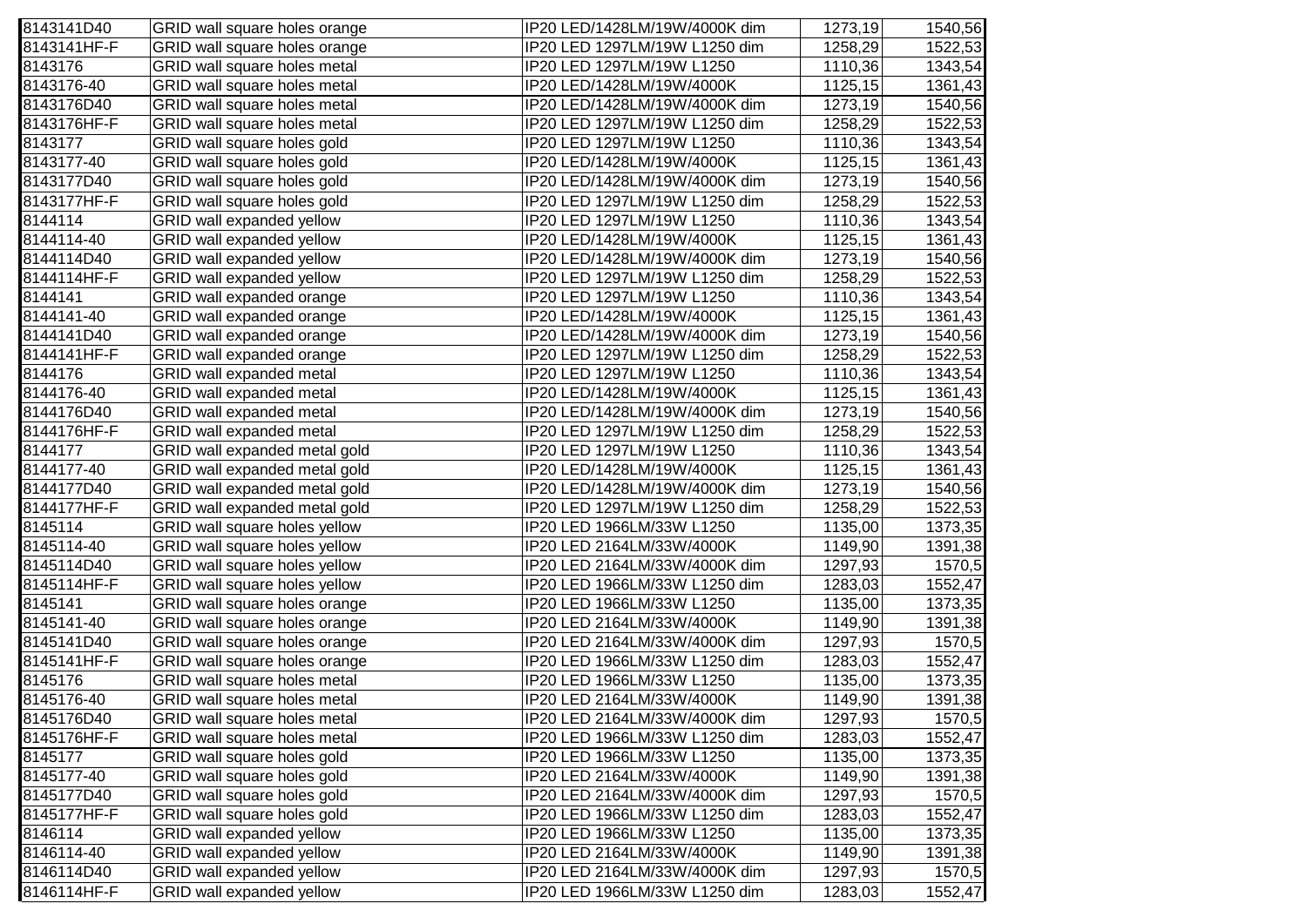| 8146141     | GRID wall expanded orange      | IP20 LED 1966LM/33W L1250      | 1135,00 | 1373,35 |
|-------------|--------------------------------|--------------------------------|---------|---------|
| 8146141-40  | GRID wall expanded orange      | IP20 LED 2164LM/33W/4000K      | 1149,90 | 1391,38 |
| 8146141D40  | GRID wall expanded orange      | IP20 LED 2164LM/33W/4000K dim  | 1297,93 | 1570,5  |
| 8146141HF-F | GRID wall expanded orange      | IP20 LED 1966LM/33W L1250 dim  | 1283,03 | 1552,47 |
| 8146176     | GRID wall expanded metal       | IP20 LED 1966LM/33W L1250      | 1135,00 | 1373,35 |
| 8146176-40  | GRID wall expanded metal       | IP20 LED 2164LM/33W/4000K      | 1149,90 | 1391,38 |
| 8146176D40  | GRID wall expanded metal       | IP20 LED 2164LM/33W/4000K dim  | 1297,93 | 1570,5  |
| 8146176HF-F | GRID wall expanded metal       | IP20 LED 1966LM/33W L1250 dim  | 1283,03 | 1552,47 |
| 8146177     | GRID wall expanded gold        | IP20 LED 1966LM/33W L1250      | 1135,00 | 1373,35 |
| 8146177-40  | GRID wall expanded gold        | IP20 LED 2164LM/33W/4000K      | 1149,90 | 1391,38 |
| 8146177D40  | GRID wall expanded gold        | IP20 LED 2164LM/33W/4000K dim  | 1297,93 | 1570,5  |
| 8146177HF-F | GRID wall expanded gold        | IP20 LED 1966LM/33W L1250 dim  | 1283,03 | 1552,47 |
| 8186001     | FISHERMAN pendant opal/white   | IP20 E27 D300 mm               | 902,37  | 1091,87 |
| 8186041     | FISHERMAN pendant opal/orange  | IP20 E27 D300 mm               | 902,37  | 1091,87 |
| 8186050     | FISHERMAN pendant opal/natural | IP20 E27 D300 mm               | 902,37  | 1091,87 |
| 8186051     | FISHERMAN pendant turquoise    | IP20 E27 D300 mm               | 902,37  | 1091,87 |
| 8186101     | FISHERMAN pendant opal/white   | IP20 E27 D400 mm               | 939,22  | 1136,46 |
| 8186141     | FISHERMAN pendant opal/orange  | IP20 E27 D400 mm               | 939,22  | 1136,46 |
| 8186150     | FISHERMAN pendant opal/nature  | IP20 E27 D400 mm               | 939,22  | 1136,46 |
| 8186151     | FISHERMAN pendant turquoise    | IP20 E27 D400 mm               | 939,22  | 1136,46 |
| 8186301     | FISHERMAN pendant opal/white   | IP20 E27 D650 mm               | 1328,95 | 1608,03 |
| 8186341     | FISHERMAN pendant opal/orange  | IP20 E27 D650 mm               | 1328,95 | 1608,03 |
| 8186350     | FISHERMAN pendant opal/nature  | IP20 E27 D650 mm               | 1328,95 | 1608,03 |
| 8186351     | FISHERMAN pendant turquoise    | IP20 E27 D650 mm               | 1328,95 | 1608,03 |
| 8192101HF-F | PAR pendant D140 mm white      | IP20 14W/PAR38 LED 1035LM dim  | 298,94  | 361,72  |
| 8192106HF-F | PAR pendant D140 mm black      | IP20 14W/PAR38 LED 1035LM dim  | 298,94  | 361,72  |
| 8192111HF-F | PAR pendant D140 mm grey       | IP20 14W/PAR38 LED 1035LM dim  | 298,94  | 361,72  |
| 8192117HF-F | PAR pendant D140 mm apricot    | IP20 14W/PAR38 LED 1035LM dim  | 298,94  | 361,72  |
| 8192141HF-F | PAR pendant D140 mm orange     | IP20 14W/PAR38 LED 1035LM dim  | 298,94  | 361,72  |
| 8192146HF-F | PAR pendant D140 mm ivory      | IP20 14W/PAR38 LED 1035LM dim  | 298,94  | 361,72  |
| 8200101     | TRAPETS pendant L1400mm white  | IP20 T5 25/28W HF              | 849,82  | 1028,28 |
| 8200101HF-F | TRAPETS pendant L1400 mm white | IP20 T5 25/28/50/54W HF-F      | 927,96  | 1122,83 |
| 8200106     | Trapets pendant L1400 mm black | IP20 T5 25/28W L1250           | 849,82  | 1028,28 |
| 8200106HF-F | Trapets pendant L1400 mm black | IP20 T5 25/28/50/54W dim       | 927,96  | 1122,83 |
| 8200301     | TRAPETS pendant L1700mm white  | IP20 T5 32/35W HF              | 898,74  | 1087,48 |
| 8200301HF-F | TRAPETS pendant L1700mm white  | IP20 T5 32/35/45/49W HF-F      | 976,89  | 1182,04 |
| 8200306     | TRAPETS pendant L1700 mm black | IP20 T5 32/35W                 | 898,74  | 1087,48 |
| 8200306HF-F | TRAPETS pendant L1700 mm black | IP20 T5 32/35/45/49W Dim       | 976,89  | 1182,04 |
| 8201101     | TRAPETS pendant L1400 upplight | IP20 T5 25/28W HF              | 970,58  | 1174,4  |
| 8201101HF-F | TRAPETS pendant L1400 upplight | IP20 25/28/50/54W T5 HFF white | 1048,96 | 1269,24 |
| 8201106     | TRAPETS pendant L1400 black    | IP 20 25/28W T5 L1250 upplight | 970,58  | 1174,4  |
| 8201106HF-F | TRAPETS pendant L1400 black    | IP20 T5 25/28/50/54W Dim       | 1048,96 | 1269,24 |
| 8201301     | TRAPETS pendant L1700 upplight | IP20 T5 32/35W HF              | 1018,82 | 1232,77 |
| 8201301HF-F | TRAPETS pendant L1700 white    | IP20 25/28/50/54W T5 HFF white | 1153,45 | 1395,67 |
| 8201306     | TRAPETS pendant L1700 mm black | IP20 T5 32/35W upplight        | 1018,82 | 1232,77 |
| 8201306HF-F | TRAPETS pendant L1700 mm black | IP20 T5 32/35/45/49W Dim       | 1153,45 | 1395,67 |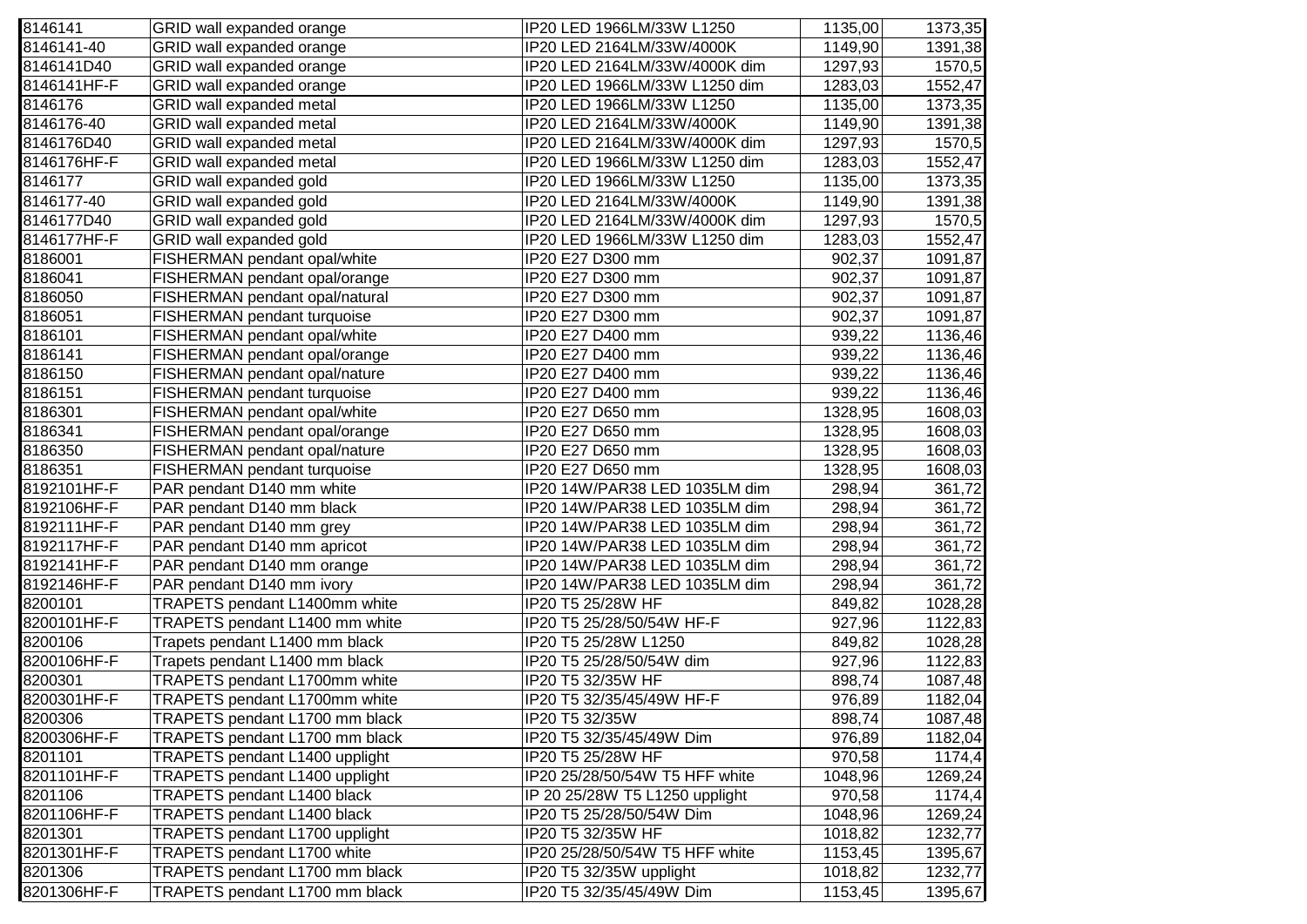| 8202101     | TRAPETS pendant L1400mm white  | IP20 LED 1552LM/17W           | 1087,92 | 1316,38 |
|-------------|--------------------------------|-------------------------------|---------|---------|
| 8202101-40  | TRAPETS pendant L1400mm white  | IP20 LED 1710LM/17W/4000K     | 1102,81 | 1334,4  |
| 8202101D40  | TRAPETS pendant L1400mm white  | IP20 LED 1710LM/17W/4000K dim | 1185,76 | 1434,77 |
| 8202101HF-F | TRAPETS pendant L1400mm white  | IP20 LED 1552LM/17W Dim       | 1170,98 | 1416,89 |
| 8202106     | TRAPETS pendant L1400 mm black | IP20 LED 1552LM/17W           | 1087,92 | 1316,38 |
| 8202106-40  | TRAPETS pendant L1400 mm black | IP20 LED 1710LM/17W/4000K     | 1102,81 | 1334,4  |
| 8202106D40  | TRAPETS pendant L1400 mm black | IP20 LED 1710LM/17W/4000K dim | 1185,76 | 1434,77 |
| 8202106HF-F | TRAPETS pendant L1400 mm black | IP20 LED 1552LM/17W Dim       | 1170,98 | 1416,89 |
| 8202301     | TRAPETS pendant L1700mm white  | IP20 LED 2081LM/26W/3000K     | 1157,00 | 1399,97 |
| 8202301-40  | TRAPETS pendant L1700mm white  | IP20 LED 2290LM/26W/4000K     | 1171,89 | 1417,99 |
| 8202301D40  | TRAPETS pendant L1700mm white  | IP20 LED 2290LM/26W/4000K dim | 1254,85 | 1518,37 |
| 8202301HF-F | TRAPETS pendant L1700mm white  | IP20 LED 2081LM/26W/3000K Dim | 1239,96 | 1500,35 |
| 8202306     | TRAPETS pendant L1700 mm black | IP20 LED 2081LM/26W/3000K     | 1157,00 | 1399,97 |
| 8202306-40  | TRAPETS pendant L1700 mm black | IP20 LED 2290LM/26W/4000K     | 1171,89 | 1417,99 |
| 8202306D40  | TRAPETS pendant L1700 mm black | IP20 LED 2290LM/26W/4000K dim | 1254,85 | 1518,37 |
| 8202306HF-F | TRAPETS pendant L1700 mm black | IP20 LED 2081LM/26W/3000K Dim | 1239,96 | 1500,35 |
| 8203101     | TRAPETS pendant L1400 mm white | IP20 LED 2516LM/33W/3000K     | 1124,69 | 1360,87 |
| 8203101-40  | TRAPETS pendant L1400 mm white | IP20 LED 2768LM/33W/4000K     | 1139,59 | 1378,9  |
| 8203101D40  | TRAPETS pendant L1400 mm white | IP20 LED 2768LM/33W/4000K dim | 1223,57 | 1480,52 |
| 8203101HF-F | TRAPETS pendant L1400 mm white | IP20 LED 2516LM/33W/3000K Dim | 1208,68 | 1462,5  |
| 8203106     | TRAPETS pendant L1400 mm black | IP20 LED 2516LM/33W/3000K     | 1124,69 | 1360,87 |
| 8203106-40  | TRAPETS pendant L1400 mm black | IP20 LED 2768LM/33W/4000K     | 1139,59 | 1378,9  |
| 8203106D40  | TRAPETS pendant L1400 mm black | IP20 LED 2768LM/33W/4000K dim | 1223,57 | 1480,52 |
| 8203106HF-F | TRAPETS pendant L1400 mm black | IP20 LED 2516LM/33W/3000K Dim | 1208,68 | 1462,5  |
| 8203301     | TRAPETS pendant L1700 mm white | IP20 LED 3220LM/40W/3000K     | 1193,55 | 1444,2  |
| 8203301-40  | TRAPETS pendant L1700 mm white | IP20 LED 3540LM/40W/4000K     | 1208,44 | 1462,21 |
| 8203301D40  | TRAPETS pendant L1700 mm white | IP20 LED 3540LM/40W/4000K dim | 1292,43 | 1563,84 |
| 8203301HF-F | TRAPETS pendant L1700 mm white | IP20 LED 3220LM/40W/3000K Dim | 1277,54 | 1545,82 |
| 8203306     | TRAPETS pendant L1700 mm black | IP20 LED 3220LM/40W/3000K     | 1193,55 | 1444,2  |
| 8203306-40  | TRAPETS pendant L1700 mm black | IP20 LED 3540LM/40W/4000K     | 1208,33 | 1462,08 |
| 8203306D40  | TRAPETS pendant L1700 mm black | IP20 LED 3540LM/40W/4000K dim | 1292,43 | 1563,84 |
| 8203306HF-F | TRAPETS pendant L1700 mm black | IP20 LED 3220LM/40W/3000K Dim | 1277,54 | 1545,82 |
| 8204101     | TRAPETS pendant L1400 mm white | IP20 LED 2474LM/33W/3000K     | 1194,13 | 1444,9  |
| 8204101-40  | TRAPETS pendant L1400 mm white | IP20 LED 2765LM/33W/4000K     | 1209,02 | 1462,91 |
| 8204101D40  | TRAPETS pendant L1400 mm white | IP20 LED 2765LM/33W/4000K dim | 1288,54 | 1559,13 |
| 8204101HF-F | TRAPETS pendant L1400 mm white | IP20 LED 2474LM/33W/3000K     | 1273,64 | 1541,1  |
| 8204106     | TRAPETS pendant L1400 mm black | IP20 LED 2516LM/33W/3000K     | 1194,13 | 1444,9  |
| 8204106-40  | TRAPETS pendant L1400 mm black | IP20 LED 2765LM/33W/4000K     | 1209,02 | 1462,91 |
| 8204106D40  | TRAPETS pendant L1400 mm black | IP20 LED 2765LM/33W/4000K dim | 1288,54 | 1559,13 |
| 8204106HF-F | TRAPETS pendant L1400 mm black | IP20 LED 2516LM/33W/3000K dim | 1273,64 | 1541,1  |
| 8204301     | TRAPETS pendant L1700 mm white | IP20 LED 3166LM/40W/3000K     | 1269,86 | 1536,53 |
| 8204301-40  | TRAPETS pendant L1700 mm white | IP20 LED 3540LM/40W/4000K     | 1284,64 | 1554,41 |
| 8204301D40  | TRAPETS pendant L1700 mm white | IP20 LED 3540LM/40W/4000K dim | 1365,07 | 1651,73 |
| 8204301HF-F | TRAPETS pendant L1700 mm white | IP20 LED 3166LM/40W/3000K     | 1350,18 | 1633,72 |
| 8204306     | TRAPETS pendant L1700 mm black | IP20 LED 3220LM/40W/3000K     | 1269,86 | 1536,53 |
| 8204306-40  | TRAPETS pendant L1700 mm black | IP20 LED 3540LM/40W/4000K     | 1284,64 | 1554,41 |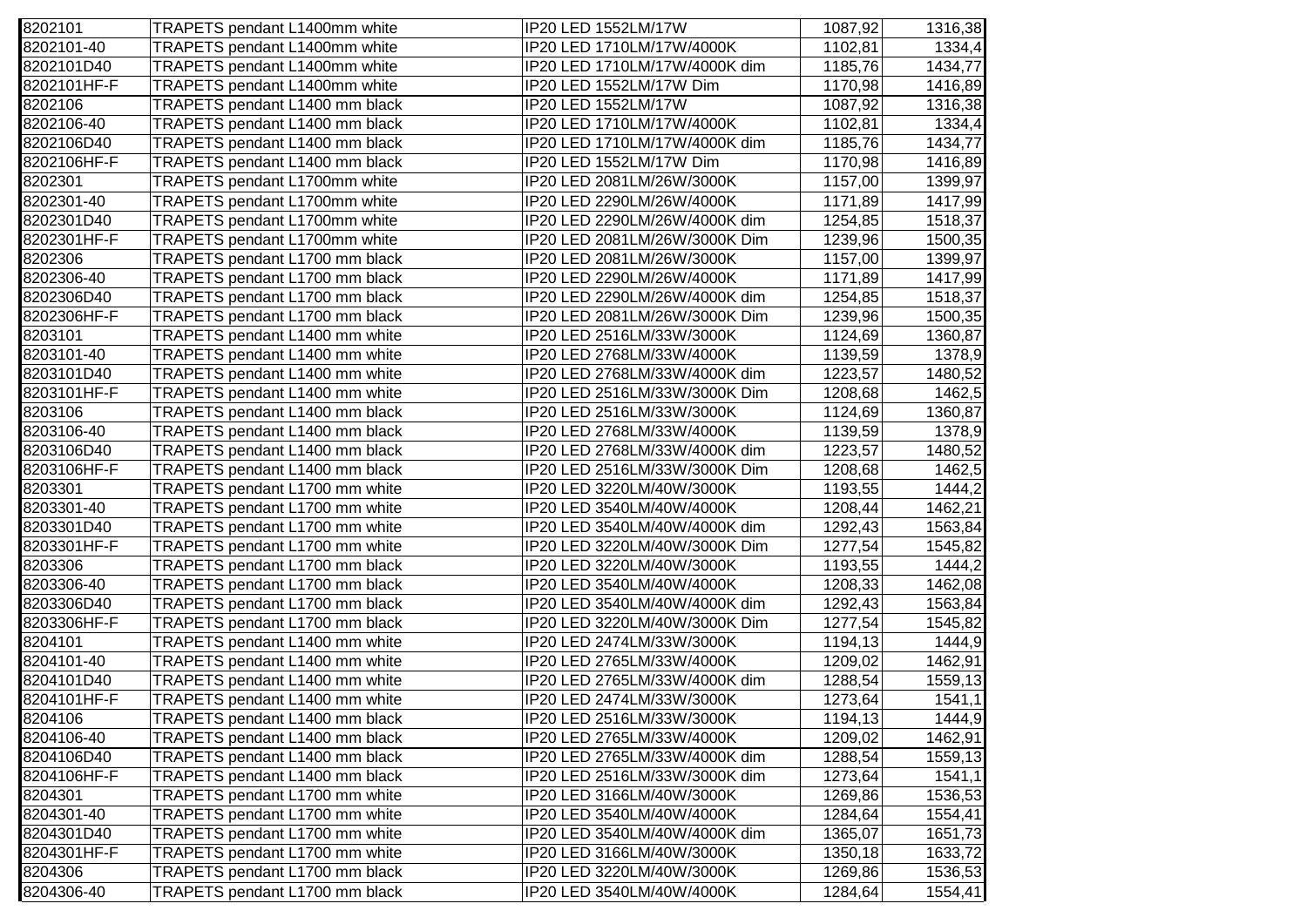| 8204306D40  | TRAPETS pendant L1700 mm black | IP20 LED 3540LM/40W/4000K dim | 1365,07 | 1651,73 |
|-------------|--------------------------------|-------------------------------|---------|---------|
| 8204306HF-F | TRAPETS pendant L1700 mm black | IP20 LED 3220LM/40W/3000K dim | 1350,18 | 1633,72 |
| 8205101     | SILO pendant lamp white        | IP20 E27 max 50W              | 284,50  | 344,25  |
| 8205106     | SILO pendant lamp black        | IP20 E27 max 50W              | 284,50  | 344,25  |
| 8205111     | SILO pendant lamp grey         | IP20 E27 max 50W              | 284,50  | 344,25  |
| 8205112     | SILO pendant lamp green        | IP20 E27 max 50W              | 284,50  | 344,25  |
| 8205114     | SILO pendant lamp yellow       | IP20 E27 max 50W              | 284,50  | 344,25  |
| 8205117     | SILO pendant lamp apricot      | IP20 E27 max 50W              | 284,50  | 344,25  |
| 8205146     | SILO pendant lamp ivory        | IP20 E27 max 50W              | 284,50  | 344,25  |
| 8207301     | SILO Trio pendant white        | IP20 3xE27 max 20W L1050 mm   | 884,24  | 1069,93 |
| 8207306     | SILO Trio pendant black        | IP20 3xE27 max 20W L1050 mm   | 884,24  | 1069,93 |
| 8207311     | SILO Trio pendant grey         | IP20 3xE27 max 20W L1050 mm   | 884,24  | 1069,93 |
| 8207312     | SILO Trio pendant green        | IP20 3xE27 max 20W L1050 mm   | 884,24  | 1069,93 |
| 8207314     | SILO Trio pendant yellow       | IP20 3xE27 max 20W L1050 mm   | 884,24  | 1069,93 |
| 8207317     | SILO Trio pendant apricot.     | IP20 3xE27 max 20W L1050 mm   | 884,24  | 1069,93 |
| 8207346     | SILO Trio pendant ivory        | IP20 3xE27 max 20W L1050 mm   | 884,24  | 1069,93 |
| 8208101     | SILO floor white               | IP20 E27 max 50W H1350 mm     | 548,71  | 663,94  |
| 8208106     | SILO floor black               | IP20 E27 max 50W H1350 mm     | 548,71  | 663,94  |
| 8208111     | SILO floor grey                | IP20 E27 max 50W H1350 mm     | 548,71  | 663,94  |
| 8208112     | SILO floor green               | IP20 E27 max 50W H1350 mm     | 548,71  | 663,94  |
| 8208114     | SILO floor yellow              | IP20 E27 max 50W H1350 mm     | 548,71  | 663,94  |
| 8208117     | SILO floor apricot             | IP20 E27 max 50W H1350 mm     | 548,71  | 663,94  |
| 8208146     | SILO floor ivory               | IP20 E27 max 50W H1350 mm     | 548,71  | 663,94  |
| 8209301     | SILO Trio pendant white        | IP20 3xE27 max 20W L1050 mm   | 836,30  | 1011,92 |
| 8209306     | SILO Trio pendant black        | IP20 3xE27 max 20W L1050 mm   | 836,30  | 1011,92 |
| 8209311     | SILO Trio pendant grey         | IP20 3xE27 max 20W L1050 mm   | 836,30  | 1011,92 |
| 8209312     | SILO Trio pendant green        | IP20 3xE27 max 20W L1050 mm   | 836,30  | 1011,92 |
| 8209314     | SILO Trio pendant yellow       | IP20 3xE27 max 20W L1050 mm   | 836,30  | 1011,92 |
| 8209317     | SILO Trio pendant apricot      | IP20 3xE27 max 20W L1050 mm   | 836,30  | 1011,92 |
| 8209346     | SILO Trio pendant ivory        | IP20 3xE27 max 20W L1050 mm   | 836,30  | 1011,92 |
| 8218101     | SHIBUYA pendant fitting white  | Cable line mounting/start     | 384,53  | 465,28  |
| 8218106     | SHIBUYA pendant fitting black  | Cable line mounting/start     | 384,53  | 465,28  |
| 8218107     | SHIBUYA pendant fitting red    | Cable line mounting/start     | 384,53  | 465,28  |
| 8218195     | SHIBUYA pendant fitting grey   | Cable line mounting/start     | 384,53  | 465,28  |
| 8219101     | SHIBUYA pendant fitting white  | Cable line mounting/plus      | 384,53  | 465,28  |
| 8219106     | SHIBUYA pendant fitting black  | Cable line mounting/plus      | 384,53  | 465,28  |
| 8219107     | SHIBUYA pendant fitting red    | Cable line mounting/plus      | 384,53  | 465,28  |
| 8219195     | SHIBUYA pendant fitting grey   | Cable line mounting/plus      | 384,53  | 465,28  |
| 8220101     | SHIBUYA pendant fitting white  | Single mounting               | 392,54  | 474,97  |
| 8220106     | SHIBUYA pendant fitting black  | Single mounting               | 392,54  | 474,97  |
| 8220107     | SHIBUYA pendant fitting red    | Single mounting               | 392,54  | 474,97  |
| 8220195     | SHIBUYA pendant fitting grey   | Single mounting               | 392,54  | 474,97  |
| 8221101     | SHIBUYA pendant fitting white  | Cable line mounting/end       | 384,53  | 465,28  |
| 8221106     | SHIBUYA pendant fitting black  | Cable line mounting/end       | 384,53  | 465,28  |
| 8221107     | SHIBUYA pendant fitting red    | Cable line mounting/end       | 384,53  | 465,28  |
| 8221195     | SHIBUYA pendant fitting grey   | Cable line mounting/end       | 384,53  | 465,28  |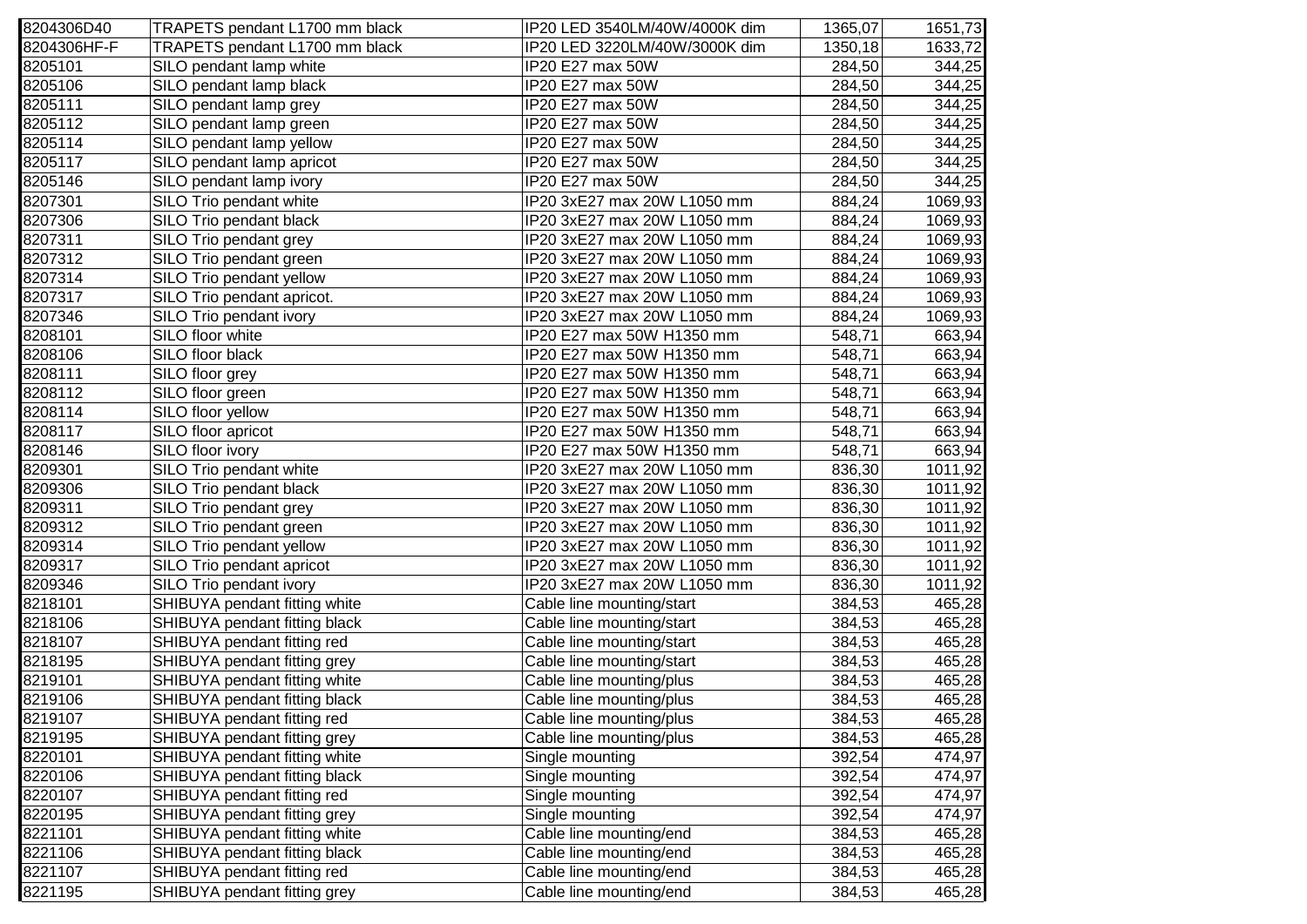| 8222101     | SHIBUYA table base white       | IP20 Max 28W/E27              | 271,20 | 328,15  |
|-------------|--------------------------------|-------------------------------|--------|---------|
| 8222107     | SHIBUYA table base red         | IP20 Max 28W/E27              | 278,08 | 336,48  |
| 8222195     | SHIBUYA table base grey        | IP20 Max 28W/E27              | 278,08 | 336,48  |
| 8223101     | SHIBUYA shade alu white        | D300 mm                       | 154,91 | 187,44  |
| 8223106     | SHIBUYA shade alu black        | D300 mm                       | 252,41 | 305,42  |
| 8223107     | SHIBUYA shade alu red          | D300 mm                       | 252,41 | 305,42  |
| 8223195     | SHIBUYA shade alu grey         | D300 mm                       | 252,41 | 305,42  |
| 8236101     | SHIBUYA 2 fitting white        | start                         | 400,56 | 484,68  |
| 8236107     | SHIBUYA 2 fitting red          | start                         | 400,56 | 484,68  |
| 8236195     | SHIBUYA 2 fitting grey         | start                         | 400,56 | 484,68  |
| 8237101     | SHIBUYA 2 fitting white        | plus                          | 400,56 | 484,68  |
| 8237107     | SHIBUYA 2 fitting red          | plus                          | 400,56 | 484,68  |
| 8237195     | SHIBUYA 2 fitting grey         | plus                          | 400,56 | 484,68  |
| 8238101     | SHIBUYA 2 fitting white        | end                           | 400,56 | 484,68  |
| 8238107     | SHIBUYA 2 fitting red          | end                           | 400,56 | 484,68  |
| 8238195     | SHIBUYA 2 fitting grey         | end                           | 400,56 | 484,68  |
| 8239101     | SHIBUYA ceiling/wall white     | Fitting only                  | 282,79 | 342,18  |
| 8239106     | SHIBUYA ceiling/wall black     | Fitting only                  | 282,79 | 342,18  |
| 8239107     | SHIBUYA ceiling/wall red       | Fitting only                  | 282,79 | 342,18  |
| 8239195     | SHIBUYA ceiling/wall grey      | Fitting only                  | 282,79 | 342,18  |
| 8245101     | THIRTY wall/ceiling white D245 | IP20 LED 1043LM/16W           | 731,57 | 885,2   |
| 8245101HF-F | THIRTY wall/ceiling white D245 | IP20 LED 1043LM/16W           | 792,87 | 959,37  |
| 8245106     | THIRTY wall/ceiling black D245 | IP20 LED 1043LM/16W           | 731,57 | 885,2   |
| 8245106HF-F | THIRTY wall/ceiling black D245 | IP20 LED 1043LM/16Wdim        | 792,87 | 959,37  |
| 8252101     | DAIKANYAMA p wire fitting      | IP20 E27 D420 mm white        | 636,36 | 770     |
| 8252106     | DAIKANYAMA p wire fitting      | IP20 E27 D420 mm black        | 750,14 | 907,67  |
| 8252107     | DAIKANYAMA p wire fitting      | IP20 E27 D420 mm red          | 750,14 | 907,67  |
| 8252114     | DAIKANYAMA p wire fitting      | IP20 E27 D420 mm yellow       | 750,14 | 907,67  |
| 8252141     | DAIKANYAMA p wire fitting      | IP20 E27 D420 mm orange       | 750,14 | 907,67  |
| 8255101     | DAIKANYAMA p wire fitting      | IP20 18W/Gx24q D420 mm white  | 674,28 | 815,88  |
| 8255106     | DAIKANYAMA p wire fitting      | IP20 18W/Gx24q D420 mm black  | 788,52 | 954,11  |
| 8255107     | DAIKANYAMA p wire fitting      | IP20 18W/Gx24q D420 mm red    | 788,52 | 954,11  |
| 8255114     | DAIKANYAMA wire fitting yellow | IP20 18W/Gx24q D420 mm        | 788,52 | 954,11  |
| 8255141     | DAIKANYAMA p wire fitting      | IP20 18W/Gx24q D420 mm orange | 788,52 | 954,11  |
| 8257101     | DAIKANYAMA pendant white       | IP20 18W/Gx24q HF D420 mm     | 718,51 | 869,4   |
| 8257106     | DAIKANYAMA pendant black       | IP20 18W/Gx24q HF D420 mm     | 832,74 | 1007,62 |
| 8257107     | DAIKANYAMA pendant red         | IP20 18W/Gx24q HF D420 mm     | 832,74 | 1007,62 |
| 8257114     | DAIKANYAMA pendant yellow      | IP20 18W/Gx24q HF D420 mm     | 832,74 | 1007,62 |
| 8257141     | DAIKANYAMA pendant orange      | IP20 18W/Gx24q D420 mm        | 832,74 | 1007,62 |
| 8259101     | DAIKANYAMA pendant white       | IP20 E27 D420 mm              | 680,48 | 823,38  |
| 8259106     | DAIKANYAMA pendant black       | IP20 E27 D420 mm              | 794,25 | 961,04  |
| 8259107     | DAIKANYAMA pendant red         | IP20 E27 D420 mm              | 794,25 | 961,04  |
| 8259114     | DAIKANYAMA pendant yellow      | IP20 E27 D420 mm              | 794,25 | 961,04  |
| 8259141     | DAIKANYAMA pendant orange      | IP20 E27 D420 mm              | 794,25 | 961,04  |
| 8265101     | DAIKANYAMA wire fitting        | IP20 E27/10W LED D420 white   | 649,20 | 785,53  |
| 8265106     | DAIKANYAMA wire fitting        | IP20 E27/10W LED D420 black   | 762,52 | 922,65  |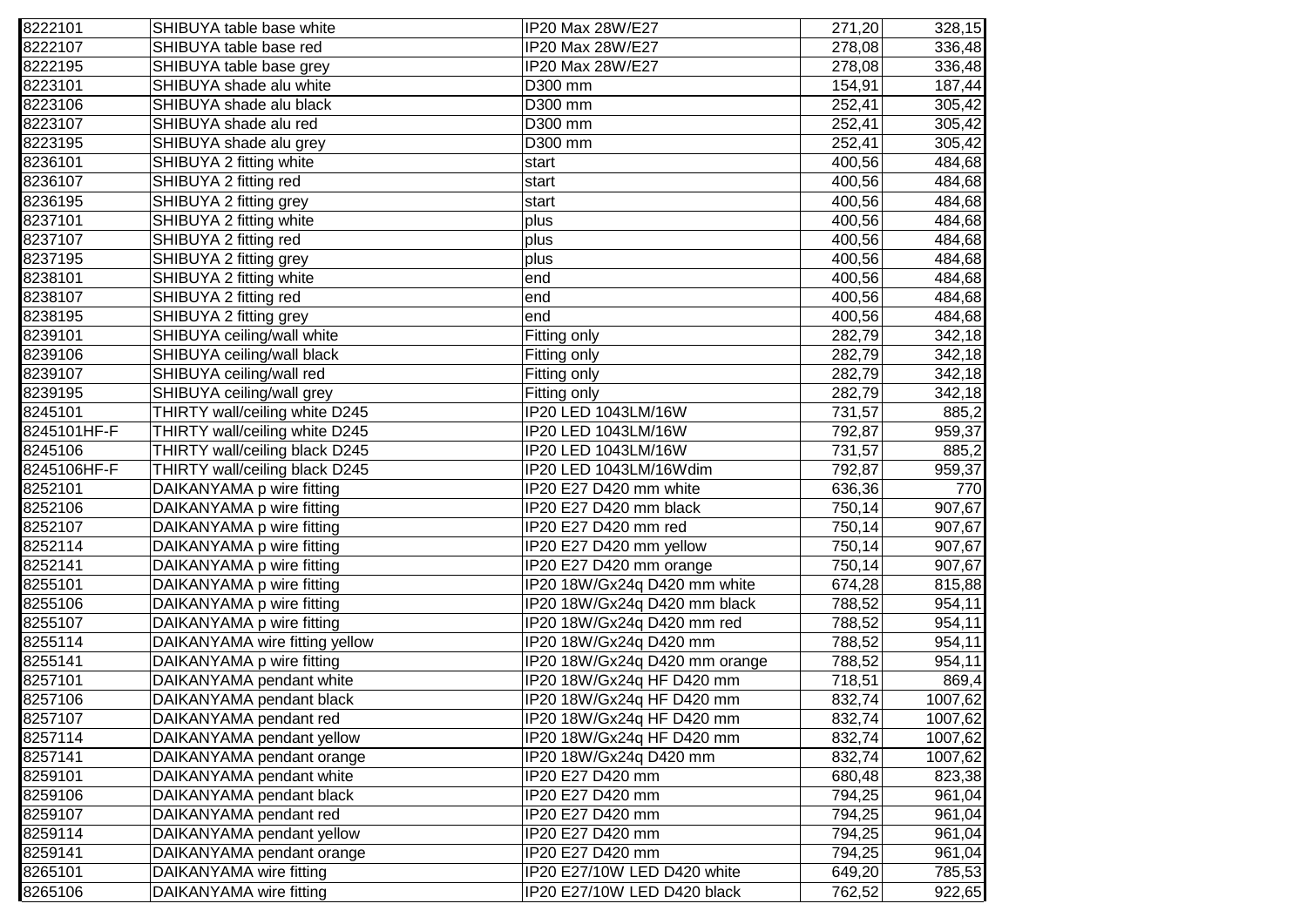| 8265107     | DAIKANYAMA wire fitting        | IP20 E27/10W LED D420 red      | 762,52  | 922,65  |
|-------------|--------------------------------|--------------------------------|---------|---------|
| 8265114     | DAIKANYAMA wire fitting        | IP20 E27/10W LED D420 yellow   | 762,52  | 922,65  |
| 8265141     | DAIKANYAMA wire fitting        | IP20 E27/10W LED D420 orange   | 762,52  | 922,65  |
| 8267101     | DAIKANYAMA pendant white       | IP20 E27/10W LED D420          | 692,85  | 838,35  |
| 8267106     | DAIKANYAMA pendant black       | IP20 E27/10W LED D420          | 806,51  | 975,88  |
| 8267107     | DAIKANYAMA pendant red         | IP20 E27/10W LED D420          | 806,51  | 975,88  |
| 8267114     | DAIKANYAMA pendant yellow      | IP20 E27/10W LED D420          | 806,51  | 975,88  |
| 8267141     | DAIKANYAMA pendant orange      | IP20 E27/10W LED D420          | 806,51  | 975,88  |
| 8290101     | CONVEX wall/outdoor white      | IP44 LED 505LM/9W              | 634,07  | 767,22  |
| 8290101HF-F | <b>CONVEX wall white</b>       | IP20 LED 505LM/9W Dim          | 679,33  | 821,99  |
| 8290106     | CONVEX wall/outdorr black      | IP44 LED 505LM/9W              | 634,07  | 767,22  |
| 8290106HF-F | <b>CONVEX wall black</b>       | IP20 LED 505LM/9W Dim          | 679,33  | 821,99  |
| 8290183     | CONVEX wall/outdoor galv       | IP44 LED 505LM/9W              | 688,26  | 832,79  |
| 8290183HF-F | CONVEX wall galv               | IP20 LED 505LM/9W Dim          | 732,60  | 886,45  |
| 8291101     | CONVEX pendant white           | IP20 MAX 28W/E27 D160 mm       | 365,85  | 442,68  |
| 8291106     | CONVEX pendant black           | IP20 MAX 28W/E27 D160 mm       | 365,85  | 442,68  |
| 8291141     | CONVEX pendant orange          | IP20 MAX 28W/E27 D160 mm       | 382,11  | 462,35  |
| 8291183     | CONVEX pendant galvanized      | IP20 MAX 28W/E27 D160 mm       | 390,71  | 472,76  |
| 8291301     | CONVEX pendant white           | IP20 MAX 28W/E27 D280 mm       | 525,80  | 636,22  |
| 8291306     | CONVEX pendant black           | IP20 MAX 28W/E27 D280 mm       | 525,80  | 636,22  |
| 8291311     | CONVEX pendant grey            | IP20 MAX 28W/E27 D280 mm       | 525,80  | 636,22  |
| 8291312     | CONVEX pendant green           | IP20 MAX 28W/E27 D280 mm       | 525,80  | 636,22  |
| 8292101     | CONVEX wall/outdoor white      | IP44 GU10 max 35W              | 506,43  | 612,78  |
| 8292106     | CONVEX wall/outdoor black      | IP44 GU10 max 35W              | 506,43  | 612,78  |
| 8292183     | CONVEX wall/outdoor galv       | IP44 GU10 max 35W              | 519,95  | 629,14  |
| 8294106     | CONVEX post fixture black      | IP44 LED/1940LM/32W/3000K asym | 1397,39 | 1690,84 |
| 8294106HF-F | CONVEX post fixture black asym | IP44 LED/1940LM/32W/3000K Dim  | 1445,05 | 1748,51 |
| 8294106N    | CONVEX post fixture black      | IP44 LED/1940LM/32W/3000K asym | 1457,99 | 1764,17 |
| 8294110     | CONVEX post fixture grey       | IP44 LED/1940LM/32W/3000K asym | 1397,39 | 1690,84 |
| 8294110HF-F | CONVEX post fixture grey asym  | IP44 LED/1940LM/32W/3000K Dim  | 1445,05 | 1748,51 |
| 8294110N    | CONVEX post fixture grey       | IP44 LED/1940LM/32W/3000K asym | 1457,99 | 1764,17 |
| 8294183     | CONVEX post fixture galv       | IP44 LED/1940LM/32W/3000K asym | 1343,19 | 1625,26 |
| 8294183HF-F | CONVEX post fixture galv asym  | IP44 LED/1940LM/32W/3000K Dim  | 1390,86 | 1682,94 |
| 8294183N    | CONVEX post fixture galv       | IP44 LED/1940LM/32W/3000K asym | 1403,92 | 1698,74 |
| 8295106     | CONVEX pole fixture black      | IP44 LED/1920LM/35W/3000K      | 1356,71 | 1641,62 |
| 8295106hf-f | CONVEX pole fixture black      | IP44 LED/1920LM/35W/3000K dim  | 1402,99 | 1697,62 |
| 8295106n    | CONVEX pole fixture black      | IP44 LED/1920LM/35W/3000K      | 1415,61 | 1712,89 |
| 8295110     | CONVEX pole fixture grey       | IP44 LED/1920LM/35W/3000K      | 1356,71 | 1641,62 |
| 8295110hf-f | CONVEX pole fixture grey       | IP44 LED/1920LM/35W/3000K dim  | 1402,99 | 1697,62 |
| 8295110n    | CONVEX pole fixture grey       | IP44 LED/1920LM/35W/3000K      | 1415,61 | 1712,89 |
| 8295183     | CONVEX pole fixture galv       | IP44 LED/1920LM/35W/3000K      | 1304,12 | 1577,99 |
| 8295183hf-f | CONVEX pole fixture galv       | IP44 LED/1920LM/35W/3000K dim  | 1350,41 | 1634    |
| 8295183n    | CONVEX pole fixture galv       | IP44 LED/1920LM/35W/3000K      | 1363,01 | 1649,24 |
| 8299301     | CONVEX pendant white           | IP20 LED/1421LM/17W/3000K      | 767,78  | 929,01  |
| 8299301HF-F | CONVEX pendant white dim       | IP20 LED/1421LM/17W/3000K      | 824,50  | 997,65  |
| 8299306     | CONVEX pendant black           | IP20 LED/1421LM/17W/3000K      | 767,78  | 929,01  |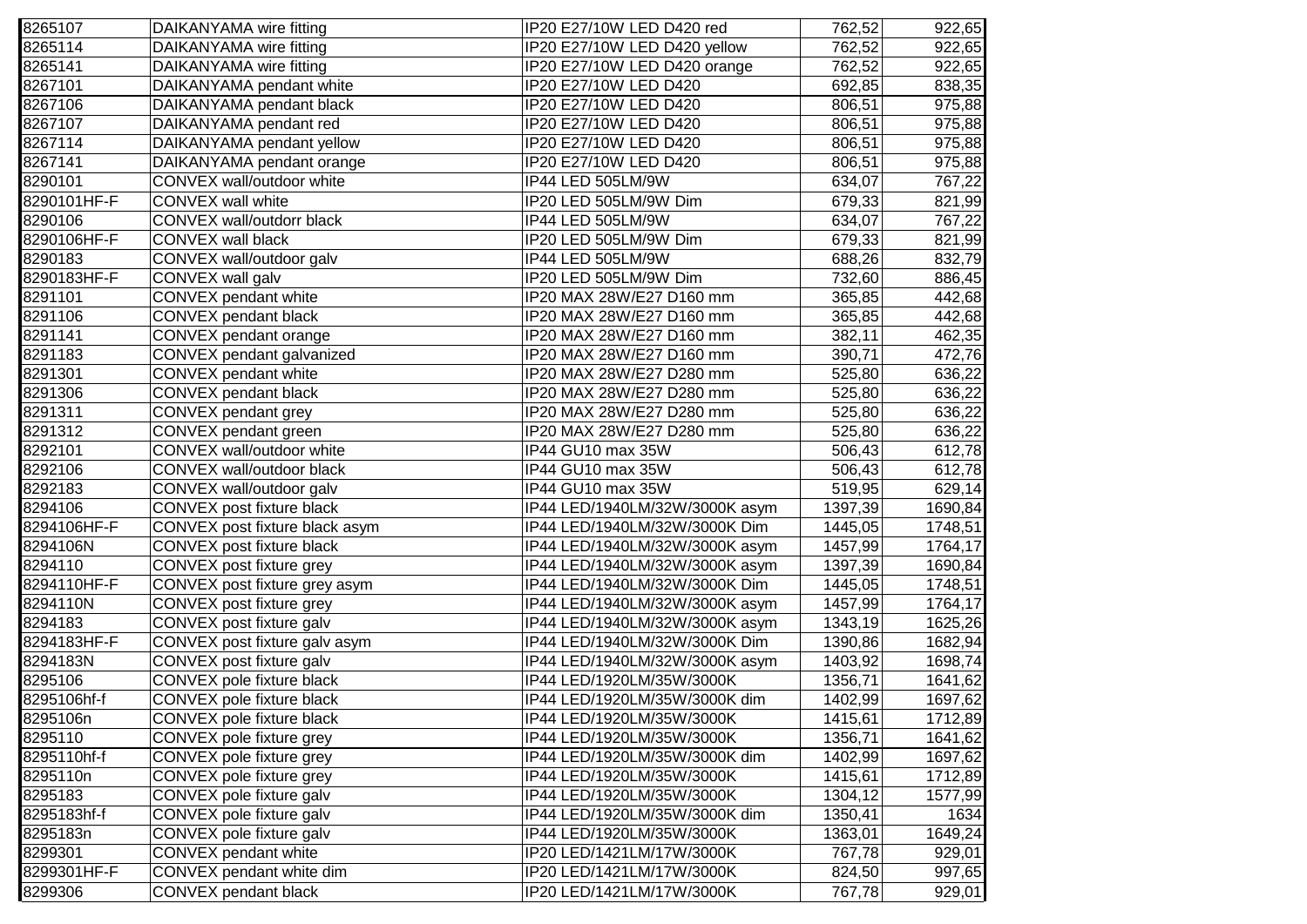| 8299306HF-F | CONVEX pendant black dim  | IP20 LED/1421LM/17W/3000K     | 824,50  | 997,65  |
|-------------|---------------------------|-------------------------------|---------|---------|
| 8299311     | CONVEX pendant grey       | IP20 LED/1421LM/17W/3000K     | 767,78  | 929,01  |
| 8299311HF-F | CONVEX pendant grey dim   | IP20 LED/1421LM/17W/3000K     | 824,50  | 997,65  |
| 8299312     | CONVEX pendant green      | IP20 LED/1421LM/17W/3000K     | 767,78  | 929,01  |
| 8299312HF-F | CONVEX pendant green dim  | IP20 LED/1421LM/17W/3000K     | 824,50  | 997,65  |
| 8300101     | WHITE pendant D280 white  | IP20 E27/Max 42W              | 618,26  | 748,09  |
| 8300301     | WHITE pendant D500 white  | IP20 E27/Max 42W              | 735,24  | 889,64  |
| 8300501     | WHITE pendant D700 white  | IP20 E27/Max 42W              | 815,56  | 986,83  |
| 8301101     | WHITE pendant D280 white  | IP20 LED/554LM/8W/3000K       | 738,79  | 893,94  |
| 8301301     | WHITE pendant D500 white  | IP20 LED/1512LM/18W/3000K     | 972,76  | 1177,04 |
| 8301301HF-F | WHITE pendant D500 white  | IP20 LED/1512LM/18W/3000K Dim | 1020,43 | 1234,72 |
| 8301501     | WHITE pendant D700 white  | IP20 LED/1495LM/18W/3000K     | 1080,01 | 1306,81 |
| 8301501HF-F | WHITE pendant D700 white  | IP20 LED/1495LM/18W/3000K Dim | 1127,67 | 1364,48 |
| 8311101     | FOG pendant glass/white   | IP20 LED/395LM/2700K D300 mm  | 551,23  | 666,99  |
| 8311106     | FOG pendant glass/black   | IP20 LED/395LM 2700K D300 mm  | 551,23  | 666,99  |
| 8311178     | FOG pendant glass/copper  | IP20 LED/395LM 2700K D300 mm  | 573,80  | 694,3   |
| 8311301     | FOG pendant glass/white   | IP20 LED/395LM D350 2700K mm  | 591,45  | 715,65  |
| 8311306     | FOG pendant glass/black   | IP20 LED/395LM 2700K D350 mm  | 591,45  | 715,65  |
| 8311378     | FOG pendant glass/copper  | IP20 LED/395LM 2700K D350 mm  | 614,59  | 743,65  |
| 8311501     | FOG pendant glass/white   | IP20 LED/395LM 2700K D400 mm  | 674,51  | 816,16  |
| 8311506     | FOG pendant glass/black   | IP20 LED/395LM 2700K D400 mm  | 674,51  | 816,16  |
| 8311578     | FOG pendant glass/copper  | IP20 LED/395LM 2700K D400 mm  | 692,28  | 837,66  |
| 8312101     | FOG pendant glass/white   | IP20 LED/510LM/3000K D300 mm  | 571,74  | 691,81  |
| 8312101-40  | FOG pendant glass/white   | IP20 LED/450LM/4000K D300 mm  | 532,67  | 644,53  |
| 8312106     | FOG pendant glass/black   | IP20 LED/510LM/3000K D300 mm  | 571,74  | 691,81  |
| 8312106-40  | FOG pendant glass/black   | IP20 LED/450LM/4000K D300 mm  | 532,67  | 644,53  |
| 8312178     | FOG pendant glass/copper  | IP20 LED/510LM/3000K D300 mm  | 594,20  | 718,98  |
| 8312178-40  | FOG pendant glass/copper  | IP20 LED/450LM/4000K D300 mm  | 633,27  | 766,26  |
| 8312301     | FOG pendant glass/white   | IP20 LED/510LM/3000K D350 mm  | 611,84  | 740,33  |
| 8312301-40  | FOG pendant glass/white   | IP20 LED/450LM/4000K D350 mm  | 650,91  | 787,6   |
| 8312306     | FOG pendant glass/black   | IP20 LED/510LM/3000K D350 mm  | 611,84  | 740,33  |
| 8312306-40  | FOG pendant glass/black   | IP20 LED/450LM/4000K D350 mm  | 650,91  | 787,6   |
| 8312378     | FOG pendant glass/copper  | IP20 LED/510LM/3000K D350 mm  | 634,99  | 768,34  |
| 8312378-40  | FOG pendant glass/copper  | IP20 LED/450LM/4000K D350 mm  | 674,06  | 815,61  |
| 8312501     | FOG pendant glass/white   | IP20 LED/510LM/3000K D400 mm  | 695,03  | 840,99  |
| 8312501-40  | FOG pendant glass/white   | IP20 LED/450LM/4000K D400 mm  | 734,10  | 888,26  |
| 8312506     | FOG pendant glass/black   | IP20 LED/510LM/3000K D400 mm  | 695,03  | 840,99  |
| 8312506-40  | FOG pendant glass/black   | IP20 LED/450LM/4000K D400 mm  | 734,10  | 888,26  |
| 8312578     | FOG pendant glass/copper  | IP20 LED/510LM/3000K D400 mm  | 712,78  | 862,46  |
| 8312578-40  | FOG pendant glass/copper  | IP20 LED/450LM/4000K D400 mm  | 751,86  | 909,75  |
| 8315301     | POSTER pendant white      | IP20 LED 17W 1700LM L1250 mm  | 1102,47 | 1333,99 |
| 8315301HF-F | POSTER pendant white      | IP20 LED 17W 1700LM L1250 Dim | 1190,22 | 1440,17 |
| 8315306     | POSTER pendant black      | IP20 LED 17W 1700LM L1250 mm  | 1102,47 | 1333,99 |
| 8315306HF-F | POSTER pendant black      | IP20 LED 17W 1700LM L1250 Dim | 1190,22 | 1440,17 |
| 8315307     | POSTER pendant red/orange | IP20 LED 17W 1700LM L1250 mm  | 1102,47 | 1333,99 |
| 8315307HF-F | POSTER pendant red/orange | IP20 LED 17W 1700LM L1250 Dim | 1190,22 | 1440,17 |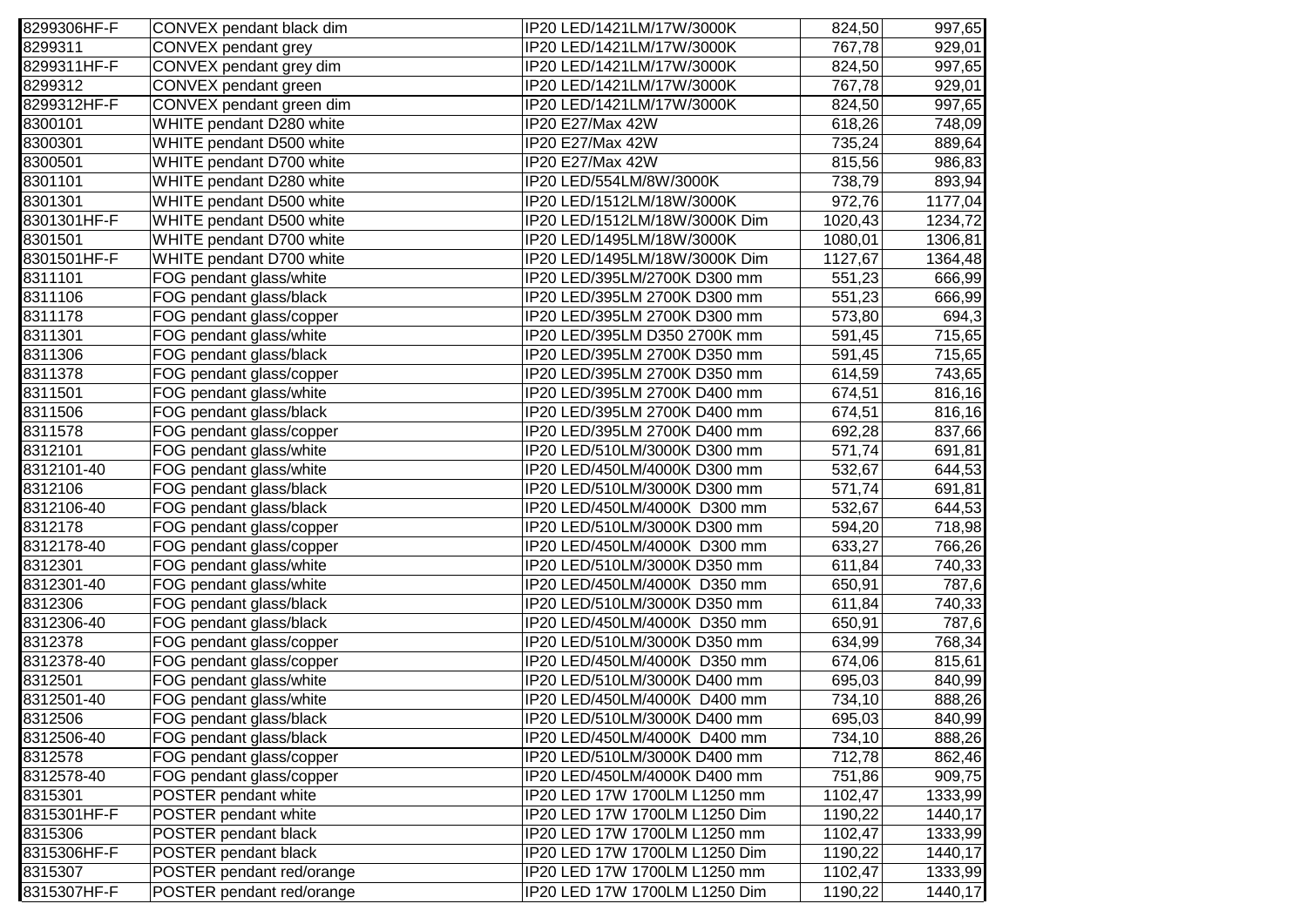| 8315349     | POSTER pendant beige            | IP20 LED 17W 1700LM L1250     | 1102,47 | 1333,99 |
|-------------|---------------------------------|-------------------------------|---------|---------|
| 8315349HF-F | POSTER pendant beige            | IP20 LED 17W 1700LM L1250 Dim | 1190,22 | 1440,17 |
| 8315395     | POSTER pendant grey             | IP20 LED 17W 1700LM L1250 mm  | 1102,47 | 1333,99 |
| 8315395HF-F | POSTER pendant grey             | IP20 LED 17W 1700LM L1250 Dim | 1190,22 | 1440,17 |
| 8330101     | ELEMENTS pendant D250 mm white  | IP20 E27/max 42W              | 512,16  | 619,71  |
| 8330108     | ELEMENTS pendant D250 mm blue   | IP20 E27/max 42W              | 512,16  | 619,71  |
| 8330117     | ELEMENTS pendant D250 apricot   | IP20 E27/max 42W              | 512,16  | 619,71  |
| 8330301     | ELEMENTS pendant D320 mm white  | IP20 E27/max 42W              | 602,22  | 728,69  |
| 8330308     | ELEMENTS pendant D320 mm blue   | IP20 E27/max 42W              | 602,22  | 728,69  |
| 8330317     | ELEMENTS pendant D320 apricot   | IP20 E27/max 42W              | 602,22  | 728,69  |
| 8330501     | ELEMENTS XL pendant white       | IP20 E27/max 42W D730 mm      | 2722,35 | 3294,04 |
| 8330508     | <b>ELEMENTS XL pendant blue</b> | IP20 E27/max 42W D730 mm      | 2722,35 | 3294,04 |
| 8330517     | ELEMENTS XL pendant D730 mm     | IP20 E27/max 42W apricot      | 2722,35 | 3294,04 |
| 8333101     | ELEMENTS floor D250 mm white    | IP20 E27/max 42W              | 907,66  | 1098,27 |
| 8333108     | ELEMENTS floor D250 mm blue     | IP20 E27/max 42W              | 907,66  | 1098,27 |
| 8333117     | ELEMENTS floor H1470 D250       | IP20 E27/max 42W apricot      | 907,66  | 1098,27 |
| 8333501     | ELEMENTS XL floor white         | IP20 E27/max 42W D730 mm      | 2722,35 | 3294,04 |
| 8333508     | <b>ELEMENTS XL floor blue</b>   | IP20 E27/max 42W D730 mm      | 2722,35 | 3294,04 |
| 8333517     | ELEMENTS XL floor D730 apricot  | IP20 E27/max 42W              | 2722,35 | 3294,04 |
| 8336101     | ELEMENTS table D250 mm white    | IP20 E27/max 42W              | 490,97  | 594,07  |
| 8336108     | ELEMENTS table D250 mm blue     | IP20 E27/max 42W              | 490,97  | 594,07  |
| 8336117     | ELEMENTS table H260 D250        | IP20 E27/max 42W apricot      | 490,97  | 594,07  |
| 8336301     | ELEMENTS table D320 mm white    | IP20 E27/max 42W              | 557,88  | 675,03  |
| 8336308     | ELEMENTS table D320 mm blue     | IP20 E27/max 42W              | 557,88  | 675,03  |
| 8336317     | ELEMENTS table H335 D320        | IP20 E27/max 42W apricot      | 557,88  | 675,03  |
| 8339101     | ELEMENTS wall D250 mm white     | IP20 E27/max 42W              | 704,98  | 853,03  |
| 8339108     | ELEMENTS wall D250 mm blue      | IP20 E27/max 42W              | 704,98  | 853,03  |
| 8339117     | ELEMENTS wall D250 apricot      | IP20 E27/max 42W              | 704,98  | 853,03  |
| 8340101     | ELEMENTS wall D250 mm white     | IP20 E27/max 42W 2,5 m cabel  | 768,91  | 930,38  |
| 8340108     | ELEMENTS wall D250 mm blue      | IP20 E27/max 42W 2,5 m cabel  | 768,91  | 930,38  |
| 8340117     | ELEMENTS wall D250 apricot      | IP20 E27/max 42W              | 768,91  | 930,38  |
| 8365101     | MIST pendant D250 white/opal    | IP20 LED 880LM/9W             | 843,40  | 1020,51 |
| 8365101HF-F | MIST pendant D250 white/opal    | IP20 LED 880LM/9W Dim         | 934,04  | 1130,19 |
| 8365114     | MIST pendant D250 yellow/opal   | IP20 LED 880LM/9W             | 883,28  | 1068,77 |
| 8365114HF-F | MIST pendant D250 yellow/opal   | IP20 LED 880LM/9W Dim         | 973,91  | 1178,43 |
| 8365142     | MIST pendant D250 pink/opal     | IP20 LED 880LM/9W             | 883,28  | 1068,77 |
| 8365142HF-F | MIST pendant D250 pink/opal     | IP20 LED 880LM/9W Dim         | 973,91  | 1178,43 |
| 8365301     | MIST pendant D350 white/opal    | IP20 LED 1947LM/26W           | 992,35  | 1200,74 |
| 8365301HF-F | MIST pendant D350 white/opal    | IP20 LED 1947LM/26W Dim       | 1048,27 | 1268,41 |
| 8365314     | MIST pendant D350 yellow/opal   | IP20 LED 1947LM/26W           | 1042,31 | 1261,2  |
| 8365314HF-F | MIST pendant D350 yellow/opal   | IP20 LED 1947LM/26W Dim       | 1092,27 | 1321,65 |
| 8365342     | MIST pendant D350 pink/opal     | IP20 LED 1947LM/26W           | 1042,31 | 1261,2  |
| 8365342HF-F | MIST pendant D350 pink/opal     | IP20 LED 1947LM/26W Dim       | 1092,27 | 1321,65 |
| 8365501     | MIST pendant D450 white/opal    | IP20 LED 2130LM/26W           | 1168,92 | 1414,39 |
| 8365501HF-F | MIST pendant D450 white/opal    | IP20 LED 2130LM/26W Dim       | 1222,77 | 1479,55 |
| 8365514     | MIST pendant D450 yellow/opal   | IP20 LED 2130LM/26W           | 1221,74 | 1478,31 |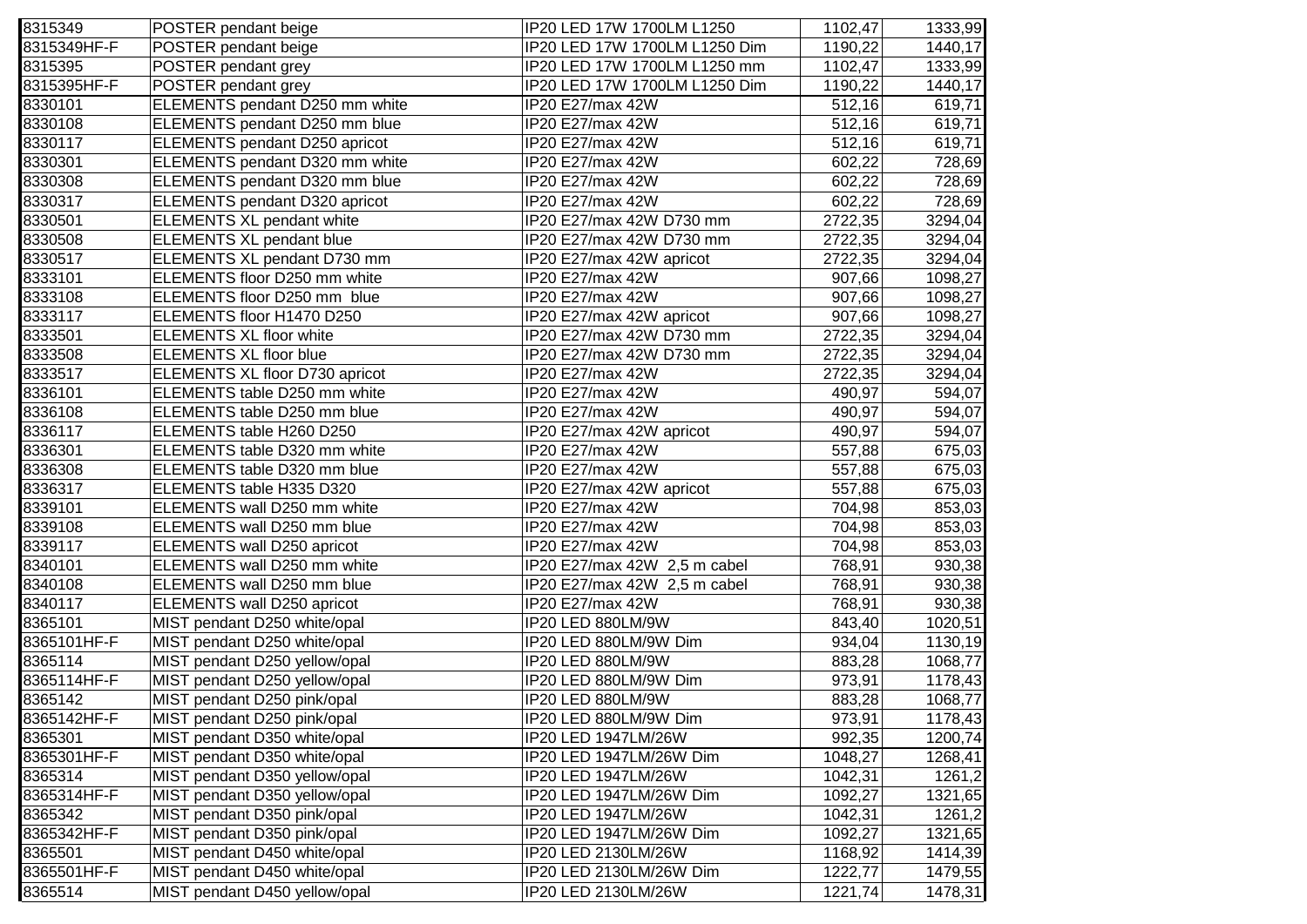| 8365514HF-F | MIST pendant D450 yellow/opal | IP20 LED 2130LM/26W Dim       | 1276,62 | 1544,71 |
|-------------|-------------------------------|-------------------------------|---------|---------|
| 8365542     | MIST pendant D450 pink/opal   | IP20 LED 2130LM/26W           | 1221,74 | 1478,31 |
| 8365542HF-F | MIST pendant D450 pink/opal   | IP20 LED 2130LM/26W Dim       | 1276,62 | 1544,71 |
| 8366101     | MIST ceiling/wall D250 white  | IP20 LED 880LM/9W             | 752,54  | 910,57  |
| 8366101HF-F | MIST ceiling/wall D250 white  | IP20 LED 880LM/9W Dim         | 858,29  | 1038,53 |
| 8366114     | MIST ceiling/wall D250 yellow | IP20 LED 880LM/9W             | 792,42  | 958,83  |
| 8366114HF-F | MIST ceiling/wall D250 yellow | IP20 LED 880LM/9W Dim         | 885,34  | 1071,26 |
| 8366142     | MIST ceiling/wall D250 pink   | IP20 LED 880LM/9W             | 792,42  | 958,83  |
| 8366142HF-F | MIST ceiling/wall D250 pink   | IP20 LED 880LM/9W Dim         | 885,34  | 1071,26 |
| 8366301     | MIST ceiling/wall D350 white  | IP20 LED 1535LM/18W           | 889,58  | 1076,39 |
| 8366301HF-F | MIST ceiling/wall D350 white  | IP20 LED 1535LM/18W Dim       | 943,43  | 1141,55 |
| 8366314     | MIST ceiling/wall D350 yellow | IP20 LED 1535LM/18W           | 939,53  | 1136,83 |
| 8366314HF-F | MIST ceiling/wall D350 yellow | IP20 LED 1535LM/18W Dim       | 993,38  | 1201,99 |
| 8366342     | MIST ceiling/wall D350 pink   | IP20 LED 1535LM/18W           | 939,53  | 1136,83 |
| 8366342HF-F | MIST ceiling/wall D350 pink   | IP20 LED 1535LM/18W Dim       | 993,38  | 1201,99 |
| 8370101     | COIL ceiling/wall mount       | white                         | 106,21  | 128,51  |
| 8370106     | COIL ceiling/wall mount       | black                         | 106,21  | 128,51  |
| 8396306     | CITY pendants D555 black      | IP20 E27/max 20W              | 1320,51 | 1597,82 |
| 8396366     | CITY pendants D555 beige/grey | IP20 E27/max 20W              | 1320,51 | 1597,82 |
| 8400101     | CONVEX spot narrow white      | IP20 LED 1325LM/17W 4000K     | 648,51  | 784,7   |
| 8400101-30  | CONVEX spot narrow white      | IP20 LED 1200LM/17W 3000K     | 648,51  | 784,7   |
| 8400101D30  | CONVEX spot narrow white      | IP20 LED 1200LM/17W 3000K dim | 686,66  | 830,86  |
| 8400101HF-F | CONVEX spot narrow white      | IP20 LED 1325LM/17W 4000K dim | 686,66  | 830,86  |
| 8400106     | CONVEX spot narrow black      | IP20 LED 1325LM/17W 4000K     | 648,51  | 784,7   |
| 8400106-30  | CONVEX spot narrow black      | IP20 LED 1200LM/17W 3000K     | 648,51  | 784,7   |
| 8400106D30  | CONVEX spot narrow black      | IP20 LED 1200LM/17W 3000K dim | 686,66  | 830,86  |
| 8400106HF-F | CONVEX spot narrow black      | IP20 LED 1325LM/17W 4000K dim | 686,66  | 830,86  |
| 8400111     | CONVEX spot narrow grey       | IP20 LED 1325LM/17W 4000K     | 648,51  | 784,7   |
| 8400111-30  | CONVEX spot narrow grey       | IP20 LED 1325LM/17W 4000K     | 648,51  | 784,7   |
| 8400111D30  | CONVEX spot narrow grey       | IP20 LED 1325LM/17W 4000K dim | 686,66  | 830,86  |
| 8400111HF-F | CONVEX spot narrow grey       | IP20 LED 1325LM/17W 4000K dim | 686,66  | 830,86  |
| 8400112     | CONVEX spot narrow green      | IP20 LED 1325LM/17W 4000K     | 648,51  | 784,7   |
| 8400112-30  | CONVEX spot narrow green      | IP20 LED 1200LM/17W 3000K     | 648,51  | 784,7   |
| 8400112D30  | CONVEX spot narrow green      | IP20 LED 1200LM/17W 3000K dim | 686,66  | 830,86  |
| 8400112HF-F | CONVEX spot narrow green      | IP20 LED 1325LM/17W 4000K dim | 686,66  | 830,86  |
| 8401101     | CONVEX spot medium white      | IP20 LED 1250LM/17W 4000K     | 648,51  | 784,7   |
| 8401101-30  | CONVEX spot medium white      | IP20 LED 1130LM/17W 3000K     | 648,51  | 784,7   |
| 8401101D30  | CONVEX spot medium white      | IP20 LED 1130LM/17W 3000K dim | 686,66  | 830,86  |
| 8401101HF-F | CONVEX spot medium white      | IP20 LED 1250LM/17W 4000K dim | 686,66  | 830,86  |
| 8401106     | CONVEX spot medium black      | IP20 LED 1250LM/17W 4000K     | 648,51  | 784,7   |
| 8401106-30  | CONVEX spot medium black      | IP20 LED 1130LM/17W 3000K     | 648,51  | 784,7   |
| 8401106D30  | CONVEX spot medium black      | IP20 LED 1130LM/17W 3000K dim | 686,66  | 830,86  |
| 8401106HF-F | CONVEX spot medium black      | IP20 LED 1250LM/17W 4000K dim | 686,66  | 830,86  |
| 8401111     | CONVEX spot medium grey       | IP20 LED 1250LM/17W 4000K     | 648,51  | 784,7   |
| 8401111-30  | CONVEX spot medium grey       | IP20 LED 1130LM/17W 3000K     | 648,51  | 784,7   |
| 8401111D30  | CONVEX spot medium grey       | IP20 LED 1130LM/17W 3000K dim | 686,66  | 830,86  |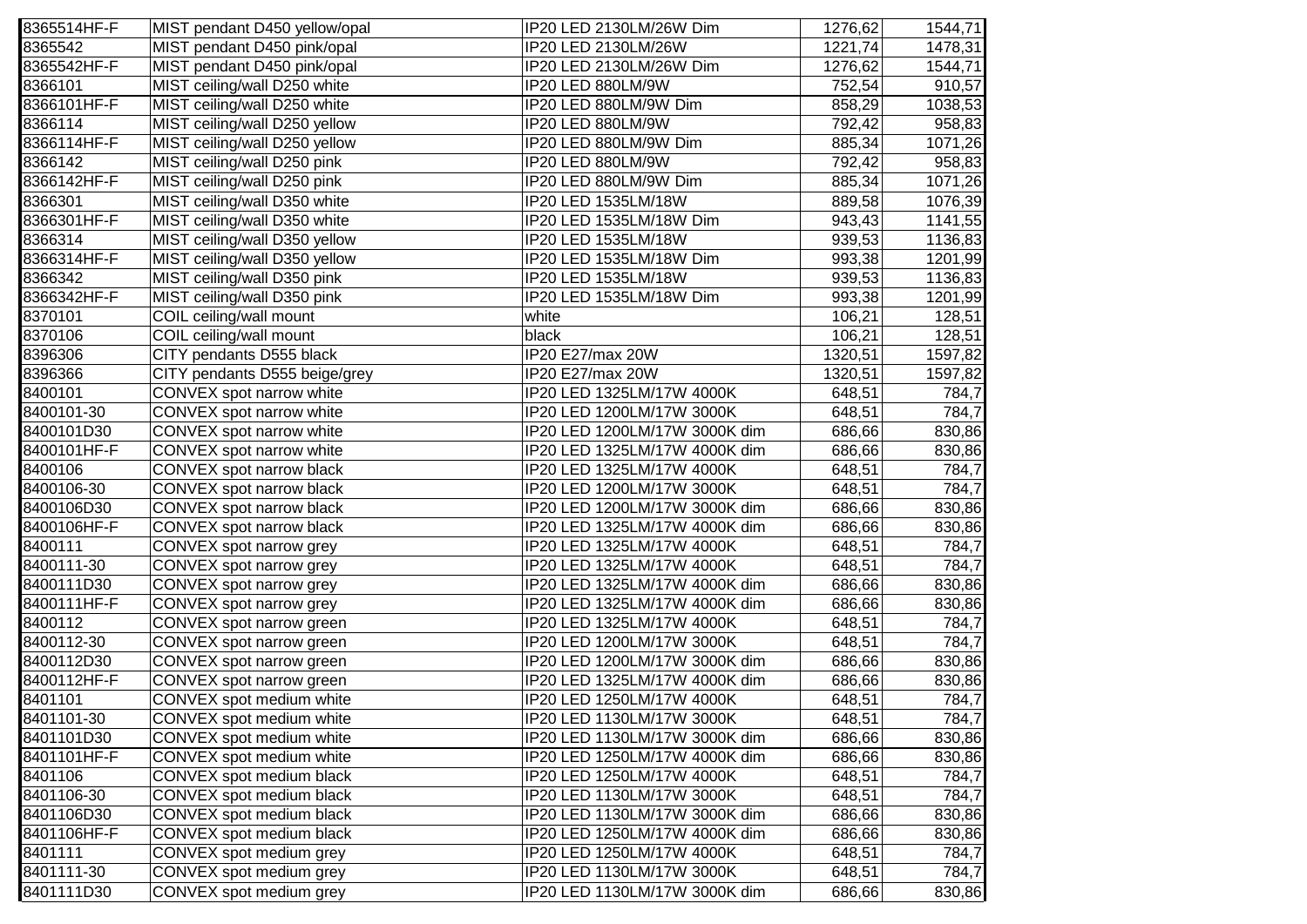| 8401111HF-F | CONVEX spot medium grey        | IP20 LED 1250LM/17W 4000K dim | 686,66 | 830,86 |
|-------------|--------------------------------|-------------------------------|--------|--------|
| 8401112     | CONVEX spot medium green       | IP20 LED 1250LM/17W 4000K     | 648,51 | 784,7  |
| 8401112-30  | CONVEX spot medium green       | IP20 LED 1130LM/17W 3000K     | 648,51 | 784,7  |
| 8401112D30  | CONVEX spot medium green       | IP20 LED 1130LM/17W 3000K dim | 686,66 | 830,86 |
| 8401112HF-F | CONVEX spot medium green       | IP20 LED 1250LM/17W 4000K dim | 686,66 | 830,86 |
| 8402101     | CONVEX spot wide white         | IP20 LED 1310LM/17W 4000K     | 648,51 | 784,7  |
| 8402101-30  | CONVEX spot wide white         | IP20 LED 1130LM/17W 3000K     | 648,51 | 784,7  |
| 8402101D30  | CONVEX spot wide white         | IP20 LED 1130LM/17W 3000K dim | 686,66 | 830,86 |
| 8402101HF-F | CONVEX spot wide white         | IP20 LED 1310LM/17W 4000K dim | 686,66 | 830,86 |
| 8402106     | CONVEX spot wide black         | IP20 LED 1310LM/17W 4000K     | 648,51 | 784,7  |
| 8402106-30  | CONVEX spot wide black         | IP20 LED 1130LM/17W 3000K     | 648,51 | 784,7  |
| 8402106D30  | CONVEX spot wide black         | IP20 LED 1130LM/17W 3000K dim | 686,66 | 830,86 |
| 8402106HF-F | CONVEX spot wide black         | IP20 LED 1310LM/17W 4000K dim | 686,66 | 830,86 |
| 8402111     | CONVEX spot wide grey          | IP20 LED 1310LM/17W 4000K     | 648,51 | 784,7  |
| 8402111-30  | CONVEX spot wide grey          | IP20 LED 1130LM/17W 3000K     | 648,51 | 784,7  |
| 8402111D30  | CONVEX spot wide grey          | IP20 LED 1130LM/17W 3000K dim | 686,66 | 830,86 |
| 8402111HF-F | CONVEX spot wide grey          | IP20 LED 1310LM/17W 4000K dim | 686,66 | 830,86 |
| 8402112     | CONVEX spot wide green         | IP20 LED 1310LM/17W 4000K     | 648,51 | 784,7  |
| 8402112-30  | CONVEX spot wide green         | IP20 LED 1130LM/17W 3000K     | 648,51 | 784,7  |
| 8402112D30  | CONVEX spot wide green         | IP20 LED 1130LM/17W 3000K dim | 686,66 | 830,86 |
| 8402112HF-F | CONVEX spot wide green         | IP20 LED 1310LM/17W 4000K dim | 686,66 | 830,86 |
| 8405101     | CONVEX spot 3-fas smal white   | IP20 LED 1325LM/17W 4000K     | 753,81 | 912,11 |
| 8405101-30  | CONVEX spot 3-fas smal white   | IP20 LED 1200LM/17W 3000K     | 753,81 | 912,11 |
| 8405101D30  | CONVEX spot 3-fas smal white   | IP20 LED 1200LM/17W 3000K dim | 816,94 | 988,5  |
| 8405101HF-F | CONVEX spot 3-fas smal white   | IP20 LED 1325LM/17W 4000K Dim | 816,94 | 988,5  |
| 8405106     | CONVEX spot 3-fas smal black   | IP20 LED 1325LM/17W 4000K     | 753,81 | 912,11 |
| 8405106-30  | CONVEX spot 3-fas smal black   | IP20 LED 1200LM/17W 3000K     | 753,81 | 912,11 |
| 8405106D30  | CONVEX spot 3-fas smal black   | IP20 LED 1200LM/17W 3000K dim | 816,94 | 988,5  |
| 8405106HF-F | CONVEX spot 3-fas smal black   | IP20 LED 1325LM/17W 4000K Dim | 816,94 | 988,5  |
| 8405111     | CONVEX spot 3-fas smal grey    | IP20 LED 1325LM/17W 4000K     | 753,81 | 912,11 |
| 8405111-30  | CONVEX spot 3-fas smal grey    | IP20 LED 1200LM/17W 3000K     | 753,81 | 912,11 |
| 8405111D30  | CONVEX spot 3-fas smal grey    | IP20 LED 1200LM/17W 3000K dim | 816,94 | 988,5  |
| 8405111HF-F | CONVEX spot 3-fas smal grey    | IP20 LED 1325LM/17W 4000K Dim | 816,94 | 988,5  |
| 8405112     | CONVEX spot 3-fas smal green   | IP20 LED 1325LM/17W 4000K     | 753,81 | 912,11 |
| 8405112-30  | CONVEX spot 3-fas smal green   | IP20 LED 1200LM/17W 3000K     | 753,81 | 912,11 |
| 8405112D30  | CONVEX spot 3-fas smal green   | IP20 LED 1200LM/17W 3000K dim | 816,94 | 988,5  |
| 8405112HF-F | CONVEX spot 3-fas smal green   | IP20 LED 1325LM/17W 4000K Dim | 816,94 | 988,5  |
| 8406101     | CONVEX spot 3-fas medium white | IP20 LED 1250LM/17W 4000K     | 753,81 | 912,11 |
| 8406101-30  | CONVEX spot 3-fas medium white | IP20 LED 1130LM/17W 3000K     | 753,81 | 912,11 |
| 8406101D30  | CONVEX spot 3-fas medium white | IP20 LED 1130LM/17W 3000K dim | 816,94 | 988,5  |
| 8406101HF-F | CONVEX spot 3-fas medium white | IP20 LED 1250LM/17W 4000K Dim | 816,94 | 988,5  |
| 8406106     | CONVEX spot 3-fas medium black | IP20 LED 1250LM/17W 4000K     | 753,81 | 912,11 |
| 8406106-30  | CONVEX spot 3-fas medium black | IP20 LED 1130LM/17W 3000K     | 753,81 | 912,11 |
| 8406106D30  | CONVEX spot 3-fas medium black | IP20 LED 1130LM/17W 3000K dim | 816,94 | 988,5  |
| 8406106HF-F | CONVEX spot 3-fas medium black | IP20 LED 1250LM/17W 4000K Dim | 816,94 | 988,5  |
| 8406111     | CONVEX spot 3-fas medium grey  | IP20 LED 1250LM/17W 4000K     | 753,81 | 912,11 |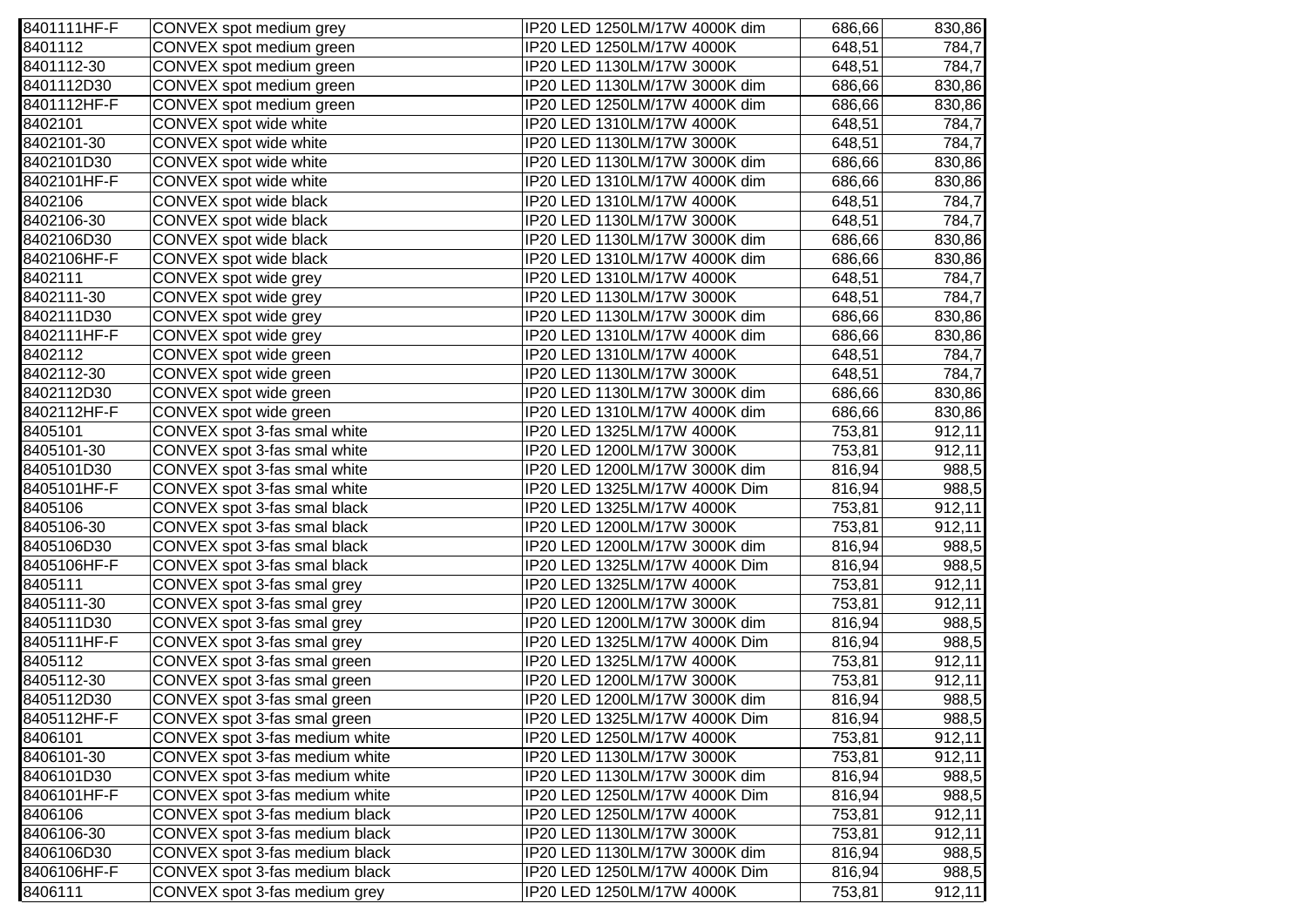| 8406111-30  | CONVEX spot 3-fas medium grey  | IP20 LED 1130LM/17W 3000K     | 753,81  | 912,11  |
|-------------|--------------------------------|-------------------------------|---------|---------|
| 8406111D30  | CONVEX spot 3-fas medium grey  | IP20 LED 1130LM/17W 3000K dim | 816,94  | 988,5   |
| 8406111HF-F | CONVEX spot 3-fas medium grey  | IP20 LED 1250LM/17W 4000K Dim | 816,94  | 988,5   |
| 8406112     | CONVEX spot 3-fas medium green | IP20 LED 1250LM/17W 4000K     | 753,81  | 912,11  |
| 8406112-30  | CONVEX spot 3-fas medium green | IP20 LED 1130LM/17W 3000K     | 753,81  | 912,11  |
| 8406112D30  | CONVEX spot 3-fas medium green | IP20 LED 1130LM/17W 3000K dim | 816,94  | 988,5   |
| 8406112HF-F | CONVEX spot 3-fas medium green | IP20 LED 1250LM/17W 4000K Dim | 816,94  | 988,5   |
| 8407101     | CONVEX spot 3-fas wide white   | IP20 LED 1310LM/17W 4000K     | 753,81  | 912,11  |
| 8407101-30  | CONVEX spot 3-fas wide white   | IP20 LED 1180LM/17W 3000K     | 753,81  | 912,11  |
| 8407101D30  | CONVEX spot 3-fas wide white   | IP20 LED 1180LM/17W 3000K dim | 816,94  | 988,5   |
| 8407101HF-F | CONVEX spot 3-fas wide white   | IP20 LED 1310LM/17W 4000K Dim | 816,94  | 988,5   |
| 8407106     | CONVEX spot 3-fas wide black   | IP20 LED 1310LM/17W 4000K     | 753,81  | 912,11  |
| 8407106-30  | CONVEX spot 3-fas wide black   | IP20 LED 1180LM/17W 3000K     | 753,81  | 912,11  |
| 8407106D30  | CONVEX spot 3-fas wide black   | IP20 LED 1180LM/17W 3000K dim | 816,94  | 988,5   |
| 8407106HF-F | CONVEX spot 3-fas wide black   | IP20 LED 1310LM/17W 4000K Dim | 816,94  | 988,5   |
| 8407111     | CONVEX spot 3-fas wide grey    | IP20 LED 1310LM/17W 4000K     | 753,81  | 912,11  |
| 8407111-30  | CONVEX spot 3-fas wide grey    | IP20 LED 1180LM/17W 3000K     | 753,81  | 912,11  |
| 8407111D30  | CONVEX spot 3-fas wide grey    | IP20 LED 1180LM/17W 3000K dim | 816,94  | 988,5   |
| 8407111HF-F | CONVEX spot 3-fas wide grey    | IP20 LED 1310LM/17W 4000K Dim | 816,94  | 988,5   |
| 8407112     | CONVEX spot 3-fas wide green   | IP20 LED 1310LM/17W 4000K     | 753,81  | 912,11  |
| 8407112-30  | CONVEX spot 3-fas wide green   | IP20 LED 1180LM/17W 3000K     | 753,81  | 912,11  |
| 8407112D30  | CONVEX spot 3-fas wide green   | IP20 LED 1180LM/17W 3000K dim | 816,94  | 988,5   |
| 8407112HF-F | CONVEX spot 3-fas wide green   | IP20 LED 1310LM/17W 4000K Dim | 816,94  | 988,5   |
| 8408101-27  | CONVEX mini pendant white      | IP20 LED GU10/5W/2700K        | 331,47  | 401,08  |
| 8408101-30  | CONVEX mini pendant white      | IP20 LED GU10/7W/3000K        | 335,13  | 405,51  |
| 8408106-27  | CONVEX mini pendant black      | IP20 LED GU10/5W/2700K        | 331,47  | 401,08  |
| 8408106-30  | CONVEX mini pendant black      | IP20 LED GU10/7W/3000K        | 335,13  | 405,51  |
| 8408183-27  | CONVEX mini pendant galv       | IP20 LED GU10/5W/2700K        | 373,52  | 451,96  |
| 8408183-30  | CONVEX mini pendant galv       | IP20 LED GU10/7W/3000K        | 377,30  | 456,53  |
| 8409301-27  | CONVEX circle D800 white       | IP20 LED GU10/5x5W/2700K      | 2372,44 | 2870,65 |
| 8409301-30  | CONVEX circle D800 white       | IP20 LED GU10/5x7W/3000K      | 2391,68 | 2893,93 |
| 8409306-27  | CONVEX circle D800 black       | IP20 LED GU10/5x5W/2700K      | 2372,44 | 2870,65 |
| 8409306-30  | CONVEX circle D800 black       | IP20 LED GU10/5x7W/3000K      | 2391,68 | 2893,93 |
| 8409383-27  | CONVEX circle D800 galv        | IP20 LED GU10/5x5W/2700K      | 3375,10 | 4083,87 |
| 8409383-30  | CONVEX circle D800 galv        | IP20 LED GU10/5x7W/3000K      | 3409,93 | 4126,02 |
| 8409501-27  | CONVEX circle D1400 white      | IP20 LED GU10/9x5W/2700K      | 3375,10 | 4083,87 |
| 8409501-30  | CONVEX circle D1400 white      | IP20 LED GU10/9x7W/3000K      | 3409,93 | 4126,02 |
| 8409506-27  | CONVEX circle D1400 black      | IP20 LED GU10/9x5W/2700K      | 3375,10 | 4083,87 |
| 8409506-30  | CONVEX circle D1400 black      | IP20 LED GU10/9x7W/3000K      | 3409,93 | 4126,02 |
| 8409583-27  | CONVEX circle D1400 galv       | IP20 LED GU10/9x5W/2700K      | 4048,01 | 4898,09 |
| 8409583-30  | CONVEX circle D1400 galv       | IP20 LED GU10/9x7W/3000K      | 4048,01 | 4898,09 |
| 8416301     | CITY GLOBE pendant white/opal  | IP20 LED/1580LM/32W/3000K     | 1235,14 | 1494,52 |
| 8416301HF-F | CITY GLOBE white/opal          | IP20 LED/1580LM/32W/3000K dim | 1275,36 | 1543,19 |
| 8416306     | CITY GLOBE pendant black/opal  | IP20 LED/1580LM/32W/3000K     | 1235,14 | 1494,52 |
| 8416306HF-F | CITY GLOBE black/oapl          | IP20 LED/1580LM/32W/3000K dim | 1275,36 | 1543,19 |
| 8417301     | CITY GLOBE pendant white/grey  | IP20 LED/1900LM/32W/3000K     | 1320,16 | 1597,39 |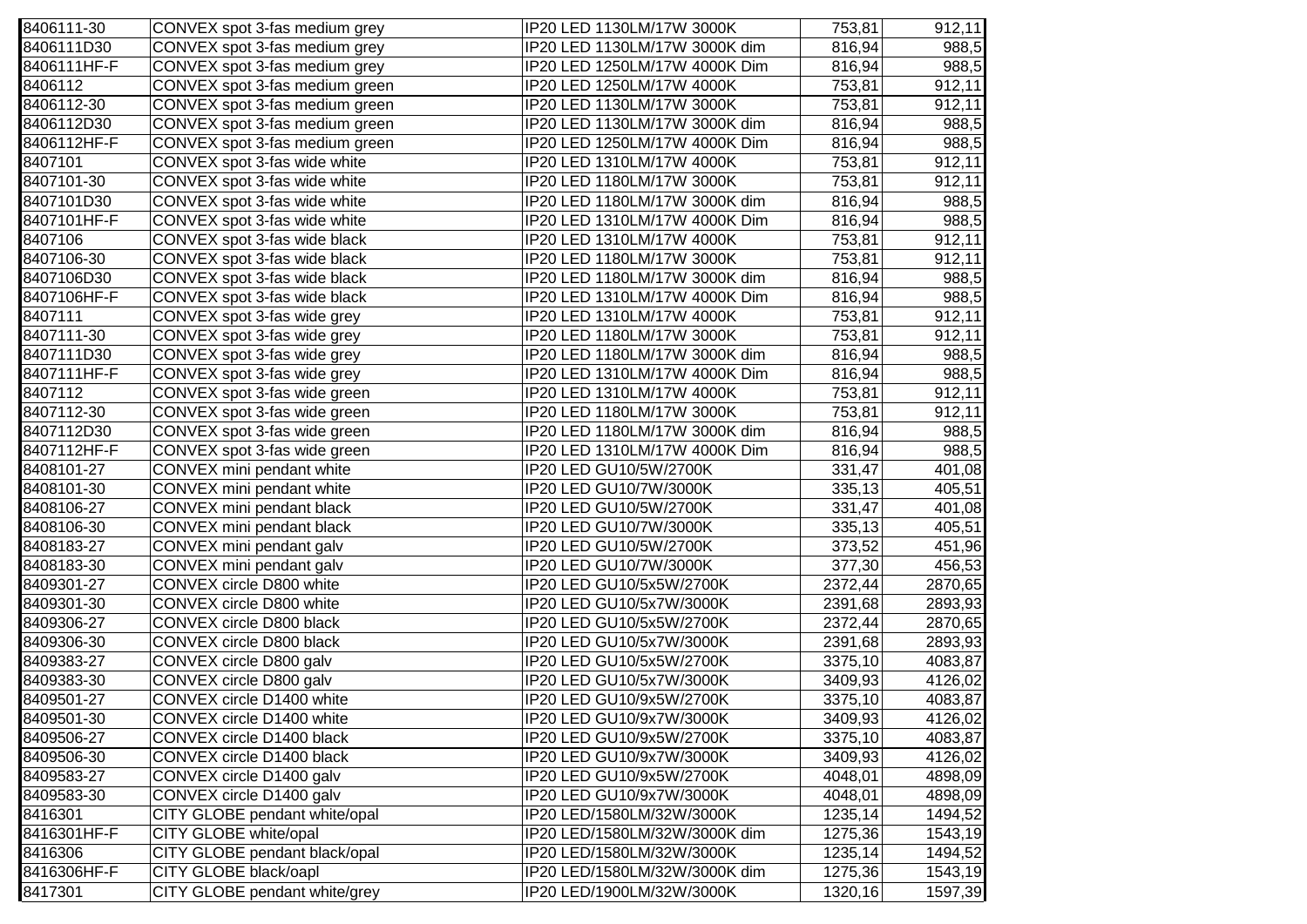| 8417301HF-F | CITY GLOBE white/grey           | IP20 LED/2250LM/32W/3000K dim | 1360,38 | 1646,06 |
|-------------|---------------------------------|-------------------------------|---------|---------|
| 8417306     | CITY GLOBE pendant black/congac | IP20 LED/1900LM/32W/3000K     | 1320,16 | 1597,39 |
| 8417306HF-F | CITY GLOBE black/cognac         | IP20 LED/1900LM/32W/3000K     | 1360,38 | 1646,06 |
| 8418301     | CITY GLOBE pendant white/grey   | IP20 LED/1900LM/32W/3000K     | 1320,16 | 1597,39 |
| 8418301HF-F | CITY GLOBE white/grey           | IP20 LED/1900LM/32W/3000K dim | 1360,38 | 1646,06 |
| 8418306     | CITY GLOBE pendant black/grey   | IP20 LED/1900LM/32W/3000K     | 1320,16 | 1597,39 |
| 8418306HF-F | CITY GLOBE black/grey           | IP20 LED/1900LM/32W/3000K dim | 1360,38 | 1646,06 |
| 8420301     | CITY GLOBE white/opal           | IP20 LED/832LM/18W/3000K      | 1174,87 | 1421,59 |
| 8420301HF-F | CITY GLOBE white/opal           | IP20 LED/832LM/18W/3000K dim  | 1215,10 | 1470,27 |
| 8420306     | CITY GLOBE black/opal           | IP20 LED/832LM/18W/3000K      | 1174,87 | 1421,59 |
| 8420306HF-F | CITY GLOBE black/opal           | IP20 LED/832LM/18W/3000K dim  | 1215,10 | 1470,27 |
| 8421301     | CITY GLOBE white/grey           | IP20 LED/910LM/18W/3000K      | 1256,22 | 1520,03 |
| 8421301HF-F | CITY GLOBE white/grey           | IP20 LED/910LM/18W/3000K dim  | 1296,32 | 1568,55 |
| 8421306     | CITY GLOBE black/congac         | IP20 LED/910LM/18W/3000K      | 1256,22 | 1520,03 |
| 8421306HF-F | CITY GLOBE black/congac         | IP20 LED/910LM/18W/3000K dim  | 1296,32 | 1568,55 |
| 8422301     | CITY GLOBE white/grey           | IP20 LED/910LM/18W/3000K      | 1256,22 | 1520,03 |
| 8422301HF-F | CITY GLOBE white/grey           | IP20 LED/910LM/18W/3000K dim  | 1296,32 | 1568,55 |
| 8422306     | CITY GLOBE black/grey           | IP20 LED/910LM/18W/3000K      | 1256,22 | 1520,03 |
| 8422306HF-F | CITY GLOBE black/grey           | IP20 LED/910LM/18W/3000K dim  | 1296,32 | 1568,55 |
| 8425301     | HOOP pendant white/opal         | IP20 LED/1715LM/18W/3000K     | 1446,54 | 1750,31 |
| 8425301HF-F | HOOP pendant white/opal         | IP20 LED/1715LM/18W/3000K dim | 1488,93 | 1801,61 |
| 8425306     | HOOP pendant black/opal         | IP20 LED/1715LM/18W/3000K     | 1446,54 | 1750,31 |
| 8425306HF-F | HOOP pendant black/opal         | IP20 LED/1715LM/18W/3000K dim | 1488,93 | 1801,61 |
| 8425308     | HOOP pendant blue/opal          | IP20 LED1715LM/18W/3000K      | 1446,54 | 1750,31 |
| 8425308HF-F | HOOP pendant blue/opal          | IP20 LED/1715LM/18W/3000K dim | 1488,93 | 1801,61 |
| 8425341     | HOOP pendant orange/opal        | IP20 LED/1715LM/18W/3000K     | 1446,54 | 1750,31 |
| 8425341HF-F | HOOP pendant orange/opal        | IP20 LED/1715LM/18W/3000K dim | 1488,93 | 1801,61 |
| 8426301     | HOOP pendant white/opal         | IP20 E27 max 20W              | 1402,42 | 1696,93 |
| 8426306     | HOOP pendant black/opal         | IP20 E27 max 20W              | 1402,42 | 1696,93 |
| 8426308     | HOOP pendant blue/opal          | IP20 E27 max 20W              | 1402,42 | 1696,93 |
| 8426341     | HOOP pendant orange/opal        | IP20 E27 max 20W              | 1402,42 | 1696,93 |
| 8430101     | GINZA pendant white L1200       | IP20 LED/1860LM/30W/3000K     | 2080,00 | 2516,8  |
| 8430101HF-F | GINZA pendant white L1200       | IP20 LED/1860LM/30W/3000K dim | 2102,60 | 2544,15 |
| 8430106     | GINZA pendant black L1200       | IP20 LED/1860LM/30W/3000K     | 2080,00 | 2516,8  |
| 8430106HF-F | GINZA pendant black L1200       | IP20 LED/1860LM/30W/3000K dim | 2102,60 | 2544,15 |
| 8430141     | GINZA pendant orange L1200      | IP20 LED/1860LM/30W/3000K     | 2080,00 | 2516,8  |
| 8430141HF-F | GINZA pendant orange L1200      | IP20 LED/1860LM/30W/3000K dim | 2102,60 | 2544,15 |
| 8431101     | GINZA pendant white L650        | IP20 LED/1860LM/30W/3000K     | 2072,96 | 2508,28 |
| 8431101HF-F | GINZA pendant white L650        | IP20 LED/1860LM/30W/3000K dim | 2095,55 | 2535,62 |
| 8431106     | GINZA pendat black L650         | IP20 LED/1860LM/30W/3000K     | 2072,96 | 2508,28 |
| 8431106HF-F | GINZA pendant black L650        | IP20 LED/1860LM/30W/3000K dim | 2095,55 | 2535,62 |
| 8431141     | GINZA pendant orange L650       | IP20 LED/1860LM/30W/3000K     | 2072,96 | 2508,28 |
| 8431141HF-F | GINZA pendant orange L650       | IP20 LED/1860LM/30W/3000K dim | 2095,55 | 2535,62 |
| 8432101-30  | GINXA single 3-phase white      | IP20 LED/620/LM/10W/3000K     | 574,03  | 694,58  |
| 8432101D30  | GINZA single 3-phase white      | IP20 LED/620/LM/10W/3000K dim | 629,61  | 761,83  |
| 8432106-30  | GINZA single 3-phase black      | IP20 LED/620/LM/10W/3000K     | 574,03  | 694,58  |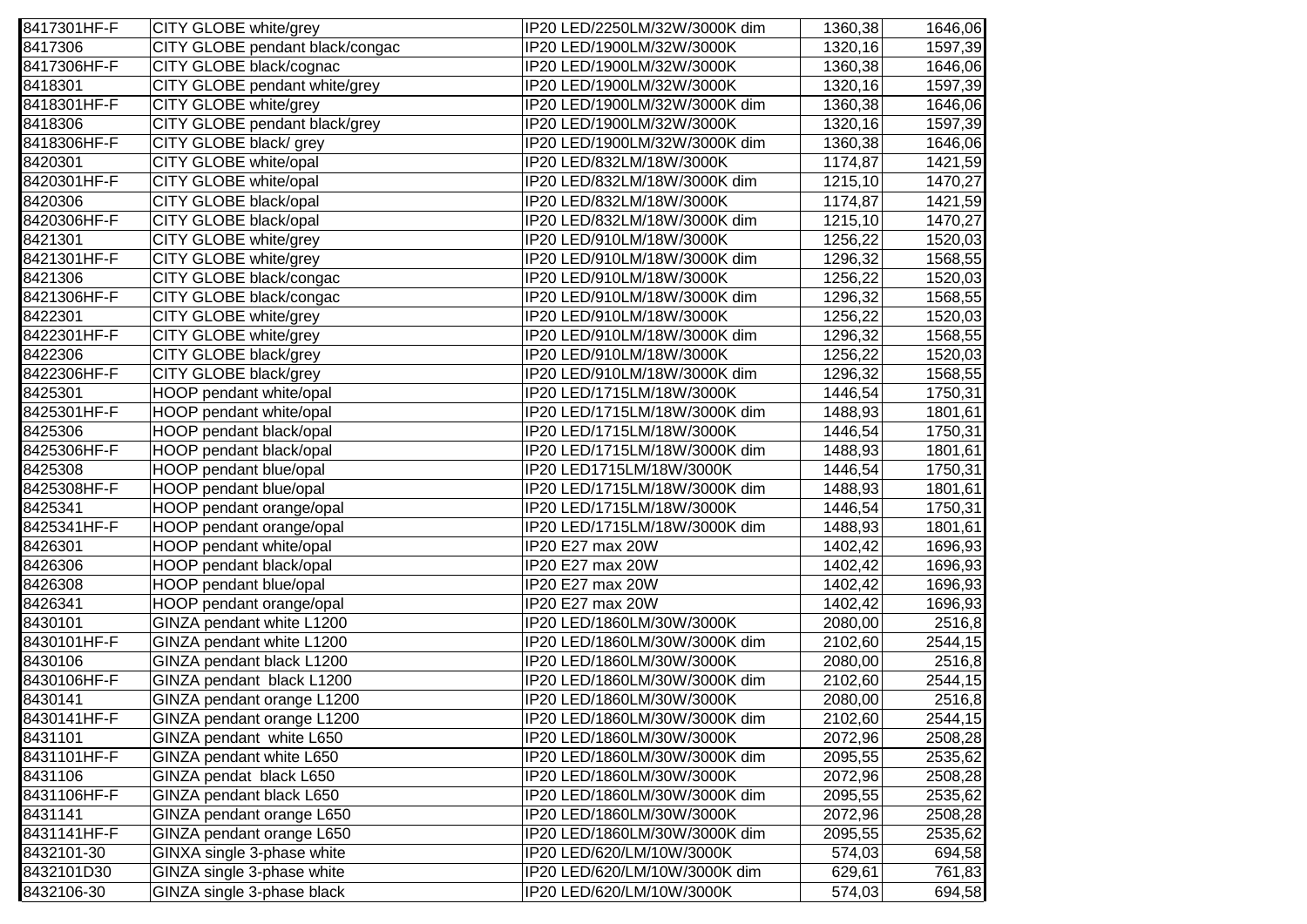| 8432106D30 | GINZA single 3-phase black      | IP20 LED/620/LM/10W/3000K dim  | 629,61  | 761,83  |
|------------|---------------------------------|--------------------------------|---------|---------|
| 8432141-30 | GINZA single 3-phase orange     | IP20 LED/620/LM/10W/3000K      | 574,03  | 694,58  |
| 8432141D30 | GINZA single 3-phase orange     | IP20 LED/620/LM/10W/3000K dim  | 629,61  | 761,83  |
| 8433101-30 | GINZAsingle wall/ceiling white  | IP20 LED620LM/10W/3000K        | 605,77  | 732,98  |
| 8433101D30 | GINZAsingle wall/ceiling white  | IP20 LED620LM/10W/3000K dim    | 641,63  | 776,37  |
| 8433106-30 | GINZAsingle wall/ceiling black  | IP20 LED620LM/10W/3000K        | 605,77  | 732,98  |
| 8433106D30 | GINZAsingle wall/ceiling black  | IP20 LED620LM/10W/3000K dim    | 641,63  | 776,37  |
| 8433141-30 | GINZA single wall/ceiling       | IP20 LED620LM/10W/3000K orange | 605,77  | 732,98  |
| 8433141D30 | GINZA single wall/ceiling dim   | IP20 LED620LM/10W/3000K orange | 641,63  | 776,37  |
| 8436301    | CITY GLOBE pendant white/opal   | IP20 E27/max 20W               | 1119,31 | 1354,37 |
| 8436306    | CITY GLOBE pendant black/opal   | IP20 E27/max 20W               | 1119,31 | 1354,37 |
| 8437301    | CITY GLOBE pendant white/cognac | IP20 E27/max 20W               | 1209,82 | 1463,88 |
| 8437306    | CITY GLOBE pendant black/congac | IP20 E27/max 20W               | 1209,82 | 1463,88 |
| 8438301    | CITY GLOBE pendant white/grey   | IP20 E27/max 20W               | 1209,82 | 1463,88 |
| 8438306    | CITY GLOBE pendant black/grey   | IP20 E27/max 20W               | 1209,82 | 1463,88 |
| 9000002    | 2,5m cable with plug            |                                | 52,25   | 63,22   |
| 9000005    | 3 m 5-led cable with plug       |                                | 51,21   | 61,96   |
| 9000006    | 3 m 5-led cable with plug       |                                | 28,30   | 34,24   |
| 9000600    | Flex-dimmer                     |                                | 158,02  | 191,2   |
| 9000601    | Flex-dimmer                     |                                | 158,02  | 191,2   |
| 9000602    | Flex-dimmer                     |                                | 158,02  | 191,2   |
| 9000603    | Flex-dimmer                     |                                | 158,02  | 191,2   |
| 9011101    | CABLE CUO ceiling D125 white    |                                | 13,40   | 16,21   |
| 9011106    | CABLE CUP ceiling D125 black    |                                | 13,40   | 16,21   |
| 93212106   | BERZELI pole D108mm black       | Up to 4m RAL9005 composite     | 3433,56 | 4154,61 |
| 93225106   | Installationplate black         | installation above ground      | 351,75  | 425,62  |
| 93225110   | Installationplate silver        | installation above ground      | 351,75  | 425,62  |
| 93225183   | Installationplate               | installation above ground      | 323,11  | 390,96  |
| 93230106   | Black painted pole 3-4m D60     |                                | 1468,37 | 1776,73 |
| 93230110   | Grey painted pole 3-4000mm      | 7772140 C40 RAL9006            | 1468,37 | 1776,73 |
| 93230183   | Pole 3-4m D60mm galvanized      |                                | 990,49  | 1198,49 |
| 93242110   | NYBRO groundplate grey          | for installation above ground  | 351,75  | 425,62  |
| 93242183   | NYBRO groundplate galv          | for installation above ground  | 323,11  | 390,96  |
| 93257106   | COLONN symmetricale shade blac  |                                | 704,98  | 853,03  |
| 93257110   | COLONN symmetricale shade grey  |                                | 704,98  | 853,03  |
| 93261110   | Wire fitting                    |                                | 342,93  | 414,95  |
| 93390120   | CITY glass shade opal           |                                | 97,50   | 117,98  |
| 93415106   | CONVEX ground base black        | for installation above ground  | 351,75  | 425,62  |
| 93415110   | CONVEX ground base grey         | for installation above ground  | 351,75  | 425,62  |
| 94048101   | Support-frame for soft ceiling  | L589 mm                        | 46,06   | 55,73   |
| 94140185   | DROPPEN/FELIX distance-piece    | for external mains cable       | 39,41   | 47,69   |
| 95104101   | DAISY/multi distance piece      | for external mains cable       | 43,77   | 52,96   |
| 97380101   | HIDE terminal block white       |                                | 54,65   | 66,13   |
| 97409301   | DAISY/multi distance f rim cab  | Ø180, H: 18, white aluminium   | 41,14   | 49,78   |
| 97413101   | ALLRIGHT cover B260mm           | For downlight                  | 22,80   | 27,59   |
| 97413301   | ALLRIGHT cover B350mm           | For downlight                  | 22,80   | 27,59   |